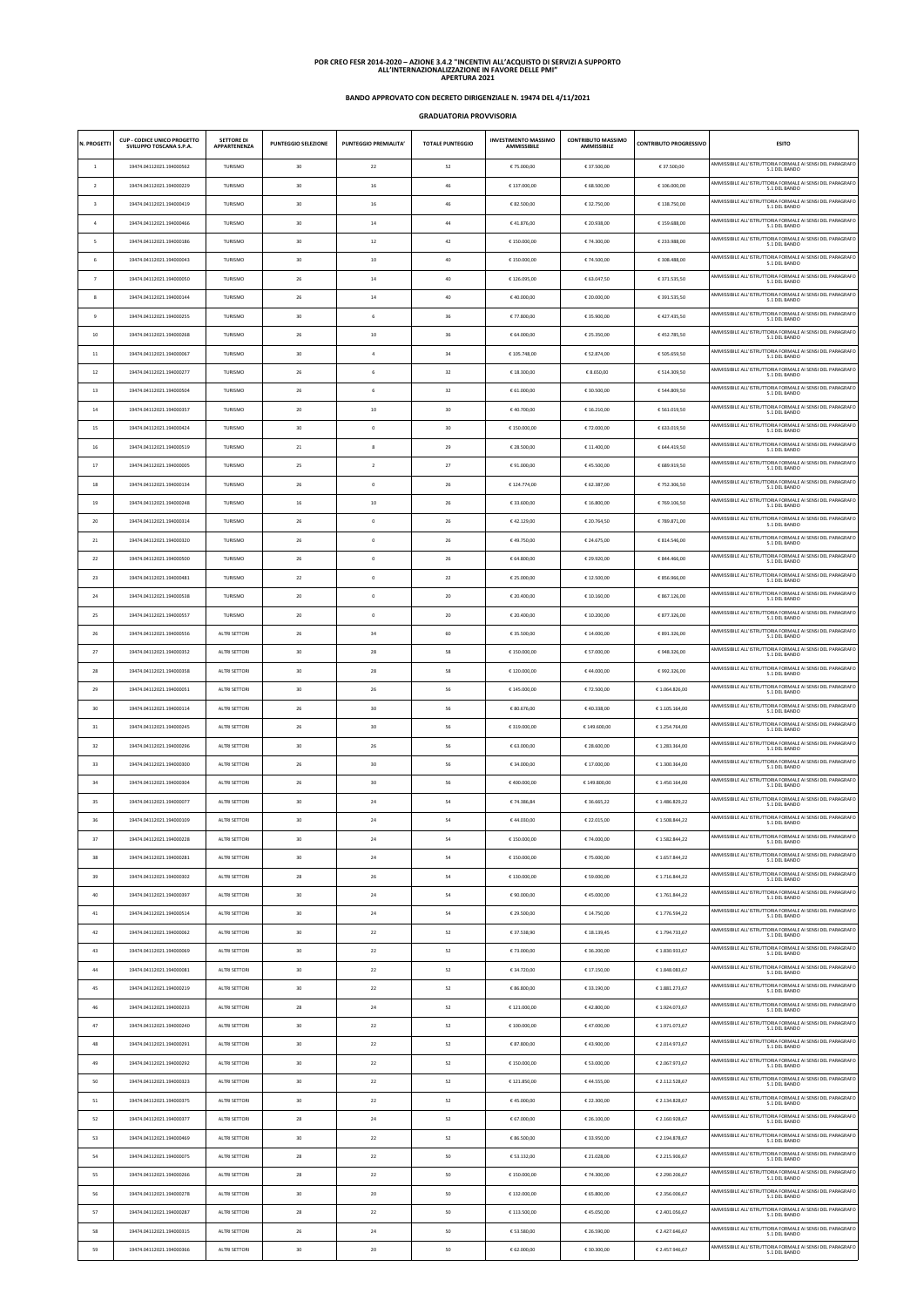| 60  | 19474.04112021.194000371 | ALTRI SETTORI        | 26 | 24 | 50 | €191.000,00  | €95.500,00   | € 2.553.446,67 | AMMISSIBILE ALL'ISTRUTTORIA FORMALE AI SENSI DEL PARAGRAFO<br>5.1 DEL BANDO |
|-----|--------------------------|----------------------|----|----|----|--------------|--------------|----------------|-----------------------------------------------------------------------------|
| 61  | 19474.04112021.194000445 | ALTRI SETTORI        | 26 | 24 | 50 | €150.000,00  | € 56.000,00  | € 2.609.446,67 | AMMISSIBILE ALL'ISTRUTTORIA FORMALE AI SENSI DEL PARAGRAFO<br>5.1 DEL BANDO |
| 62  | 19474.04112021.194000040 | <b>ALTRI SETTORI</b> | 30 | 18 | 48 | € 76.893,00  | € 38.446,50  | € 2.647.893,17 | AMMISSIBILE ALL'ISTRUTTORIA FORMALE AI SENSI DEL PARAGRAFO<br>5.1 DEL BANDO |
| 63  | 19474.04112021.194000173 | ALTRI SETTORI        | 30 | 18 | 48 | €135.650,00  | € 67.825,00  | € 2.715.718,17 | AMMISSIBILE ALL'ISTRUTTORIA FORMALE AI SENSI DEL PARAGRAFO<br>5.1 DEL BANDO |
| 64  | 19474.04112021.194000311 | ALTRI SETTORI        | 26 | 22 | 48 | €150.000,00  | € 74.900,00  | € 2.790.618,17 | AMMISSIBILE ALL'ISTRUTTORIA FORMALE AI SENSI DEL PARAGRAFO                  |
| 65  | 19474.04112021.194000574 | ALTRI SETTORI        | 24 | 24 | 48 | € 36.750,00  | € 18.375,00  | € 2.808.993,17 | AMMISSIBILE ALL'ISTRUTTORIA FORMALE AI SENSI DEL PARAGRAFO<br>5.1 DEL BANDO |
| 66  | 19474.04112021.194000033 | ALTRI SETTORI        | 30 | 16 | 46 | €130.000,00  | € 59.000,00  | € 2.867.993,17 | AMMISSIBILE ALL'ISTRUTTORIA FORMALE AI SENSI DEL PARAGRAFO<br>5.1 DEL BANDO |
| 67  | 19474.04112021.194000064 | ALTRI SETTORI        | 30 | 16 | 46 | € 108.000,00 | € 54.000,00  | € 2.921.993,17 | AMMISSIBILE ALL'ISTRUTTORIA FORMALE AI SENSI DEL PARAGRAFO                  |
| 68  | 19474.04112021.194000138 | <b>ALTRI SETTORI</b> | 30 | 16 | 46 | €99.682,00   | €46.841,00   | € 2.968.834,17 | AMMISSIBILE ALL'ISTRUTTORIA FORMALE AI SENSI DEL PARAGRAFO<br>5.1 DEL BANDO |
| 69  | 19474.04112021.194000151 | ALTRI SETTORI        | 30 | 16 | 46 | € 90.350,00  | € 33.040,00  | € 3.001.874,17 | AMMISSIBILE ALL'ISTRUTTORIA FORMALE AI SENSI DEL PARAGRAFO<br>5.1 DEL BANDO |
| 70  | 19474.04112021.194000198 | ALTRI SETTORI        | 30 | 16 | 46 | € 76.000,00  | € 38.000,00  | € 3.039.874,17 | AMMISSIBILE ALL'ISTRUTTORIA FORMALE AI SENSI DEL PARAGRAFO 5.1 DEL BANDO    |
| 71  | 19474.04112021.194000208 | ALTRI SETTORI        | 30 | 16 | 46 | €130,000.00  | € 59.000,00  | € 3.098.874,17 | AMMISSIBILE ALL'ISTRUTTORIA FORMALE AI SENSI DEL PARAGRAFO                  |
| 72  | 19474.04112021.194000209 | ALTRI SETTORI        | 30 | 16 | 46 | €78.000,00   | € 36.000,00  | € 3.134.874,17 | 5.1 DEL BANDO<br>AMMISSIBILE ALL'ISTRUTTORIA FORMALE AI SENSI DEL PARAGRAFO |
| 73  | 19474.04112021.194000216 | ALTRI SETTORI        | 30 | 16 | 46 | €43.100,00   | € 16.340,00  | € 3.151.214,17 | 5.1 DEL BANDO<br>AMMISSIBILE ALL'ISTRUTTORIA FORMALE AI SENSI DEL PARAGRAFO |
| 74  | 19474.04112021.194000226 | ALTRI SETTORI        | 28 | 18 | 46 | € 58.280,00  | € 22.312,00  | € 3.173.526,17 | 5.1 DEL BANDO<br>AMMISSIBILE ALL'ISTRUTTORIA FORMALE AI SENSI DEL PARAGRAFO |
|     |                          |                      | 28 |    | 46 |              |              | € 3.199.486,17 | 5.1 DEL BANDO<br>AMMISSIBILE ALL'ISTRUTTORIA FORMALE AI SENSI DEL PARAGRAFO |
| 75  | 19474.04112021.194000231 | ALTRI SETTORI        |    | 18 |    | € 68.700,00  | € 25.960,00  |                | 5.1 DEL BANDO<br>AMMISSIBILE ALL'ISTRUTTORIA FORMALE AI SENSI DEL PARAGRAFO |
| 76  | 19474.04112021.194000235 | ALTRI SETTORI        | 30 | 16 | 46 | € 90.900,00  | €45.450,00   | € 3.244.936,17 | 5.1 DEL BANDO<br>AMMISSIBILE ALL'ISTRUTTORIA FORMALE AI SENSI DEL PARAGRAFO |
| 77  | 19474.04112021.194000239 | ALTRI SETTORI        | 30 | 16 | 46 | € 66.600,00  | € 32.140,00  | € 3.277.076,17 | 5.1 DEL BANDO<br>AMMISSIBILE ALL'ISTRUTTORIA FORMALE AI SENSI DEL PARAGRAFO |
| 78  | 19474.04112021.194000301 | ALTRI SETTORI        | 30 | 16 | 46 | €150.000,00  | € 75.000,00  | € 3.352.076,17 | 5.1 DEL BANDO<br>AMMISSIBILE ALL'ISTRUTTORIA FORMALE AI SENSI DEL PARAGRAFO |
| 79  | 19474.04112021.194000326 | ALTRI SETTORI        | 30 | 16 | 46 | € 53.448,00  | € 23.584,00  | € 3.375.660,17 | 5.1 DEL BANDO                                                               |
| 80  | 19474.04112021.194000327 | ALTRI SETTORI        | 30 | 16 | 46 | €123.000,00  | € 59.000,00  | € 3.434.660,17 | AMMISSIBILE ALL'ISTRUTTORIA FORMALE AI SENSI DEL PARAGRAFO<br>5.1 DEL BANDO |
| 81  | 19474.04112021.194000345 | ALTRI SETTORI        | 30 | 16 | 46 | €120.000,00  | €44.000,00   | € 3.478.660,17 | AMMISSIBILE ALL'ISTRUTTORIA FORMALE AI SENSI DEL PARAGRAFO<br>5.1 DEL BANDO |
| 82  | 19474.04112021.194000373 | ALTRI SETTORI        | 30 | 16 | 46 | €150.000,00  | € 52.000,00  | € 3.530.660,17 | AMMISSIBILE ALL'ISTRUTTORIA FORMALE AI SENSI DEL PARAGRAFO<br>5.1 DEL BANDO |
| 83  | 19474.04112021.194000384 | ALTRI SETTORI        | 28 | 18 | 46 | €150.000,00  | € 52.000,00  | € 3.582.660,17 | AMMISSIBILE ALL'ISTRUTTORIA FORMALE AI SENSI DEL PARAGRAFO<br>5.1 DEL BANDO |
| 84  | 19474.04112021.194000476 | ALTRI SETTORI        | 26 | 20 | 46 | €150.000,00  | € 52.300,00  | € 3.634.960,17 | AMMISSIBILE ALL'ISTRUTTORIA FORMALE AI SENSI DEL PARAGRAFO<br>5.1 DEL BANDO |
| 85  | 19474.04112021.194000551 | ALTRI SETTORI        | 30 | 16 | 46 | €120.000,00  | €40.000,00   | € 3.674.960,17 | AMMISSIBILE ALL'ISTRUTTORIA FORMALE AI SENSI DEL PARAGRAFO<br>5.1 DEL BANDO |
| 86  | 19474.04112021.194000185 | ALTRI SETTORI        | 29 | 16 | 45 | € 144.000,00 | € 68.200,00  | € 3.743.160,17 | AMMISSIBILE ALL'ISTRUTTORIA FORMALE AI SENSI DEL PARAGRAFO<br>5.1 DEL BANDO |
| 87  | 19474.04112021.194000447 | ALTRI SETTORI        | 29 | 16 | 45 | € 77.300,00  | € 38.650,00  | € 3.781.810,17 | AMMISSIBILE ALL'ISTRUTTORIA FORMALE AI SENSI DEL PARAGRAFO<br>5.1 DEL BANDO |
| 88  | 19474.04112021.194000039 | ALTRI SETTORI        | 26 | 18 | 44 | €93.208,00   | € 32.783,20  | € 3.814.593,37 | AMMISSIBILE ALL'ISTRUTTORIA FORMALE AI SENSI DEL PARAGRAFO<br>5.1 DEL BANDO |
| 89  | 19474.04112021.194000053 | ALTRI SETTORI        | 26 | 18 | 44 | € 70.000,00  | € 35.000,00  | € 3.849.593,37 | AMMISSIBILE ALL'ISTRUTTORIA FORMALE AI SENSI DEL PARAGRAFO<br>5.1 DEL BANDO |
| 90  | 19474.04112021.194000107 | ALTRI SETTORI        | 28 | 16 | 44 | € 114.000,00 | € 55.600,00  | € 3.905.193,37 | AMMISSIBILE ALL'ISTRUTTORIA FORMALE AI SENSI DEL PARAGRAFO<br>5.1 DEL BANDO |
| 91  | 19474.04112021.194000111 | <b>ALTRI SETTORI</b> | 30 | 14 | 44 | € 288,000.00 | € 144.000,00 | €4.049.193,37  | AMMISSIBILE ALL'ISTRUTTORIA FORMALE AI SENSI DEL PARAGRAFO<br>5.1 DEL BANDO |
| 92  | 19474.04112021.194000179 | ALTRI SETTORI        | 30 | 14 | 44 | € 96.500,00  | €48.250,00   | €4.097.443,37  | AMMISSIBILE ALL'ISTRUTTORIA FORMALE AI SENSI DEL PARAGRAFO<br>5.1 DEL BANDO |
| 93  | 19474.04112021.194000259 | ALTRI SETTORI        | 26 | 18 | 44 | €156.310,03  | €78.155,02   | €4.175.598,38  | AMMISSIBILE ALL'ISTRUTTORIA FORMALE AI SENSI DEL PARAGRAFO<br>5.1 DEL BANDO |
| 94  | 19474.04112021.194000339 | ALTRI SETTORI        | 30 | 14 | 44 | € 28.000,00  | € 14.000,00  | €4.189.598,38  | AMMISSIBILE ALL'ISTRUTTORIA FORMALE AI SENSI DEL PARAGRAFO<br>5.1 DEL BANDO |
|     | 19474.04112021.194000339 | ALTRI SETTORI        | 30 | 14 | 44 | € 37.000,00  | € 18.100,00  | €4.207.698,38  | AMMISSIBILE ALL'ISTRUTTORIA FORMALE AI SENSI DEL PARAGRAFO<br>5.1 DEL BANDO |
|     | 19474.04112021.194000339 | ALTRI SETTORI        | 30 | 14 | 44 | €150.000,00  | € 58.000,00  | €4.265.698,38  | AMMISSIBILE ALL'ISTRUTTORIA FORMALE AI SENSI DEL PARAGRAFO<br>5.1 DEL BANDO |
| 95  | 19474.04112021.194000376 | ALTRI SETTORI        | 28 | 16 | 44 | € 101.500,00 | €47.600,00   | €4.313.298,38  | AMMISSIBILE ALL'ISTRUTTORIA FORMALE AI SENSI DEL PARAGRAFO<br>5.1 DEL BANDO |
| 96  | 19474.04112021.194000403 | <b>ALTRI SETTORI</b> | 22 | 22 | 44 | € 24.249,32  | € 11.841,39  | €4.325.139,78  | AMMISSIBILE ALL'ISTRUTTORIA FORMALE AI SENSI DEL PARAGRAFO<br>5.1 DEL BANDO |
|     | 19474.04112021.194000403 | ALTRI SETTORI        | 22 | 22 | 44 | €40.749,32   | € 20.091,39  | €4.345.231,17  | AMMISSIBILE ALL'ISTRUTTORIA FORMALE AI SENSI DEL PARAGRAFO<br>5.1 DEL BANDO |
|     | 19474.04112021.194000403 | ALTRI SETTORI        | 22 | 22 | 44 | € 30.249,32  | € 14.841,39  | €4.360.072,56  | AMMISSIBILE ALL'ISTRUTTORIA FORMALE AI SENSI DEL PARAGRAFO<br>5.1 DEL BANDO |
|     | 19474.04112021.194000403 | ALTRI SETTORI        | 22 | 22 | 44 | € 26.750,00  | € 13.091,67  | €4.373.164,23  | AMMISSIBILE ALL'ISTRUTTORIA FORMALE AI SENSI DEL PARAGRAFO<br>5.1 DEL BANDO |
|     | 19474.04112021.194000403 | ALTRI SETTORI        | 22 | 22 | 44 | € 24.749,32  | € 12.374,66  | €4.385.538,89  | AMMISSIBILE ALL'ISTRUTTORIA FORMALE AI SENSI DEL PARAGRAFO<br>5.1 DEL BANDO |
| 97  | 19474.04112021.194000470 | <b>ALTRI SETTORI</b> | 30 | 14 | 44 | € 100.000,00 | €47.000,00   | €4.432.538,89  | AMMISSIBILE ALL'ISTRUTTORIA FORMALE AI SENSI DEL PARAGRAFO<br>5.1 DEL BANDO |
| 98  | 19474.04112021.194000487 | ALTRI SETTORI        | 30 | 14 | 44 | €126.000,00  | €46.000,00   | €4.478.538,89  | AMMISSIBILE ALL'ISTRUTTORIA FORMALE AI SENSI DEL PARAGRAFO<br>5.1 DEL BANDO |
| 99  | 19474.04112021.194000501 | ALTRI SETTORI        | 22 | 22 | 44 | € 15.587,58  | €7.693,79    | €4.486.232,68  | AMMISSIBILE ALL'ISTRUTTORIA FORMALE AI SENSI DEL PARAGRAFO<br>5.1 DEL BANDO |
| 100 | 19474.04112021.194000083 | ALTRI SETTORI        | 25 | 18 | 43 | €123.500,00  | € 60.300,00  | €4.546.532,68  | AMMISSIBILE ALL'ISTRUTTORIA FORMALE AI SENSI DEL PARAGRAFO<br>5.1 DEL BANDO |
| 101 | 19474.04112021.194000175 | ALTRI SETTORI        | 21 | 22 | 43 | €46.700,00   | € 23.180,00  | €4.569.712,68  | AMMISSIBILE ALL'ISTRUTTORIA FORMALE AI SENSI DEL PARAGRAFO<br>5.1 DEL BANDO |
| 102 | 19474.04112021.194000199 | ALTRI SETTORI        | 25 | 18 | 43 | € 65.600,00  | € 32.800,00  | €4.602.512,68  | AMMISSIBILE ALL'ISTRUTTORIA FORMALE AI SENSI DEL PARAGRAFO<br>5.1 DEL BANDO |
| 103 | 19474.04112021.194000310 | <b>ALTRI SETTORI</b> | 29 | 14 | 43 | € 61.900,00  | € 27.950,00  | €4.630.462,68  | AMMISSIBILE ALL'ISTRUTTORIA FORMALE AI SENSI DEL PARAGRAFO<br>5.1 DEL BANDO |
| 104 | 19474.04112021.194000018 | ALTRI SETTORI        | 26 | 16 | 42 | €130.000,00  | € 59.000,00  | €4.689.462,68  | AMMISSIBILE ALL'ISTRUTTORIA FORMALE AI SENSI DEL PARAGRAFO<br>5.1 DEL BANDO |
| 105 | 19474.04112021.194000021 | ALTRI SETTORI        | 26 | 16 | 42 | € 76.000,00  | € 33.000,00  | €4.722.462,68  | AMMISSIBILE ALL'ISTRUTTORIA FORMALE AI SENSI DEL PARAGRAFO                  |
| 106 | 19474.04112021.194000034 | ALTRI SETTORI        | 18 | 24 | 42 | €150.000,00  | € 60.000,00  | €4.782.462,68  | 5.1 DEL BANDO<br>AMMISSIBILE ALL'ISTRUTTORIA FORMALE AI SENSI DEL PARAGRAFO |
| 107 | 19474.04112021.194000044 | <b>ALTRI SETTORI</b> | 28 | 14 | 42 | €43.940,00   | € 21.606,00  | €4.804.068,68  | 5.1 DEL BANDO<br>AMMISSIBILE ALL'ISTRUTTORIA FORMALE AI SENSI DEL PARAGRAFO |
| 108 | 19474.04112021.194000116 | ALTRI SETTORI        | 30 | 12 | 42 | €149.000,00  | € 74.500,00  | €4.878.568,68  | 5.1 DEL BANDO<br>AMMISSIBILE ALL'ISTRUTTORIA FORMALE AI SENSI DEL PARAGRAFO |
| 109 | 19474.04112021.194000140 | ALTRI SETTORI        | 26 | 16 | 42 | € 78.000,00  | € 39.000,00  | €4.917.568,68  | 5.1 DEL BANDO<br>AMMISSIBILE ALL'ISTRUTTORIA FORMALE AI SENSI DEL PARAGRAFO |
|     |                          |                      |    |    |    |              |              |                | 5.1 DEL BANDO<br>AMMISSIBILE ALL'ISTRUTTORIA FORMALE AI SENSI DEL PARAGRAFO |
| 110 | 19474.04112021.194000165 | ALTRI SETTORI        | 30 | 12 | 42 | € 219.349,00 | € 109.174,50 | € 5.026.743,18 | 5.1 DEL BANDO<br>AMMISSIBILE ALL'ISTRUTTORIA FORMALE AI SENSI DEL PARAGRAFO |
| 111 | 19474.04112021.194000201 | ALTRI SETTORI        | 26 | 16 | 42 | € 52.800,00  | € 26.400,00  | € 5.053.143,18 | 5.1 DEL BANDO<br>AMMISSIBILE ALL'ISTRUTTORIA FORMALE AI SENSI DEL PARAGRAFO |
| 112 | 19474.04112021.194000204 | <b>ALTRI SETTORI</b> | 26 | 16 | 42 | € 86.000,00  | €43.000,00   | € 5.096.143,18 | 5.1 DEL BANDO<br>AMMISSIBILE ALL'ISTRUTTORIA FORMALE AI SENSI DEL PARAGRAFO |
| 113 | 19474.04112021.194000205 | <b>ALTRI SETTORI</b> | 26 | 16 | 42 | €168.000,00  | € 84.000,00  | € 5.180.143,18 | 5.1 DEL BANDO<br>AMMISSIBILE ALL'ISTRUTTORIA FORMALE AI SENSI DEL PARAGRAFO |
| 114 | 19474.04112021.194000238 | ALTRI SETTORI        | 26 | 16 | 42 | €117.000,00  | € 55.300,00  | € 5.235.443,18 | 5.1 DEL BANDO<br>AMMISSIBILE ALL'ISTRUTTORIA FORMALE AI SENSI DEL PARAGRAFO |
| 115 | 19474.04112021.194000294 | ALTRI SETTORI        | 30 | 12 | 42 | € 52.251,00  | € 25.444,70  | € 5.260.887,88 | 5.1 DEL BANDO                                                               |
| 116 | 19474.04112021.194000305 | ALTRI SETTORI        | 26 | 16 | 42 | €189.000,00  | € 73.500,00  | € 5.334.387,88 | AMMISSIBILE ALL'ISTRUTTORIA FORMALE AI SENSI DEL PARAGRAFO<br>5.1 DEL BANDO |
| 117 | 19474.04112021.194000306 | ALTRI SETTORI        | 30 | 12 | 42 | €150.000,00  | € 75.000,00  | € 5.409.387,88 | AMMISSIBILE ALL'ISTRUTTORIA FORMALE AI SENSI DEL PARAGRAFO<br>5.1 DEL BANDO |
| 118 | 19474.04112021.194000344 | ALTRI SETTORI        | 26 | 16 | 42 | € 58.000,00  | € 28.700,00  | € 5.438.087,88 | AMMISSIBILE ALL'ISTRUTTORIA FORMALE AI SENSI DEL PARAGRAFO<br>5.1 DEL BANDO |
| 119 | 19474.04112021.194000346 | ALTRI SETTORI        | 24 | 18 | 42 | €145.430,00  | € 72.247,00  | € 5.510.334,88 | AMMISSIBILE ALL'ISTRUTTORIA FORMALE AI SENSI DEL PARAGRAFO<br>5.1 DEL BANDO |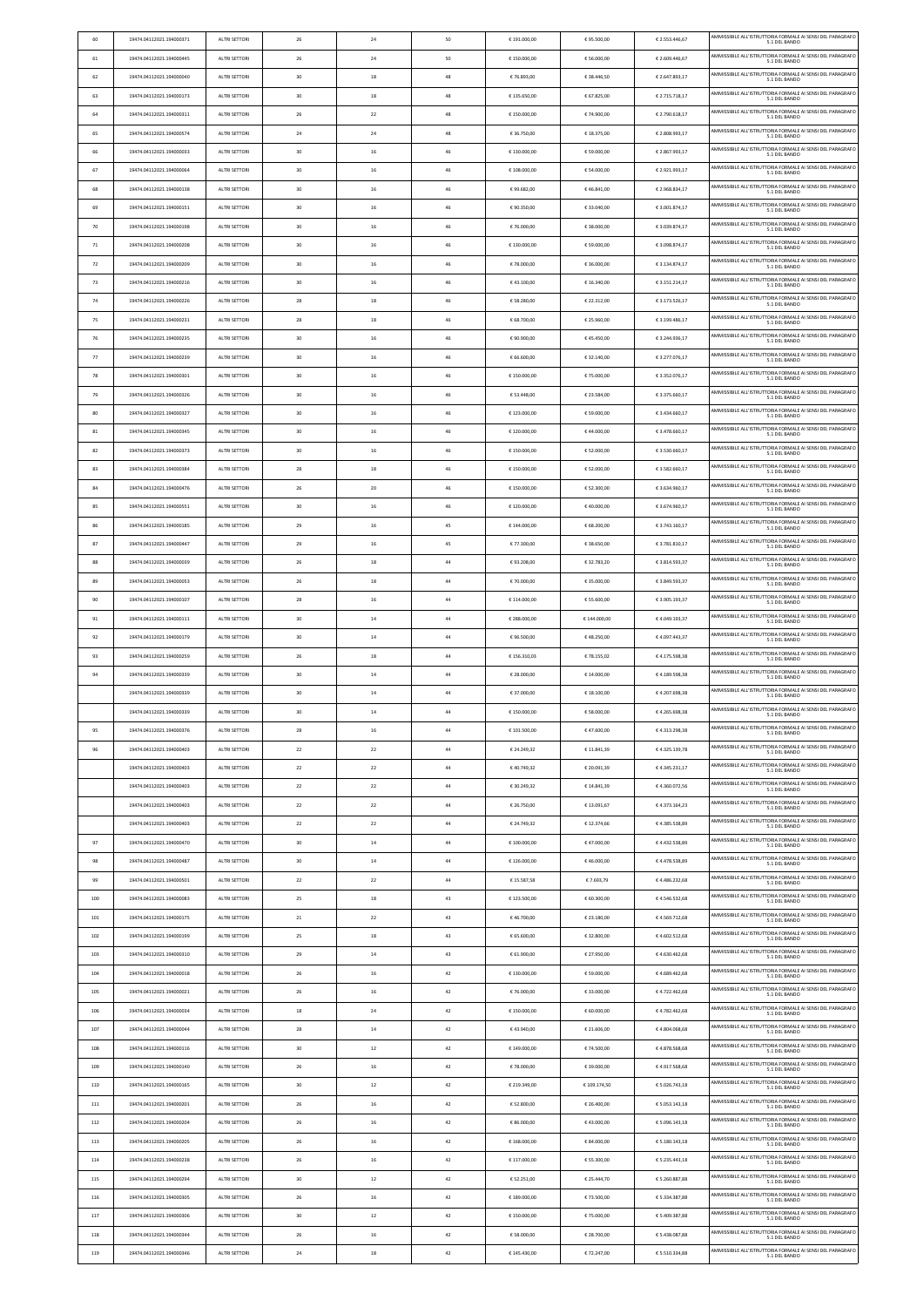| 120 | 19474.04112021.194000349 | ALTRI SETTORI        | 26 | 16             | 42 | € 70.000,00  | € 32.000,00  | € 5.542.334,88 | AMMISSIBILE ALL'ISTRUTTORIA FORMALE AI SENSI DEL PARAGRAFO<br>5.1 DEL BANDO |
|-----|--------------------------|----------------------|----|----------------|----|--------------|--------------|----------------|-----------------------------------------------------------------------------|
| 121 | 19474.04112021.194000354 | ALTRI SETTORI        | 26 | 16             | 42 | € 52.000,00  | € 26.000,00  | € 5.568.334,88 | AMMISSIBILE ALL'ISTRUTTORIA FORMALE AI SENSI DEL PARAGRAFO<br>5.1 DEL BANDO |
| 122 | 19474.04112021.194000355 | ALTRI SETTORI        | 30 | 12             | 42 | €123.500,00  | € 61.600,00  | € 5.629.934,88 | AMMISSIBILE ALL'ISTRUTTORIA FORMALE AI SENSI DEL PARAGRAFO<br>5.1 DEL BANDO |
| 123 | 19474.04112021.194000374 | ALTRI SETTORI        | 30 | 12             | 42 | € 149.000,00 | € 69.700,00  | € 5.699.634,88 | AMMISSIBILE ALL'ISTRUTTORIA FORMALE AI SENSI DEL PARAGRAFO                  |
| 124 | 19474.04112021.194000418 | ALTRI SETTORI        | 30 | 12             | 42 | €40.000,00   | € 20.000,00  | € 5.719.634,88 | 5.1 DEL BANDO<br>AMMISSIBILE ALL'ISTRUTTORIA FORMALE AI SENSI DEL PARAGRAFO |
| 125 | 19474.04112021.194000429 | ALTRI SETTORI        | 30 | 12             | 42 | €122.000,00  | € 60.800,00  | € 5.780.434,88 | 5.1 DEL BANDO<br>AMMISSIBILE ALL'ISTRUTTORIA FORMALE AI SENSI DEL PARAGRAFO |
|     |                          |                      |    |                |    |              |              |                | 5.1 DEL BANDO<br>AMMISSIBILE ALL'ISTRUTTORIA FORMALE AI SENSI DEL PARAGRAFO |
| 126 | 19474.04112021.194000448 | ALTRI SETTORI        | 28 | 14             | 42 | € 108.500,00 | €48.900,00   | € 5.829.334,88 | 5.1 DEL BANDO<br>AMMISSIBILE ALL'ISTRUTTORIA FORMALE AI SENSI DEL PARAGRAFO |
| 127 | 19474.04112021.194000473 | ALTRI SETTORI        | 26 | 16             | 42 | €45.000,00   | € 22.000,00  | € 5.851.334,88 | 5.1 DEL BANDO                                                               |
| 128 | 19474.04112021.194000497 | ALTRI SETTORI        | 26 | 16             | 42 | €150.000,00  | € 74.600,00  | € 5.925.934,88 | AMMISSIBILE ALL'ISTRUTTORIA FORMALE AI SENSI DEL PARAGRAFO<br>5.1 DEL BANDO |
| 129 | 19474.04112021.194000502 | ALTRI SETTORI        | 30 | 12             | 42 | € 87.000,00  | €40.300,00   | € 5.966.234,88 | AMMISSIBILE ALL'ISTRUTTORIA FORMALE AI SENSI DEL PARAGRAFO<br>5.1 DEL BANDO |
| 130 | 19474.04112021.194000542 | ALTRI SETTORI        | 26 | 16             | 42 | €44.500,00   | € 20.800,00  | € 5.987.034,88 | AMMISSIBILE ALL'ISTRUTTORIA FORMALE AI SENSI DEL PARAGRAFO<br>5.1 DEL BANDO |
| 131 | 19474.04112021.194000543 | ALTRI SETTORI        | 26 | 16             | 42 | €150.000,00  | € 74.000,00  | € 6.061.034,88 | AMMISSIBILE ALL'ISTRUTTORIA FORMALE AI SENSI DEL PARAGRAFO<br>5.1 DEL BANDO |
| 132 | 19474.04112021.194000545 | ALTRI SETTORI        | 30 | 12             | 42 | €48.000,00   | € 22.600,00  | € 6.083.634,88 | AMMISSIBILE ALL'ISTRUTTORIA FORMALE AI SENSI DEL PARAGRAFO<br>5.1 DEL BANDO |
| 133 | 19474.04112021.194000084 | ALTRI SETTORI        | 25 | 16             | 41 | €41.500,00   | € 16.450,00  | € 6.100.084,88 | AMMISSIBILE ALL'ISTRUTTORIA FORMALE AI SENSI DEL PARAGRAFO<br>5.1 DEL BANDO |
| 134 | 19474.04112021.194000223 | ALTRI SETTORI        | 25 | 16             | 41 | € 59.400,00  | € 29.700,00  | € 6.129.784,88 | AMMISSIBILE ALL'ISTRUTTORIA FORMALE AI SENSI DEL PARAGRAFO<br>5.1 DEL BANDO |
| 135 | 19474.04112021.194000322 | ALTRI SETTORI        | 29 | 12             | 41 | € 20.000,00  | € 10.000,00  | € 6.139.784,88 | AMMISSIBILE ALL'ISTRUTTORIA FORMALE AI SENSI DEL PARAGRAFO<br>5.1 DEL BANDO |
| 136 | 19474.04112021.194000550 | ALTRI SETTORI        | 29 | 12             | 41 | €150.000,00  | € 75.000,00  | € 6.214.784,88 | AMMISSIBILE ALL'ISTRUTTORIA FORMALE AI SENSI DEL PARAGRAFO                  |
| 137 | 19474.04112021.194000054 | ALTRI SETTORI        | 30 | 10             | 40 | € 27.309,80  | €13.654,90   | € 6.228.439,78 | 5.1 DEL BANDO<br>AMMISSIBILE ALL'ISTRUTTORIA FORMALE AI SENSI DEL PARAGRAFO |
|     |                          |                      |    |                |    |              |              |                | 5.1 DEL BANDO<br>AMMISSIBILE ALL'ISTRUTTORIA FORMALE AI SENSI DEL PARAGRAFO |
| 138 | 19474.04112021.194000078 | ALTRI SETTORI        | 26 | 14             | 40 | € 55.000,00  | € 27.500,00  | € 6.255.939,78 | 5.1 DEL BANDO<br>AMMISSIBILE ALL'ISTRUTTORIA FORMALE AI SENSI DEL PARAGRAFO |
|     | 19474.04112021.194000078 | ALTRI SETTORI        | 26 | 14             | 40 | € 87.300,00  | € 34.190,00  | € 6.290.129,78 | 5.1 DEL BANDO                                                               |
|     | 19474.04112021.194000078 | <b>ALTRI SETTORI</b> | 26 | 14             | 40 | € 60.000,00  | € 30.000,00  | € 6.320.129,78 | AMMISSIBILE ALL'ISTRUTTORIA FORMALE AI SENSI DEL PARAGRAFO<br>5.1 DEL BANDO |
|     | 19474.04112021.194000078 | ALTRI SETTORI        | 26 | 14             | 40 | € 102.300,00 | €47.920,00   | € 6.368.049,78 | AMMISSIBILE ALL'ISTRUTTORIA FORMALE AI SENSI DEL PARAGRAFO<br>5.1 DEL BANDO |
|     | 19474.04112021.194000078 | ALTRI SETTORI        | 26 | 14             | 40 | € 99.500,00  | €46.800,00   | € 6.414.849,78 | AMMISSIBILE ALL'ISTRUTTORIA FORMALE AI SENSI DEL PARAGRAFO<br>5.1 DEL BANDO |
|     | 19474.04112021.194000078 | ALTRI SETTORI        | 26 | 14             | 40 | € 51.450,00  | € 25.725,00  | € 6.440.574,78 | AMMISSIBILE ALL'ISTRUTTORIA FORMALE AI SENSI DEL PARAGRAFO<br>5.1 DEL BANDO |
|     | 19474.04112021.194000078 | ALTRI SETTORI        | 26 | 14             | 40 | € 90.000,00  | € 39.000,00  | € 6.479.574,78 | AMMISSIBILE ALL'ISTRUTTORIA FORMALE AI SENSI DEL PARAGRAFO<br>5.1 DEL BANDO |
| 139 | 19474.04112021.194000086 | ALTRI SETTORI        | 30 | 10             | 40 | €42.828,75   | € 21.164,38  | € 6.500.739,16 | AMMISSIBILE ALL'ISTRUTTORIA FORMALE AI SENSI DEL PARAGRAFO<br>5.1 DEL BANDO |
| 140 | 19474.04112021.194000089 | ALTRI SETTORI        | 30 | 10             | 40 | €41.220,00   | € 20.360,00  | € 6.521.099,16 | AMMISSIBILE ALL'ISTRUTTORIA FORMALE AI SENSI DEL PARAGRAFO<br>5.1 DEL BANDO |
| 141 | 19474.04112021.194000099 | ALTRI SETTORI        | 30 | 10             | 40 | €47.300,00   | € 23.650,00  | € 6.544.749,16 | AMMISSIBILE ALL'ISTRUTTORIA FORMALE AI SENSI DEL PARAGRAFO<br>5.1 DEL BANDO |
| 142 | 19474.04112021.194000112 | ALTRI SETTORI        | 26 | 14             | 40 | € 38.577,11  | € 19.013,56  | € 6.563.762,71 | AMMISSIBILE ALL'ISTRUTTORIA FORMALE AI SENSI DEL PARAGRAFO                  |
| 143 | 19474.04112021.194000137 | ALTRI SETTORI        | 30 | 10             | 40 | €112.600,00  | € 50.300,00  | € 6.614.062,71 | 5.1 DEL BANDO<br>AMMISSIBILE ALL'ISTRUTTORIA FORMALE AI SENSI DEL PARAGRAFO |
| 144 | 19474.04112021.194000212 | ALTRI SETTORI        | 30 | 10             | 40 | €135.500,00  | € 67.750,00  | € 6.681.812,71 | 5.1 DEL BANDO<br>AMMISSIBILE ALL'ISTRUTTORIA FORMALE AI SENSI DEL PARAGRAFO |
|     |                          |                      |    |                |    |              |              |                | 5.1 DEL BANDO<br>AMMISSIBILE ALL'ISTRUTTORIA FORMALE AI SENSI DEL PARAGRAFO |
| 145 | 19474.04112021.194000218 | ALTRI SETTORI        | 26 | 14             | 40 | € 53.200,00  | € 26.600,00  | € 6.708.412,71 | 5.1 DEL BANDO<br>AMMISSIBILE ALL'ISTRUTTORIA FORMALE AI SENSI DEL PARAGRAFO |
| 146 | 19474.04112021.194000225 | ALTRI SETTORI        | 28 | 12             | 40 | €49.749,60   | € 24.174,80  | € 6.732.587,51 | 5.1 DEL BANDO                                                               |
| 147 | 19474.04112021.194000227 | ALTRI SETTORI        | 26 | 14             | 40 | €130.000,00  | € 65.000,00  | € 6.797.587,51 | AMMISSIBILE ALL'ISTRUTTORIA FORMALE AI SENSI DEL PARAGRAFO<br>5.1 DEL BANDO |
| 148 | 19474.04112021.194000257 | ALTRI SETTORI        | 26 | 14             | 40 | €48.166,48   | € 24.083,24  | € 6.821.670,75 | AMMISSIBILE ALL'ISTRUTTORIA FORMALE AI SENSI DEL PARAGRAFO<br>5.1 DEL BANDO |
| 149 | 19474.04112021.194000276 | ALTRI SETTORI        | 26 | 14             | 40 | € 67.000,00  | € 33.400,00  | € 6.855.070,75 | AMMISSIBILE ALL'ISTRUTTORIA FORMALE AI SENSI DEL PARAGRAFO<br>5.1 DEL BANDO |
| 150 | 19474.04112021.194000312 | ALTRI SETTORI        | 30 | 10             | 40 | € 20.932,26  | € 10.241,33  | € 6.865.312,08 | AMMISSIBILE ALL'ISTRUTTORIA FORMALE AI SENSI DEL PARAGRAFO<br>5.1 DEL BANDO |
| 151 | 19474.04112021.194000329 | ALTRI SETTORI        | 30 | 10             | 40 | €71.579,00   | € 25.481,60  | € 6.890.793,68 | AMMISSIBILE ALL'ISTRUTTORIA FORMALE AI SENSI DEL PARAGRAFO<br>5.1 DEL BANDO |
| 152 | 19474.04112021.194000335 | <b>ALTRI SETTORI</b> | 30 | 10             | 40 | € 71.250,00  | € 35.625,00  | € 6.926.418,68 | AMMISSIBILE ALL'ISTRUTTORIA FORMALE AI SENSI DEL PARAGRAFO<br>5.1 DEL BANDO |
| 153 | 19474.04112021.194000392 | ALTRI SETTORI        | 30 | 10             | 40 | € 75.000,00  | € 28.000,00  | € 6.954.418,68 | AMMISSIBILE ALL'ISTRUTTORIA FORMALE AI SENSI DEL PARAGRAFO<br>5.1 DEL BANDO |
| 154 | 19474.04112021.194000428 | ALTRI SETTORI        | 22 | 18             | 40 | € 32.100,00  | € 16.050,00  | € 6.970.468,68 | AMMISSIBILE ALL'ISTRUTTORIA FORMALE AI SENSI DEL PARAGRAFO<br>5.1 DEL BANDO |
| 155 | 19474.04112021.194000438 | ALTRI SETTORI        | 26 | 14             | 40 | € 69.000,00  | € 34.500,00  | €7.004.968,68  | AMMISSIBILE ALL'ISTRUTTORIA FORMALE AI SENSI DEL PARAGRAFO                  |
| 156 | 19474.04112021.194000537 | ALTRI SETTORI        | 28 | 12             | 40 | €96.000,00   | € 38.300,00  | €7.043.268,68  | 5.1 DEL BANDO<br>AMMISSIBILE ALL'ISTRUTTORIA FORMALE AI SENSI DEL PARAGRAFO |
| 157 | 19474.04112021.194000131 | ALTRI SETTORI        | 23 | 16             | 39 | €72.000,00   | € 35.800,00  | €7.079.068,68  | 5.1 DEL BANDO<br>AMMISSIBILE ALL'ISTRUTTORIA FORMALE AI SENSI DEL PARAGRAFO |
|     |                          |                      |    |                |    |              |              |                | 5.1 DEL BANDO<br>AMMISSIBILE ALL'ISTRUTTORIA FORMALE AI SENSI DEL PARAGRAFO |
| 158 | 19474.04112021.194000261 | ALTRI SETTORI        | 29 | 10             | 39 | €97.736,00   | €48.868,00   | €7.127.936,68  | 5.1 DEL BANDO<br>AMMISSIBILE ALL'ISTRUTTORIA FORMALE AI SENSI DEL PARAGRAFO |
| 159 | 19474.04112021.194000555 | ALTRI SETTORI        | 29 | 10             | 39 | €150.000,00  | € 75.000,00  | €7.202.936,68  | 5.1 DEL BANDO                                                               |
| 160 | 19474.04112021.194000017 | ALTRI SETTORI        | 26 | 12             | 38 | € 90.000,00  | €43.000,00   | €7.245.936,68  | AMMISSIBILE ALL'ISTRUTTORIA FORMALE AI SENSI DEL PARAGRAFO<br>5.1 DEL BANDO |
| 161 | 19474.04112021.194000091 | ALTRI SETTORI        | 30 | 8              | 38 | € 65.317,20  | € 32.108,60  | €7.278.045,28  | AMMISSIBILE ALL'ISTRUTTORIA FORMALE AI SENSI DEL PARAGRAFO<br>5.1 DEL BANDO |
| 162 | 19474.04112021.194000102 | ALTRI SETTORI        | 30 | 8              | 38 | €150.000,00  | € 71.800,00  | €7.349.845,28  | AMMISSIBILE ALL'ISTRUTTORIA FORMALE AI SENSI DEL PARAGRAFO<br>5.1 DEL BANDO |
| 163 | 19474.04112021.194000103 | ALTRI SETTORI        | 30 | 8              | 38 | € 150.000,00 | € 52.000,00  | €7.401.845,28  | AMMISSIBILE ALL'ISTRUTTORIA FORMALE AI SENSI DEL PARAGRAFO<br>5.1 DEL BANDO |
| 164 | 19474.04112021.194000108 | ALTRI SETTORI        | 26 | 12             | 38 | € 17.178,00  | € 8.329,00   | €7.410.174,28  | AMMISSIBILE ALL'ISTRUTTORIA FORMALE AI SENSI DEL PARAGRAFO<br>5.1 DEL BANDO |
| 165 | 19474.04112021.194000157 | ALTRI SETTORI        | 22 | 16             | 38 | € 32.500,00  | € 16.050,00  | €7.426.224,28  | AMMISSIBILE ALL'ISTRUTTORIA FORMALE AI SENSI DEL PARAGRAFO<br>5.1 DEL BANDO |
| 166 | 19474.04112021.194000191 | ALTRI SETTORI        | 26 | 12             | 38 | € 75.000,00  | € 37.400,00  | €7.463.624,28  | AMMISSIBILE ALL'ISTRUTTORIA FORMALE AI SENSI DEL PARAGRAFO<br>5.1 DEL BANDO |
| 167 | 19474.04112021.194000211 | ALTRI SETTORI        | 22 | 16             | 38 | €95.000,00   | €45.000,00   | €7.508.624,28  | AMMISSIBILE ALL'ISTRUTTORIA FORMALE AI SENSI DEL PARAGRAFO<br>5.1 DEL BANDO |
| 168 | 19474.04112021.194000253 | ALTRI SETTORI        | 26 | 12             | 38 | €48.800,00   | € 24.120,00  | €7.532.744,28  | AMMISSIBILE ALL'ISTRUTTORIA FORMALE AI SENSI DEL PARAGRAFO<br>5.1 DEL BANDO |
| 169 | 19474.04112021.194000282 | ALTRI SETTORI        | 30 | $\bf 8$        | 38 | €72.000,00   | € 33.500,00  | €7.566.244,28  | AMMISSIBILE ALL'ISTRUTTORIA FORMALE AI SENSI DEL PARAGRAFO                  |
| 170 | 19474.04112021.194000284 | ALTRI SETTORI        | 22 | 16             | 38 | € 171.000,00 | € 85.500,00  | €7.651.744,28  | 5.1 DEL BANDO<br>AMMISSIBILE ALL'ISTRUTTORIA FORMALE AI SENSI DEL PARAGRAFO |
|     |                          |                      |    |                |    |              |              |                | 5.1 DEL BANDO<br>AMMISSIBILE ALL'ISTRUTTORIA FORMALE AI SENSI DEL PARAGRAFO |
| 171 | 19474.04112021.194000303 | ALTRI SETTORI        | 30 | 8              | 38 | € 280.000,00 | € 140.000,00 | €7.791.744,28  | 5.1 DEL BANDO<br>AMMISSIBILE ALL'ISTRUTTORIA FORMALE AI SENSI DEL PARAGRAFO |
| 172 | 19474.04112021.194000332 | ALTRI SETTORI        | 28 | 10             | 38 | € 94.000,00  | €44.300,00   | €7.836.044,28  | 5.1 DEL BANDO                                                               |
| 173 | 19474.04112021.194000353 | ALTRI SETTORI        | 22 | 16             | 38 | €41.500,00   | € 20.650,00  | €7.856.694,28  | AMMISSIBILE ALL'ISTRUTTORIA FORMALE AI SENSI DEL PARAGRAFO<br>5.1 DEL BANDO |
| 174 | 19474.04112021.194000414 | ALTRI SETTORI        | 30 | 8              | 38 | € 99.250,00  | €45.125,00   | €7.901.819,28  | AMMISSIBILE ALL'ISTRUTTORIA FORMALE AI SENSI DEL PARAGRAFO<br>5.1 DEL BANDO |
| 175 | 19474.04112021.194000415 | ALTRI SETTORI        | 24 | 14             | 38 | € 37.986,00  | € 18.693,00  | €7.920.512,28  | AMMISSIBILE ALL'ISTRUTTORIA FORMALE AI SENSI DEL PARAGRAFO<br>5.1 DEL BANDO |
| 176 | 19474.04112021.194000474 | ALTRI SETTORI        | 24 | 14             | 38 | €43.350,00   | € 17.040,00  | €7.937.552,28  | AMMISSIBILE ALL'ISTRUTTORIA FORMALE AI SENSI DEL PARAGRAFO<br>5.1 DEL BANDO |
| 177 | 19474.04112021.194000480 | ALTRI SETTORI        | 30 | 8              | 38 | €45.930,00   | € 22.965,00  | €7.960.517,28  | AMMISSIBILE ALL'ISTRUTTORIA FORMALE AI SENSI DEL PARAGRAFO<br>5.1 DEL BANDO |
| 178 | 19474.04112021.194000540 | ALTRI SETTORI        | 24 | 14             | 38 | €33.966,08   | € 16.983,04  | €7.977.500,32  | AMMISSIBILE ALL'ISTRUTTORIA FORMALE AI SENSI DEL PARAGRAFO<br>5.1 DEL BANDO |
| 179 | 19474.04112021.194000146 | ALTRI SETTORI        | 29 | $8\phantom{1}$ | 37 | € 90.000,00  | € 39.000,00  | € 8.016.500,32 | AMMISSIBILE ALL'ISTRUTTORIA FORMALE AI SENSI DEL PARAGRAFO<br>5.1 DEL BANDO |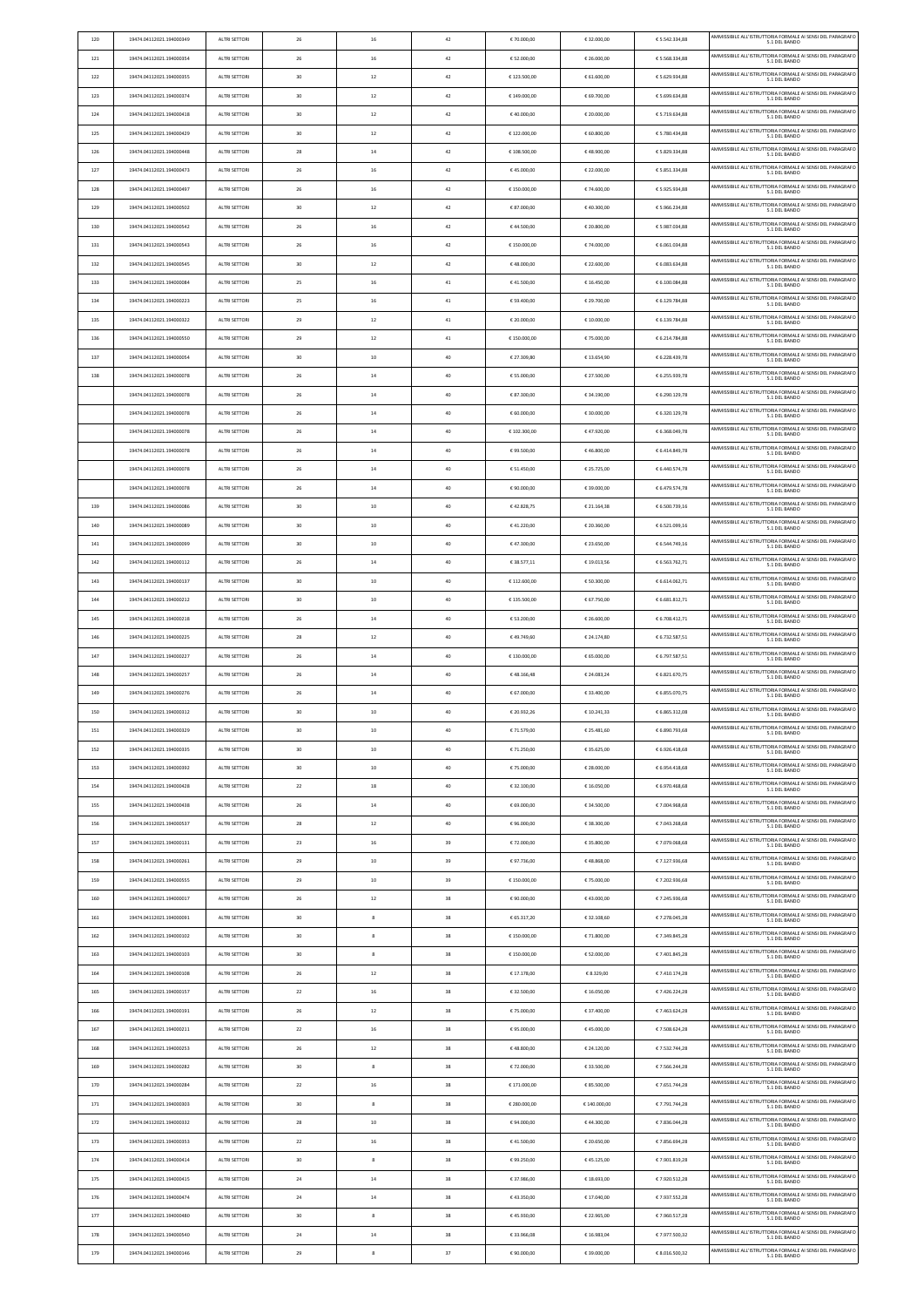| 180 | 19474.04112021.194000008 | ALTRI SETTORI        | 26 | 10             | 36 | € 39.900,00  | € 18.450,00 | € 8.034.950,32  | AMMISSIBILE ALL'ISTRUTTORIA FORMALE AI SENSI DEL PARAGRAFO<br>5.1 DEL BANDO     |
|-----|--------------------------|----------------------|----|----------------|----|--------------|-------------|-----------------|---------------------------------------------------------------------------------|
| 181 | 19474.04112021.194000014 | ALTRI SETTORI        | 24 | 12             | 36 | €41.400,00   | € 20.700,00 | € 8.055.650,32  | AMMISSIBILE ALL'ISTRUTTORIA FORMALE AI SENSI DEL PARAGRAFO<br>5.1 DEL BANDO     |
| 182 | 19474.04112021.194000015 | ALTRI SETTORI        | 26 | 10             | 36 | € 53.500,00  | € 20.100,00 | € 8.075.750,32  | AMMISSIBILE ALL'ISTRUTTORIA FORMALE AI SENSI DEL PARAGRAFO<br>5.1 DEL BANDO     |
| 183 | 19474.04112021.194000019 | ALTRI SETTORI        | 30 | 6              | 36 | € 102.000,00 | € 51.000,00 | € 8.126.750,32  | AMMISSIBILE ALL'ISTRUTTORIA FORMALE AI SENSI DEL PARAGRAFO                      |
| 184 | 19474.04112021.194000020 | ALTRI SETTORI        | 30 | 6              | 36 | €150.000,00  | €75.000,00  | € 8.201.750,32  | 5.1 DEL BANDO<br>AMMISSIBILE ALL'ISTRUTTORIA FORMALE AI SENSI DEL PARAGRAFO     |
|     |                          |                      |    |                |    |              |             |                 | 5.1 DEL BANDO<br>AMMISSIBILE ALL'ISTRUTTORIA FORMALE AI SENSI DEL PARAGRAFO     |
| 185 | 19474.04112021.194000029 | ALTRI SETTORI        | 26 | 10             | 36 | € 149.033,98 | € 54.903,59 | € 8.256.653,91  | 5.1 DEL BANDO<br>AMMISSIBILE ALL'ISTRUTTORIA FORMALE AI SENSI DEL PARAGRAFO     |
| 186 | 19474.04112021.194000074 | ALTRI SETTORI        | 26 | 10             | 36 | € 71.000,00  | € 34.400,00 | € 8.291.053,91  | 5.1 DEL BANDO                                                                   |
| 187 | 19474.04112021.194000079 | ALTRI SETTORI        | 30 | $\,$ 6 $\,$    | 36 | € 29.250,00  | € 14.625,00 | € 8.305.678,91  | AMMISSIBILE ALL'ISTRUTTORIA FORMALE AI SENSI DEL PARAGRAFO<br>5.1 DEL BANDO     |
| 188 | 19474.04112021.194000096 | ALTRI SETTORI        | 30 | 6              | 36 | €106.876,00  | € 53.250,40 | € 8.358.929,31  | AMMISSIBILE ALL'ISTRUTTORIA FORMALE AI SENSI DEL PARAGRAFO<br>5.1 DEL BANDO     |
| 189 | 19474.04112021.194000104 | ALTRI SETTORI        | 30 | $\,$ 6 $\,$    | 36 | € 69.048,00  | € 26.114,40 | € 8.385.043,71  | AMMISSIBILE ALL'ISTRUTTORIA FORMALE AI SENSI DEL PARAGRAFO<br>5.1 DEL BANDO     |
| 190 | 19474.04112021.194000106 | ALTRI SETTORI        | 30 | 6              | 36 | €110.000,00  | € 51.000,00 | € 8.436.043,71  | AMMISSIBILE ALL'ISTRUTTORIA FORMALE AI SENSI DEL PARAGRAFO<br>5.1 DEL BANDO     |
| 191 | 19474.04112021.194000125 | ALTRI SETTORI        | 30 | 6              | 36 | € 90.000,00  | € 39.000,00 | € 8.475.043,71  | AMMISSIBILE ALL'ISTRUTTORIA FORMALE AI SENSI DEL PARAGRAFO<br>5.1 DEL BANDO     |
| 192 | 19474.04112021.194000130 | ALTRI SETTORI        | 30 | 6              | 36 | € 52.370,00  | € 26.185,00 | € 8.501.228,71  | AMMISSIBILE ALL'ISTRUTTORIA FORMALE AI SENSI DEL PARAGRAFO<br>5.1 DEL BANDO     |
| 193 | 19474.04112021.194000158 | ALTRI SETTORI        | 30 | 6              | 36 | € 70.000,00  | € 35.000,00 | € 8.536.228,71  | AMMISSIBILE ALL'ISTRUTTORIA FORMALE AI SENSI DEL PARAGRAFO<br>5.1 DEL BANDO     |
| 194 | 19474.04112021.194000161 | ALTRI SETTORI        | 30 | 6              | 36 | € 30.000,00  | € 15.000,00 | € 8.551.228,71  | AMMISSIBILE ALL'ISTRUTTORIA FORMALE AI SENSI DEL PARAGRAFO<br>5.1 DEL BANDO     |
| 195 | 19474.04112021.194000192 | ALTRI SETTORI        | 30 | 6              | 36 | € 60.000,00  | € 30.000,00 | € 8.581.228,71  | AMMISSIBILE ALL'ISTRUTTORIA FORMALE AI SENSI DEL PARAGRAFO                      |
|     |                          |                      |    |                |    |              |             |                 | 5.1 DEL BANDO<br>AMMISSIBILE ALL'ISTRUTTORIA FORMALE AI SENSI DEL PARAGRAFO     |
| 196 | 19474.04112021.194000224 | ALTRI SETTORI        | 30 | $\,$ 6 $\,$    | 36 | € 23.561,00  | € 11.530,50 | € 8.592.759,21  | 5.1 DEL BANDO<br>AMMISSIBILE ALL'ISTRUTTORIA FORMALE AI SENSI DEL PARAGRAFO     |
| 197 | 19474.04112021.194000236 | ALTRI SETTORI        | 26 | 10             | 36 | €44.200,00   | € 17.560,00 | € 8.610.319,21  | 5.1 DEL BANDO                                                                   |
| 198 | 19474.04112021.194000242 | ALTRI SETTORI        | 30 | 6              | 36 | €44.400,00   | € 21.780,00 | € 8.632.099,21  | AMMISSIBILE ALL'ISTRUTTORIA FORMALE AI SENSI DEL PARAGRAFO<br>5.1 DEL BANDO     |
| 199 | 19474.04112021.194000244 | ALTRI SETTORI        | 30 | 6              | 36 | € 60.762,00  | € 29.781,00 | € 8.661.880,21  | AMMISSIBILE ALL'ISTRUTTORIA FORMALE AI SENSI DEL PARAGRAFO<br>5.1 DEL BANDO     |
| 200 | 19474.04112021.194000252 | <b>ALTRI SETTORI</b> | 26 | 10             | 36 | €42.100,00   | € 20.940,00 | € 8.682.820,21  | AMMISSIBILE ALL'ISTRUTTORIA FORMALE AI SENSI DEL PARAGRAFO<br>5.1 DEL BANDO     |
| 201 | 19474.04112021.194000264 | ALTRI SETTORI        | 30 | 6              | 36 | € 60.000,00  | € 30.000,00 | € 8.712.820,21  | AMMISSIBILE ALL'ISTRUTTORIA FORMALE AI SENSI DEL PARAGRAFO<br>5.1 DEL BANDO     |
| 202 | 19474.04112021.194000275 | ALTRI SETTORI        | 30 | 6              | 36 | €120.000,00  | €40.000,00  | € 8.752.820,21  | AMMISSIBILE ALL'ISTRUTTORIA FORMALE AI SENSI DEL PARAGRAFO<br>5.1 DEL BANDO     |
| 203 | 19474.04112021.194000334 | ALTRI SETTORI        | 28 | 8              | 36 | € 75.000,00  | € 37.500,00 | € 8.790.320,21  | AMMISSIBILE ALL'ISTRUTTORIA FORMALE AI SENSI DEL PARAGRAFO<br>5.1 DEL BANDO     |
| 204 | 19474.04112021.194000350 | ALTRI SETTORI        | 30 | 6              | 36 | € 108.000,00 | € 54.000,00 | € 8.844.320,21  | AMMISSIBILE ALL'ISTRUTTORIA FORMALE AI SENSI DEL PARAGRAFO                      |
| 205 | 19474.04112021.194000383 | ALTRI SETTORI        | 30 | $\,$ 6 $\,$    | 36 | € 84.000,00  | €40.600,00  | € 8.884.920,21  | 5.1 DEL BANDO<br>AMMISSIBILE ALL'ISTRUTTORIA FORMALE AI SENSI DEL PARAGRAFO     |
|     |                          |                      |    |                |    |              |             |                 | 5.1 DEL BANDO<br>AMMISSIBILE ALL'ISTRUTTORIA FORMALE AI SENSI DEL PARAGRAFO     |
| 206 | 19474.04112021.194000388 | ALTRI SETTORI        | 28 | 8              | 36 | €40.700,00   | € 20.350,00 | € 8.905.270,21  | 5.1 DEL BANDO                                                                   |
|     | 19474.04112021.194000388 | ALTRI SETTORI        | 28 | 8              | 36 | €40.700,00   | € 20.350,00 | € 8.925.620,21  | AMMISSIBILE ALL'ISTRUTTORIA FORMALE AI SENSI DEL PARAGRAFO<br>5.1 DEL BANDO     |
|     | 19474.04112021.194000388 | ALTRI SETTORI        | 28 | 8              | 36 | €40.700,00   | € 20.350,00 | € 8.945.970,21  | AMMISSIBILE ALL'ISTRUTTORIA FORMALE AI SENSI DEL PARAGRAFO<br>5.1 DEL BANDO     |
|     | 19474.04112021.194000388 | ALTRI SETTORI        | 28 | 8              | 36 | €40.700,00   | € 20.350,00 | € 8.966.320,21  | AMMISSIBILE ALL'ISTRUTTORIA FORMALE AI SENSI DEL PARAGRAFO<br>5.1 DEL BANDO     |
|     | 19474.04112021.194000388 | ALTRI SETTORI        | 28 | 8              | 36 | €40.700,00   | € 20.350,00 | € 8.986.670,21  | AMMISSIBILE ALL'ISTRUTTORIA FORMALE AI SENSI DEL PARAGRAFO<br>5.1 DEL BANDO     |
|     | 19474.04112021.194000388 | ALTRI SETTORI        | 28 | 8              | 36 | €40.700,00   | € 20.350,00 | € 9.007.020,21  | AMMISSIBILE ALL'ISTRUTTORIA FORMALE AI SENSI DEL PARAGRAFO<br>5.1 DEL BANDO     |
| 207 | 19474.04112021.194000449 | ALTRI SETTORI        | 22 | 14             | 36 |              | € 21.450,00 |                 | AMMISSIBILE ALL'ISTRUTTORIA FORMALE AI SENSI DEL PARAGRAFO                      |
|     |                          |                      |    |                |    | €42.900,00   |             | €9.028.470,21   | 5.1 DEL BANDO                                                                   |
| 208 | 19474.04112021.194000455 | ALTRI SETTORI        | 30 | 6              | 36 | € 77.000,00  | € 38.500,00 | €9.066.970,21   | AMMISSIBILE ALL'ISTRUTTORIA FORMALE AI SENSI DEL PARAGRAFO<br>5.1 DEL BANDO     |
| 209 | 19474.04112021.194000479 | ALTRI SETTORI        | 26 | 10             | 36 | €43.583,19   | € 21.551,60 | €9.088.521,81   | AMMISSIBILE ALL'ISTRUTTORIA FORMALE AI SENSI DEL PARAGRAFO                      |
| 210 | 19474.04112021.194000482 |                      | 30 | 6              | 36 |              | € 25.500,00 |                 | 5.1 DEL BANDO<br>AMMISSIBILE ALL'ISTRUTTORIA FORMALE AI SENSI DEL PARAGRAFO     |
|     |                          | ALTRI SETTORI        |    |                |    | € 51.000,00  |             | €9.114.021,81   | 5.1 DEL BANDO<br>AMMISSIBILE ALL'ISTRUTTORIA FORMALE AI SENSI DEL PARAGRAFO     |
| 211 | 19474.04112021.194000484 | ALTRI SETTORI        | 24 | 12             | 36 | €99.983,10   | €49.991,55  | € 9.164.013,36  | 5.1 DEL BANDO<br>AMMISSIBILE ALL'ISTRUTTORIA FORMALE AI SENSI DEL PARAGRAFO     |
| 212 | 19474.04112021.194000489 | ALTRI SETTORI        | 30 | 6              | 36 | € 130.000,00 | € 65.000,00 | €9.229.013,36   | 5.1 DEL BANDO                                                                   |
| 213 | 19474.04112021.194000511 | <b>ALTRI SETTORI</b> | 30 | 6              | 36 | €148.000,00  | € 59.000,00 | €9.288.013,36   | AMMISSIBILE ALL'ISTRUTTORIA FORMALE AI SENSI DEL PARAGRAFO<br>5.1 DEL BANDO     |
| 214 | 19474.04112021.194000532 | ALTRI SETTORI        | 30 | 6              | 36 | €103.000,00  | € 51.500,00 | €9.339.513,36   | AMMISSIBILE ALL'ISTRUTTORIA FORMALE AI SENSI DEL PARAGRAFO<br>5.1 DEL BANDO     |
| 215 | 19474.04112021.194000554 | ALTRI SETTORI        | 26 | 10             | 36 | € 88.000,00  | €44.000,00  | €9.383.513,36   | AMMISSIBILE ALL'ISTRUTTORIA FORMALE AI SENSI DEL PARAGRAFO<br>5.1 DEL BANDO     |
| 216 | 19474.04112021.194000221 | ALTRI SETTORI        | 29 | 6              | 35 | € 71.095,20  | € 26.933,08 | €9.410.446,44   | AMMISSIBILE ALL'ISTRUTTORIA FORMALE AI SENSI DEL PARAGRAFO<br>5.1 DEL BANDO     |
| 217 | 19474.04112021.194000012 | ALTRI SETTORI        | 26 | 8              | 34 | € 71.700,00  | € 35.850,00 | €9.446.296,44   | AMMISSIBILE ALL'ISTRUTTORIA FORMALE AI SENSI DEL PARAGRAFO<br>5.1 DEL BANDO     |
| 218 | 19474.04112021.194000066 | ALTRI SETTORI        | 26 | 8              | 34 | € 36.000,00  | € 18.000,00 | €9.464.296,44   | AMMISSIBILE ALL'ISTRUTTORIA FORMALE AI SENSI DEL PARAGRAFO<br>5.1 DEL BANDO     |
| 219 | 19474.04112021.194000072 | ALTRI SETTORI        | 28 | 6              | 34 | €40.000,00   | € 20.000,00 | €9.484.296,44   | AMMISSIBILE ALL'ISTRUTTORIA FORMALE AI SENSI DEL PARAGRAFO<br>5.1 DEL BANDO     |
| 220 | 19474.04112021.194000076 | ALTRI SETTORI        | 24 | 10             | 34 | € 74.608,00  | € 37.304,00 | € 9.521.600,44  | AMMISSIBILE ALL'ISTRUTTORIA FORMALE AI SENSI DEL PARAGRAFO                      |
| 221 | 19474.04112021.194000105 | ALTRI SETTORI        | 26 | 8              | 34 | € 26.500,00  | € 13.250,00 | €9.534.850,44   | 5.1 DEL BANDO<br>AMMISSIBILE ALL'ISTRUTTORIA FORMALE AI SENSI DEL PARAGRAFO     |
|     |                          |                      |    |                |    |              |             |                 | 5.1 DEL BANDO<br>AMMISSIBILE ALL'ISTRUTTORIA FORMALE AI SENSI DEL PARAGRAFO     |
| 222 | 19474.04112021.194000132 | ALTRI SETTORI        | 28 | 6              | 34 | €120.000,00  | €44.000,00  | €9.578.850,44   | 5.1 DEL BANDO<br>AMMISSIBILE ALL'ISTRUTTORIA FORMALE AI SENSI DEL PARAGRAFO     |
| 223 | 19474.04112021.194000145 | ALTRI SETTORI        | 26 | 8              | 34 | € 90.000,00  | €43.000,00  | €9.621.850,44   | 5.1 DEL BANDO                                                                   |
| 224 | 19474.04112021.194000166 | ALTRI SETTORI        | 30 | $\overline{4}$ | 34 | € 64.000,00  | € 29.000,00 | €9.650.850,44   | AMMISSIBILE ALL'ISTRUTTORIA FORMALE AI SENSI DEL PARAGRAFO<br>5.1 DEL BANDO     |
| 225 | 19474.04112021.194000197 | ALTRI SETTORI        | 28 | 6              | 34 | €150.000,00  | € 71.000,00 | € 9.721.850,44  | AMMISSIBILE ALL'ISTRUTTORIA FORMALE AI SENSI DEL PARAGRAFO<br>5.1 DEL BANDO     |
| 226 | 19474.04112021.194000217 | ALTRI SETTORI        | 22 | 12             | 34 | €72.000,00   | € 35.800,00 | €9.757.650,44   | AMMISSIBILE ALL'ISTRUTTORIA FORMALE AI SENSI DEL PARAGRAFO<br>5.1 DEL BANDO     |
| 227 | 19474.04112021.194000232 | ALTRI SETTORI        | 28 | 6              | 34 | € 89.370,00  | €44.485,00  | € 9.802.135,44  | NON AMMISSIBILE ALL'ISTRUTTORIA FORMALE AI SENSI DEL<br>PARAGRAFO 5.1 DEL BANDO |
| 228 | 19474.04112021.194000254 | ALTRI SETTORI        | 22 | 12             | 34 | € 68.000,00  | € 34.000,00 | € 9.836.135.44  | NON AMMISSIBILE ALL'ISTRUTTORIA FORMALE AI SENSI DEL<br>PARAGRAFO 5.1 DEL BANDO |
| 229 | 19474.04112021.194000271 | ALTRI SETTORI        | 28 | 6              | 34 | € 105.800,00 | €47.600,00  | €9.883.735,44   | NON AMMISSIBILE ALL'ISTRUTTORIA FORMALE AI SENSI DEL<br>PARAGRAFO 5.1 DEL BANDO |
| 230 | 19474.04112021.194000286 | ALTRI SETTORI        | 30 | $\overline{4}$ | 34 | € 70.000,00  | € 24.000,00 | € 9.907.735,44  | NON AMMISSIBILE ALL'ISTRUTTORIA FORMALE AI SENSI DEL<br>PARAGRAFO 5.1 DEL BANDO |
| 231 | 19474.04112021.194000308 | ALTRI SETTORI        | 26 | 8              | 34 | € 60.000,00  | € 30.000,00 | €9.937.735,44   | NON AMMISSIBILE ALL'ISTRUTTORIA FORMALE AI SENSI DEL                            |
| 232 |                          |                      |    |                |    |              |             |                 | PARAGRAFO 5.1 DEL BANDO<br>NON AMMISSIBILE ALL'ISTRUTTORIA FORMALE AI SENSI DEL |
|     | 19474.04112021.194000328 | ALTRI SETTORI        | 26 | 8              | 34 | € 60.000,00  | € 29.800,00 | €9.967.535,44   | PARAGRAFO 5.1 DEL BANDO<br>NON AMMISSIBILE ALL'ISTRUTTORIA FORMALE AI SENSI DEL |
| 233 | 19474.04112021.194000410 | ALTRI SETTORI        | 28 | 6              | 34 | € 69.000,00  | € 34.300,00 | € 10.001.835,44 | PARAGRAFO 5.1 DEL BANDO                                                         |
| 234 | 19474.04112021.194000436 | ALTRI SETTORI        | 26 | 8              | 34 | €130.000,00  | € 65.000,00 | € 10.066.835,44 | NON AMMISSIBILE ALL'ISTRUTTORIA FORMALE AI SENSI DEL<br>PARAGRAFO 5.1 DEL BANDO |
| 235 | 19474.04112021.194000443 | ALTRI SETTORI        | 26 | 8              | 34 | €49.835,98   | € 24.717,99 | € 10.091.553,43 | NON AMMISSIBILE ALL'ISTRUTTORIA FORMALE AI SENSI DEL<br>PARAGRAFO 5.1 DEL BANDO |
| 236 | 19474.04112021.194000468 | ALTRI SETTORI        | 22 | 12             | 34 | € 57.200,00  | € 22.760,00 | € 10.114.313,43 | NON AMMISSIBILE ALL'ISTRUTTORIA FORMALE AI SENSI DEL<br>PARAGRAFO 5.1 DEL BANDO |
| 237 | 19474.04112021.194000471 | ALTRI SETTORI        | 28 | 6              | 34 | € 77.000,00  | € 30.100,00 | € 10.144.413,43 | NON AMMISSIBILE ALL'ISTRUTTORIA FORMALE AI SENSI DEL<br>PARAGRAFO 5.1 DEL BANDO |
| 238 | 19474.04112021.194000506 | ALTRI SETTORI        | 24 | 10             | 34 | € 22.528,00  | € 11.264,00 | € 10.155.677,43 | NON AMMISSIBILE ALL'ISTRUTTORIA FORMALE AI SENSI DEL<br>PARAGRAFO 5.1 DEL BANDO |
| 239 | 19474.04112021.194000510 | ALTRI SETTORI        | 28 | 6              | 34 | €76.255,25   | € 36.427,63 | € 10.192.105,05 | NON AMMISSIBILE ALL'ISTRUTTORIA FORMALE AI SENSI DEL<br>PARAGRAFO 5.1 DEL BANDO |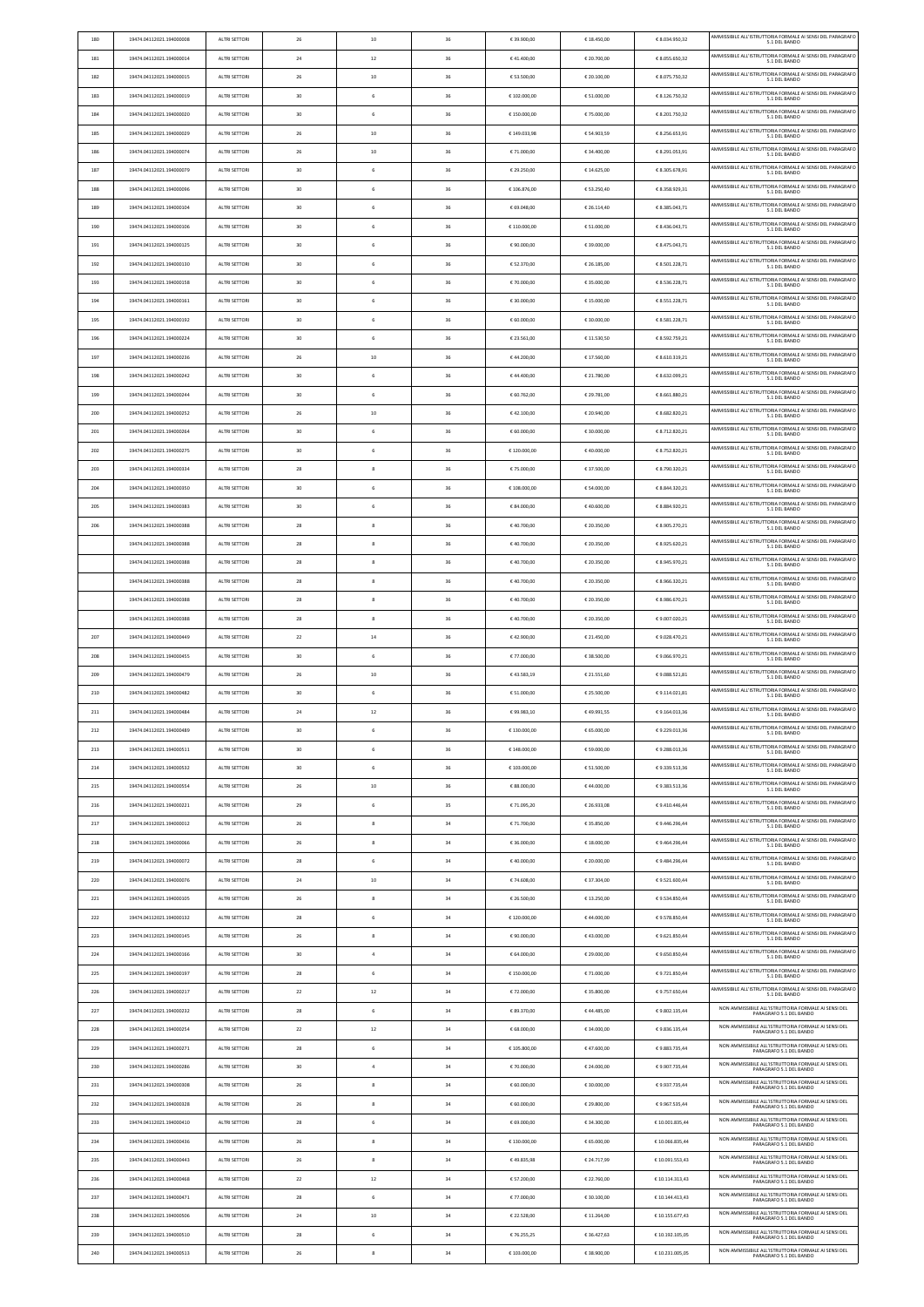| NON AMMISSIBILE ALL'ISTRUTTORIA FORMALE AI SENSI DEL<br>242<br>19474.04112021.194000527<br>ALTRI SETTORI<br>26<br>8<br>34<br>€ 65.000,00<br>€ 32.500,00<br>€10.281.231,25<br>PARAGRAFO 5.1 DEL BANDO<br>NON AMMISSIBILE ALL'ISTRUTTORIA FORMALE AI SENSI DEL<br>19474.04112021.194000527<br>ALTRI SETTORI<br>26<br>34<br>€ 90.000,00<br>€41.500,00<br>€ 10.322.731,25<br>8<br>PARAGRAFO 5.1 DEL BANDO<br>NON AMMISSIBILE ALL'ISTRUTTORIA FORMALE AI SENSI DEL<br>19474.04112021.194000527<br>ALTRI SETTORI<br>26<br>8<br>34<br>€ 65.000,00<br>€ 32.500,00<br>€ 10.355.231,25<br>PARAGRAFO 5.1 DEL BANDO<br>NON AMMISSIBILE ALL'ISTRUTTORIA FORMALE AI SENSI DEL<br>19474.04112021.194000527<br>ALTRI SETTORI<br>26<br>8<br>34<br>€ 85.000,00<br>€ 39.500,00<br>€10.394.731,25<br>PARAGRAFO 5.1 DEL BANDO<br>NON AMMISSIBILE ALL'ISTRUTTORIA FORMALE AI SENSI DEL<br>34<br>19474.04112021.194000527<br>ALTRI SETTORI<br>26<br>8<br>€125.000,00<br>€ 56.500,00<br>€10.451.231,25<br>PARAGRAFO 5.1 DEL BANDO<br>NON AMMISSIBILE ALL'ISTRUTTORIA FORMALE AI SENSI DEL<br>243<br>19474.04112021.194000541<br>ALTRI SETTORI<br>26<br>8<br>34<br>€44.000,00<br>€ 22.000,00<br>€10.473.231,25<br>PARAGRAFO 5.1 DEL BANDO<br>NON AMMISSIBILE ALL'ISTRUTTORIA FORMALE AI SENSI DEL<br>244<br>19474.04112021.194000565<br>ALTRI SETTORI<br>24<br>10<br>34<br>€ 81.750,00<br>€40.875,00<br>€10.514.106,25<br>PARAGRAFO 5.1 DEL BANDO<br>NON AMMISSIBILE ALL'ISTRUTTORIA FORMALE AI SENSI DEL<br>245<br>19474.04112021.194000566<br>ALTRI SETTORI<br>26<br>34<br>€ 91.000,00<br>€45.500,00<br>€10.559.606,25<br>8<br>PARAGRAFO 5.1 DEL BANDO<br>NON AMMISSIBILE ALL'ISTRUTTORIA FORMALE AI SENSI DEL<br>246<br>19474.04112021.194000002<br>ALTRI SETTORI<br>25<br>8<br>33<br>€150.000,00<br>€ 69.000,00<br>€10.628.606,25<br>PARAGRAFO 5.1 DEL BANDO<br>NON AMMISSIBILE ALL'ISTRUTTORIA FORMALE AI SENSI DEL<br>33<br>247<br>19474.04112021.194000498<br>ALTRI SETTORI<br>25<br>8<br>€ 32.000,00<br>€ 16.000,00<br>€10.644.606,25<br>PARAGRAFO 5.1 DEL BANDO<br>NON AMMISSIBILE ALL'ISTRUTTORIA FORMALE AI SENSI DEL<br>33<br>248<br>19474.04112021.194000515<br>ALTRI SETTORI<br>23<br>10<br>€ 57.304,00<br>€ 28.506,40<br>€ 10.673.112,65<br>PARAGRAFO 5.1 DEL BANDO<br>NON AMMISSIBILE ALL'ISTRUTTORIA FORMALE AI SENSI DEL<br>249<br>19474.04112021.194000023<br>ALTRI SETTORI<br>24<br>8<br>32<br>€150.000,00<br>€ 75.000,00<br>€ 10.748.112,65<br>PARAGRAFO 5.1 DEL BANDO<br>NON AMMISSIBILE ALL'ISTRUTTORIA FORMALE AI SENSI DEL<br>32<br>250<br>19474.04112021.194000055<br>ALTRI SETTORI<br>26<br>6<br>€ 80.000,00<br>€ 38.000,00<br>€ 10.786.112,65<br>PARAGRAFO 5.1 DEL BANDO<br>NON AMMISSIBILE ALL'ISTRUTTORIA FORMALE AI SENSI DEL<br>32<br>251<br>19474.04112021.194000058<br>ALTRI SETTORI<br>26<br>$\,$ 6<br>€40.000,00<br>€ 20.000,00<br>€ 10.806.112,65<br>PARAGRAFO 5.1 DEL BANDO<br>NON AMMISSIBILE ALL'ISTRUTTORIA FORMALE AI SENSI DEL<br>252<br>19474.04112021.194000094<br>ALTRI SETTORI<br>26<br>$\,$ 6<br>32<br>€92.000,00<br>€ 35.100,00<br>€ 10.841.212,65<br>PARAGRAFO 5.1 DEL BANDO<br>NON AMMISSIBILE ALL'ISTRUTTORIA FORMALE AI SENSI DEL<br>32<br>253<br>19474.04112021.194000133<br>ALTRI SETTORI<br>26<br>6<br>€124.600.00<br>€ 61.800,00<br>€ 10.903.012,65<br>PARAGRAFO 5.1 DEL BANDO<br>NON AMMISSIBILE ALL'ISTRUTTORIA FORMALE AI SENSI DEL<br>32<br>26<br>$\,$ 6<br>€ 19.000,00<br>€ 10.922.012,65<br>254<br>19474.04112021.194000139<br>ALTRI SETTORI<br>€40.000,00<br>PARAGRAFO 5.1 DEL BANDO<br>NON AMMISSIBILE ALL'ISTRUTTORIA FORMALE AI SENSI DEL<br>255<br>19474.04112021.194000142<br>ALTRI SETTORI<br>24<br>8<br>32<br>€ 70.968,00<br>€ 31.287,20<br>€ 10.953.299,85<br>PARAGRAFO 5.1 DEL BANDO<br>NON AMMISSIBILE ALL'ISTRUTTORIA FORMALE AI SENSI DEL<br>32<br>256<br>19474.04112021.194000155<br>ALTRI SETTORI<br>26<br>6<br>€ 65.000,00<br>€ 29.500,00<br>€ 10.982.799,85<br>PARAGRAFO 5.1 DEL BANDO<br>NON AMMISSIBILE ALL'ISTRUTTORIA FORMALE AI SENSI DEL<br>257<br>32<br>19474.04112021.194000162<br>ALTRI SETTORI<br>28<br>$\overline{4}$<br>€93.700,00<br>€42.218,00<br>€ 11.025.017,85<br>PARAGRAFO 5.1 DEL BANDO<br>NON AMMISSIBILE ALL'ISTRUTTORIA FORMALE AI SENSI DEL<br>258<br>19474.04112021.194000181<br>ALTRI SETTORI<br>30<br>$\overline{2}$<br>32<br>€ 50.834,00<br>€ 19.913,60<br>€11.044.931,45<br>PARAGRAFO 5.1 DEL BANDO<br>NON AMMISSIBILE ALL'ISTRUTTORIA FORMALE AI SENSI DEL<br>32<br>259<br>19474.04112021.194000195<br>ALTRI SETTORI<br>26<br>6<br>€ 66.000,00<br>€ 33.000,00<br>€ 11.077.931,45<br>PARAGRAFO 5.1 DEL BANDO<br>NON AMMISSIBILE ALL'ISTRUTTORIA FORMALE AI SENSI DEL<br>26<br>$\,$ 6<br>32<br>€ 32.420,00<br>260<br>19474.04112021.194000196<br>ALTRI SETTORI<br>€ 81.400,00<br>€ 11.110.351,45<br>PARAGRAFO 5.1 DEL BANDO<br>NON AMMISSIBILE ALL'ISTRUTTORIA FORMALE AI SENSI DEL<br>19474.04112021.194000200<br>ALTRI SETTORI<br>26<br>6<br>32<br>€150.000,00<br>€ 69.000,00<br>€ 11.179.351,45<br>261<br>PARAGRAFO 5.1 DEL BANDO<br>NON AMMISSIBILE ALL'ISTRUTTORIA FORMALE AI SENSI DEL<br>22<br>32<br>262<br>19474.04112021.194000203<br>ALTRI SETTORI<br>10<br>€ 77.900,00<br>€ 30.370,00<br>€ 11.209.721,45<br>PARAGRAFO 5.1 DEL BANDO<br>NON AMMISSIBILE ALL'ISTRUTTORIA FORMALE AI SENSI DEL<br>263<br>26<br>32<br>€ 71.500,00<br>€ 11.245.321,45<br>19474.04112021.194000207<br>ALTRI SETTORI<br>6<br>€ 35.600,00<br>PARAGRAFO 5.1 DEL BANDO<br>NON AMMISSIBILE ALL'ISTRUTTORIA FORMALE AI SENSI DEL<br>22<br>32<br>264<br>19474.04112021.194000256<br>ALTRI SETTORI<br>10<br>€ 32.000,00<br>€ 15.800,00<br>€ 11.261.121,45<br>PARAGRAFO 5.1 DEL BANDO<br>NON AMMISSIBILE ALL'ISTRUTTORIA FORMALE AI SENSI DEL<br>32<br>265<br>19474.04112021.194000267<br>ALTRI SETTORI<br>26<br>6<br>€ 20.090,00<br>€ 9.770,00<br>€11.270.891,45<br>PARAGRAFO 5.1 DEL BANDO<br>NON AMMISSIBILE ALL'ISTRUTTORIA FORMALE AI SENSI DEL<br>26<br>$\,$ 6<br>32<br>€ 23.460,00<br>€ 11.280.125,45<br>266<br>19474.04112021.194000280<br>ALTRI SETTORI<br>€9.234,00<br>PARAGRAFO 5.1 DEL BANDO<br>NON AMMISSIBILE ALL'ISTRUTTORIA FORMALE AI SENSI DEL<br>267<br>19474.04112021.194000283<br>ALTRI SETTORI<br>26<br>$\,$ 6<br>32<br>€ 106.500,00<br>€ 38.450,00<br>€ 11.318.575,45<br>PARAGRAFO 5.1 DEL BANDO<br>NON AMMISSIBILE ALL'ISTRUTTORIA FORMALE AI SENSI DEL<br>32<br>268<br>19474.04112021.194000288<br>ALTRI SETTORI<br>26<br>6<br>€ 85.000,00<br>€42.000,00<br>€ 11.360.575,45<br>PARAGRAFO 5.1 DEL BANDO<br>NON AMMISSIBILE ALL'ISTRUTTORIA FORMALE AI SENSI DEL<br>32<br>269<br>26<br>$\,$ 6<br>€ 11.395.975,45<br>19474.04112021.194000309<br>ALTRI SETTORI<br>€ 71.000,00<br>€ 35.400,00<br>PARAGRAFO 5.1 DEL BANDO<br>NON AMMISSIBILE ALL'ISTRUTTORIA FORMALE AI SENSI DEL<br>270<br>19474.04112021.194000316<br>ALTRI SETTORI<br>28<br>$\overline{4}$<br>32<br>€ 60.000,00<br>€ 29.050,00<br>€ 11.425.025,45<br>PARAGRAFO 5.1 DEL BANDO<br>NON AMMISSIBILE ALL'ISTRUTTORIA FORMALE AI SENSI DEL<br>22<br>32<br>271<br>19474.04112021.194000324<br>ALTRI SETTORI<br>10<br>€42.000,00<br>€ 16.700,00<br>€ 11.441.725,45<br>PARAGRAFO 5.1 DEL BANDO<br>NON AMMISSIBILE ALL'ISTRUTTORIA FORMALE AI SENSI DEL<br>32<br>272<br>19474.04112021.194000338<br>ALTRI SETTORI<br>26<br>6<br>€ 86.877,00<br>€ 30.050,80<br>€ 11.471.776,25<br>PARAGRAFO 5.1 DEL BANDO<br>NON AMMISSIBILE ALL'ISTRUTTORIA FORMALE AI SENSI DEL<br>273<br>19474.04112021.194000341<br>ALTRI SETTORI<br>26<br>$\,$ 6<br>32<br>€ 34.172,00<br>€ 16.982,00<br>€11.488.758,25<br>PARAGRAFO 5.1 DEL BANDO<br>NON AMMISSIBILE ALL'ISTRUTTORIA FORMALE AI SENSI DEL<br>32<br>274<br>19474.04112021.194000359<br>ALTRI SETTORI<br>26<br>$\,$ 6<br>€ 36.500,00<br>€ 18.150,00<br>€11.506.908,25<br>PARAGRAFO 5.1 DEL BANDO<br>NON AMMISSIBILE ALL'ISTRUTTORIA FORMALE AI SENSI DEL<br>32<br>275<br>19474.04112021.194000368<br>ALTRI SETTORI<br>26<br>$\,$ 6<br>€43.000,00<br>€ 21.400,00<br>€11.528.308,25<br>PARAGRAFO 5.1 DEL BANDO<br>NON AMMISSIBILE ALL'ISTRUTTORIA FORMALE AI SENSI DEL<br>276<br>19474.04112021.194000369<br>ALTRI SETTORI<br>22<br>10<br>32<br>€ 153.436,60<br>€ 76.718,30<br>€11.605.026,55<br>PARAGRAFO 5.1 DEL BANDO<br>NON AMMISSIBILE ALL'ISTRUTTORIA FORMALE AI SENSI DEL<br>32<br>277<br>19474.04112021.194000391<br>ALTRI SETTORI<br>26<br>6<br>€ 71.600,00<br>€ 35.800,00<br>€11.640.826,55<br>PARAGRAFO 5.1 DEL BANDO<br>NON AMMISSIBILE ALL'ISTRUTTORIA FORMALE AI SENSI DEL<br>32<br>278<br>19474.04112021.194000402<br>ALTRI SETTORI<br>26<br>6<br>€115.700,00<br>€ 55.880,00<br>€ 11.696.706,55<br>PARAGRAFO 5.1 DEL BANDO<br>NON AMMISSIBILE ALL'ISTRUTTORIA FORMALE AI SENSI DEL<br>32<br>279<br>19474.04112021.194000416<br>ALTRI SETTORI<br>26<br>6<br>€ 149.772,92<br>€ 59.709,38<br>€11.756.415,93<br>PARAGRAFO 5.1 DEL BANDO<br>NON AMMISSIBILE ALL'ISTRUTTORIA FORMALE AI SENSI DEL<br>32<br>280<br>19474.04112021.194000420<br>ALTRI SETTORI<br>26<br>$\,$ 6<br>€ 34.000,00<br>€ 13.500,00<br>€11.769.915,93<br>PARAGRAFO 5.1 DEL BANDO<br>NON AMMISSIBILE ALL'ISTRUTTORIA FORMALE AI SENSI DEL<br>32<br>281<br>19474.04112021.194000430<br>26<br>$\,$ 6<br>€123.218,69<br>€49.123,11<br>€ 11.819.039,04<br>ALTRI SETTORI<br>PARAGRAFO 5.1 DEL BANDO<br>NON AMMISSIBILE ALL'ISTRUTTORIA FORMALE AI SENSI DEL<br>32<br>282<br>19474.04112021.194000431<br>ALTRI SETTORI<br>26<br>6<br>€42.500,00<br>€ 21.100,00<br>€ 11.840.139,04<br>PARAGRAFO 5.1 DEL BANDO<br>NON AMMISSIBILE ALL'ISTRUTTORIA FORMALE AI SENSI DEL<br>283<br>19474.04112021.194000446<br>ALTRI SETTORI<br>26<br>6<br>32<br>€140.000,00<br>€ 11.910.139,04<br>€ 70.000,00<br>PARAGRAFO 5.1 DEL BANDO<br>NON AMMISSIBILE ALL'ISTRUTTORIA FORMALE AI SENSI DEL<br>32<br>26<br>$\,$ 6<br>284<br>19474.04112021.194000490<br>ALTRI SETTORI<br>€167.000,00<br>€ 83.500,00<br>€ 11.993.639,04<br>PARAGRAFO 5.1 DEL BANDO<br>NON AMMISSIBILE ALL'ISTRUTTORIA FORMALE AI SENSI DEL<br>32<br>285<br>19474.04112021.194000495<br>ALTRI SETTORI<br>26<br>6<br>€ 32.538,00<br>€ 16.169,00<br>€12.009.808,04<br>PARAGRAFO 5.1 DEL BANDO<br>NON AMMISSIBILE ALL'ISTRUTTORIA FORMALE AI SENSI DEL<br>22<br>32<br>286<br>19474.04112021.194000525<br>ALTRI SETTORI<br>10<br>€150.000,00<br>€ 59.600,00<br>€ 12.069.408,04<br>PARAGRAFO 5.1 DEL BANDO<br>NON AMMISSIBILE ALL'ISTRUTTORIA FORMALE AI SENSI DEL<br>287<br>19474.04112021.194000534<br>ALTRI SETTORI<br>$\,$ 6<br>32<br>€ 61.200,00<br>€ 30.480,00<br>€ 12.099.888,04<br>26<br>PARAGRAFO 5.1 DEL BANDO<br>NON AMMISSIBILE ALL'ISTRUTTORIA FORMALE AI SENSI DEL<br>32<br>288<br>19474.04112021.194000536<br>ALTRI SETTORI<br>26<br>6<br>€ 54.000,00<br>€ 27.000,00<br>€ 12.126.888,04<br>PARAGRAFO 5.1 DEL BANDO<br>NON AMMISSIBILE ALL'ISTRUTTORIA FORMALE AI SENSI DEL<br>17<br>289<br>19474.04112021.194000313<br><b>ALTRI SETTORI</b><br>14<br>31<br>€ 26.302,08<br>€ 12.991,04<br>€12.139.879.08<br>PARAGRAEO 5.1 DEL RANDO<br>NON AMMISSIBILE ALL'ISTRUTTORIA FORMALE AI SENSI DEL<br>ALTRI SETTORI<br>25<br>$\,$ 6<br>31<br>€ 88.536,00<br>€44.268,00<br>€ 12.184.147,08<br>290<br>19474.04112021.194000382<br>PARAGRAFO 5.1 DEL BANDO<br>NON AMMISSIBILE ALL'ISTRUTTORIA FORMALE AI SENSI DEL<br>291<br>19474.04112021.194000004<br>ALTRI SETTORI<br>26<br>$\overline{4}$<br>30<br>€ 70.510,00<br>€ 35.055,00<br>€12.219.202,08<br>PARAGRAFO 5.1 DEL BANDO<br>NON AMMISSIBILE ALL'ISTRUTTORIA FORMALE AI SENSI DEL<br>30<br>30<br>292<br>19474.04112021.194000013<br>ALTRI SETTORI<br>$\circ$<br>€ 60.000,00<br>€ 30.000,00<br>€12.249.202,08<br>PARAGRAFO 5.1 DEL BANDO<br>NON AMMISSIBILE ALL'ISTRUTTORIA FORMALE AI SENSI DEL<br>293<br>19474.04112021.194000030<br>ALTRI SETTORI<br>30<br>$\mathbb O$<br>30<br>€41.000,00<br>€ 20.500,00<br>€12.269.702,08<br>PARAGRAFO 5.1 DEL BANDO<br>NON AMMISSIBILE ALL'ISTRUTTORIA FORMALE AI SENSI DEL<br>30<br>30<br>294<br>19474.04112021.194000037<br>ALTRI SETTORI<br>$\mathbf 0$<br>€ 89.000,00<br>€44.500,00<br>€12.314.202,08<br>PARAGRAFO 5.1 DEL BANDO<br>NON AMMISSIBILE ALL'ISTRUTTORIA FORMALE AI SENSI DEL<br>295<br>19474.04112021.194000045<br>ALTRI SETTORI<br>30<br>$\mathbb O$<br>30<br>€ 60.658,00<br>€ 29.263,20<br>€12.343.465,28<br>PARAGRAFO 5.1 DEL BANDO<br>NON AMMISSIBILE ALL'ISTRUTTORIA FORMALE AI SENSI DEL<br>ALTRI SETTORI<br>22<br>8<br>30<br>€46.128,00<br>€ 22.731,20<br>€12.366.196,48<br>296<br>19474.04112021.194000057<br>PARAGRAFO 5.1 DEL BANDO<br>NON AMMISSIBILE ALL'ISTRUTTORIA FORMALE AI SENSI DEL<br>30<br>30<br>297<br>19474.04112021.194000060<br>ALTRI SETTORI<br>$\mathbf 0$<br>€130.000,00<br>€ 59.000,00<br>€12.425.196,48<br>PARAGRAFO 5.1 DEL BANDO<br>NON AMMISSIBILE ALL'ISTRUTTORIA FORMALE AI SENSI DEL<br>298<br>19474.04112021.194000063<br>ALTRI SETTORI<br>30<br>$\circ$<br>30<br>€ 53.762,50<br>€ 26.881,25<br>€12.452.077,73<br>PARAGRAFO 5.1 DEL BANDO<br>NON AMMISSIBILE ALL'ISTRUTTORIA FORMALE AI SENSI DEL<br>299<br>19474.04112021.194000065<br>ALTRI SETTORI<br>30<br>$\mathbb O$<br>30<br>€ 110.300,00<br>€ 52.900,00<br>€12.504.977,73<br>PARAGRAFO 5.1 DEL BANDO<br>NON AMMISSIBILE ALL'ISTRUTTORIA FORMALE AI SENSI DEL<br>300<br>19474.04112021.194000070<br>ALTRI SETTORI<br>30<br>$\mathbf 0$<br>30<br>€ 37.780,00<br>€ 18.890,00<br>€ 12.523.867,73<br>PARAGRAFO 5.1 DEL BANDO<br>NON AMMISSIBILE ALL'ISTRUTTORIA FORMALE AI SENSI DEL<br>30<br>301<br>19474.04112021.194000073<br>ALTRI SETTORI<br>$\mathbb O$<br>30<br>€43.000,00<br>€ 21.500,00<br>€ 12.545.367,73<br>PARAGRAFO 5.1 DEL BANDO<br>NON AMMISSIBILE ALL'ISTRUTTORIA FORMALE AI SENSI DEL<br>302<br>19474.04112021.194000090<br>ALTRI SETTORI<br>30<br>$\mathbb O$<br>30<br>€ 26.600,00<br>€12.571.967,73<br>€ 54.000,00<br>PARAGRAFO 5.1 DEL BANDO | 19474.04112021.194000520 | ALTRI SETTORI | 26 | 8 | 34 | €45.754,00 | € 17.726,20 | €10.248.731,25 | NON AMMISSIBILE ALL'ISTRUTTORIA FORMALE AI SENSI DEL<br>PARAGRAFO 5.1 DEL BANDO |
|----------------------------------------------------------------------------------------------------------------------------------------------------------------------------------------------------------------------------------------------------------------------------------------------------------------------------------------------------------------------------------------------------------------------------------------------------------------------------------------------------------------------------------------------------------------------------------------------------------------------------------------------------------------------------------------------------------------------------------------------------------------------------------------------------------------------------------------------------------------------------------------------------------------------------------------------------------------------------------------------------------------------------------------------------------------------------------------------------------------------------------------------------------------------------------------------------------------------------------------------------------------------------------------------------------------------------------------------------------------------------------------------------------------------------------------------------------------------------------------------------------------------------------------------------------------------------------------------------------------------------------------------------------------------------------------------------------------------------------------------------------------------------------------------------------------------------------------------------------------------------------------------------------------------------------------------------------------------------------------------------------------------------------------------------------------------------------------------------------------------------------------------------------------------------------------------------------------------------------------------------------------------------------------------------------------------------------------------------------------------------------------------------------------------------------------------------------------------------------------------------------------------------------------------------------------------------------------------------------------------------------------------------------------------------------------------------------------------------------------------------------------------------------------------------------------------------------------------------------------------------------------------------------------------------------------------------------------------------------------------------------------------------------------------------------------------------------------------------------------------------------------------------------------------------------------------------------------------------------------------------------------------------------------------------------------------------------------------------------------------------------------------------------------------------------------------------------------------------------------------------------------------------------------------------------------------------------------------------------------------------------------------------------------------------------------------------------------------------------------------------------------------------------------------------------------------------------------------------------------------------------------------------------------------------------------------------------------------------------------------------------------------------------------------------------------------------------------------------------------------------------------------------------------------------------------------------------------------------------------------------------------------------------------------------------------------------------------------------------------------------------------------------------------------------------------------------------------------------------------------------------------------------------------------------------------------------------------------------------------------------------------------------------------------------------------------------------------------------------------------------------------------------------------------------------------------------------------------------------------------------------------------------------------------------------------------------------------------------------------------------------------------------------------------------------------------------------------------------------------------------------------------------------------------------------------------------------------------------------------------------------------------------------------------------------------------------------------------------------------------------------------------------------------------------------------------------------------------------------------------------------------------------------------------------------------------------------------------------------------------------------------------------------------------------------------------------------------------------------------------------------------------------------------------------------------------------------------------------------------------------------------------------------------------------------------------------------------------------------------------------------------------------------------------------------------------------------------------------------------------------------------------------------------------------------------------------------------------------------------------------------------------------------------------------------------------------------------------------------------------------------------------------------------------------------------------------------------------------------------------------------------------------------------------------------------------------------------------------------------------------------------------------------------------------------------------------------------------------------------------------------------------------------------------------------------------------------------------------------------------------------------------------------------------------------------------------------------------------------------------------------------------------------------------------------------------------------------------------------------------------------------------------------------------------------------------------------------------------------------------------------------------------------------------------------------------------------------------------------------------------------------------------------------------------------------------------------------------------------------------------------------------------------------------------------------------------------------------------------------------------------------------------------------------------------------------------------------------------------------------------------------------------------------------------------------------------------------------------------------------------------------------------------------------------------------------------------------------------------------------------------------------------------------------------------------------------------------------------------------------------------------------------------------------------------------------------------------------------------------------------------------------------------------------------------------------------------------------------------------------------------------------------------------------------------------------------------------------------------------------------------------------------------------------------------------------------------------------------------------------------------------------------------------------------------------------------------------------------------------------------------------------------------------------------------------------------------------------------------------------------------------------------------------------------------------------------------------------------------------------------------------------------------------------------------------------------------------------------------------------------------------------------------------------------------------------------------------------------------------------------------------------------------------------------------------------------------------------------------------------------------------------------------------------------------------------------------------------------------------------------------------------------------------------------------------------------------------------------------------------------------------------------------------------------------------------------------------------------------------------------------------------------------------------------------------------------------------------------------------------------------------------------------------------------------------------------------------------------------------------------------------------------------------------------------------------------------------------------------------------------------------------------------------------------------------------------------------------------------------------------------------------------------------------------------------------------------------------------------------------------------------------------------------------------------------------------------------------------------------------------------------------------------------------------------------------------------------------------------------------------------------------------------------------------------------------------------------------------------------------------------------------------------------------------------------------------------------------------------------------------------------------------------------------------------------------------------------------------------------------------------------------------------------------------------------------------------------------------------------------------------------------------------------------------------------------------------------------------------------------------------------------------------------------------------------------------------------------------------------------------------------------------------------------------------------------------------------------------------------------------------------------------------------------------------------------------------------------------------------------------------------------------------------------------------------------------------------------------------------------------------------------------------------------------------------------------------------------------------------------------------------------------------------------------------------------------------------------------------------------------------------------------------------------------------------------------------------------------------------------------------------------------------------------------------------------------------------------------------------------------------------------------------------------------------------------------------------------------------------------------------------------------------------------------------------------------------------------------------------------------------------------------------------------------------------------------------------------------------------------------------------------------------------------------------------------------------------------------------------------------------------------------------------------------------------------------------------------------------------------------------------------------------------------------------------------------------------------------------------------------------------------------------------------------------------------------------------------------------------------------------------------------------------------------------------------------------------------------------------------------------------------------------------------------------------------------------------------------------------------------------------------------------------------------------------------------------------------------------------------------------------------------------------------------------------------------------------------------------------------------------------------------------------------------------------------------------------------------------------------------------------------|--------------------------|---------------|----|---|----|------------|-------------|----------------|---------------------------------------------------------------------------------|
|                                                                                                                                                                                                                                                                                                                                                                                                                                                                                                                                                                                                                                                                                                                                                                                                                                                                                                                                                                                                                                                                                                                                                                                                                                                                                                                                                                                                                                                                                                                                                                                                                                                                                                                                                                                                                                                                                                                                                                                                                                                                                                                                                                                                                                                                                                                                                                                                                                                                                                                                                                                                                                                                                                                                                                                                                                                                                                                                                                                                                                                                                                                                                                                                                                                                                                                                                                                                                                                                                                                                                                                                                                                                                                                                                                                                                                                                                                                                                                                                                                                                                                                                                                                                                                                                                                                                                                                                                                                                                                                                                                                                                                                                                                                                                                                                                                                                                                                                                                                                                                                                                                                                                                                                                                                                                                                                                                                                                                                                                                                                                                                                                                                                                                                                                                                                                                                                                                                                                                                                                                                                                                                                                                                                                                                                                                                                                                                                                                                                                                                                                                                                                                                                                                                                                                                                                                                                                                                                                                                                                                                                                                                                                                                                                                                                                                                                                                                                                                                                                                                                                                                                                                                                                                                                                                                                                                                                                                                                                                                                                                                                                                                                                                                                                                                                                                                                                                                                                                                                                                                                                                                                                                                                                                                                                                                                                                                                                                                                                                                                                                                                                                                                                                                                                                                                                                                                                                                                                                                                                                                                                                                                                                                                                                                                                                                                                                                                                                                                                                                                                                                                                                                                                                                                                                                                                                                                                                                                                                                                                                                                                                                                                                                                                                                                                                                                                                                                                                                                                                                                                                                                                                                                                                                                                                                                                                                                                                                                                                                                                                                                                                                                                                                                                                                                                                                                                                                                                                                                                                                                                                                                                                                                                                                                                                                                                                                                                                                                                                                                                                                                                                                                                                                                                                                                                                                                                                                                                                                                                                                                                                                                                                                                                                                                                                                                                                                                                                                                                                                                                                                                                                                                                                                                                                                                                                      |                          |               |    |   |    |            |             |                |                                                                                 |
|                                                                                                                                                                                                                                                                                                                                                                                                                                                                                                                                                                                                                                                                                                                                                                                                                                                                                                                                                                                                                                                                                                                                                                                                                                                                                                                                                                                                                                                                                                                                                                                                                                                                                                                                                                                                                                                                                                                                                                                                                                                                                                                                                                                                                                                                                                                                                                                                                                                                                                                                                                                                                                                                                                                                                                                                                                                                                                                                                                                                                                                                                                                                                                                                                                                                                                                                                                                                                                                                                                                                                                                                                                                                                                                                                                                                                                                                                                                                                                                                                                                                                                                                                                                                                                                                                                                                                                                                                                                                                                                                                                                                                                                                                                                                                                                                                                                                                                                                                                                                                                                                                                                                                                                                                                                                                                                                                                                                                                                                                                                                                                                                                                                                                                                                                                                                                                                                                                                                                                                                                                                                                                                                                                                                                                                                                                                                                                                                                                                                                                                                                                                                                                                                                                                                                                                                                                                                                                                                                                                                                                                                                                                                                                                                                                                                                                                                                                                                                                                                                                                                                                                                                                                                                                                                                                                                                                                                                                                                                                                                                                                                                                                                                                                                                                                                                                                                                                                                                                                                                                                                                                                                                                                                                                                                                                                                                                                                                                                                                                                                                                                                                                                                                                                                                                                                                                                                                                                                                                                                                                                                                                                                                                                                                                                                                                                                                                                                                                                                                                                                                                                                                                                                                                                                                                                                                                                                                                                                                                                                                                                                                                                                                                                                                                                                                                                                                                                                                                                                                                                                                                                                                                                                                                                                                                                                                                                                                                                                                                                                                                                                                                                                                                                                                                                                                                                                                                                                                                                                                                                                                                                                                                                                                                                                                                                                                                                                                                                                                                                                                                                                                                                                                                                                                                                                                                                                                                                                                                                                                                                                                                                                                                                                                                                                                                                                                                                                                                                                                                                                                                                                                                                                                                                                                                                                                                      |                          |               |    |   |    |            |             |                |                                                                                 |
|                                                                                                                                                                                                                                                                                                                                                                                                                                                                                                                                                                                                                                                                                                                                                                                                                                                                                                                                                                                                                                                                                                                                                                                                                                                                                                                                                                                                                                                                                                                                                                                                                                                                                                                                                                                                                                                                                                                                                                                                                                                                                                                                                                                                                                                                                                                                                                                                                                                                                                                                                                                                                                                                                                                                                                                                                                                                                                                                                                                                                                                                                                                                                                                                                                                                                                                                                                                                                                                                                                                                                                                                                                                                                                                                                                                                                                                                                                                                                                                                                                                                                                                                                                                                                                                                                                                                                                                                                                                                                                                                                                                                                                                                                                                                                                                                                                                                                                                                                                                                                                                                                                                                                                                                                                                                                                                                                                                                                                                                                                                                                                                                                                                                                                                                                                                                                                                                                                                                                                                                                                                                                                                                                                                                                                                                                                                                                                                                                                                                                                                                                                                                                                                                                                                                                                                                                                                                                                                                                                                                                                                                                                                                                                                                                                                                                                                                                                                                                                                                                                                                                                                                                                                                                                                                                                                                                                                                                                                                                                                                                                                                                                                                                                                                                                                                                                                                                                                                                                                                                                                                                                                                                                                                                                                                                                                                                                                                                                                                                                                                                                                                                                                                                                                                                                                                                                                                                                                                                                                                                                                                                                                                                                                                                                                                                                                                                                                                                                                                                                                                                                                                                                                                                                                                                                                                                                                                                                                                                                                                                                                                                                                                                                                                                                                                                                                                                                                                                                                                                                                                                                                                                                                                                                                                                                                                                                                                                                                                                                                                                                                                                                                                                                                                                                                                                                                                                                                                                                                                                                                                                                                                                                                                                                                                                                                                                                                                                                                                                                                                                                                                                                                                                                                                                                                                                                                                                                                                                                                                                                                                                                                                                                                                                                                                                                                                                                                                                                                                                                                                                                                                                                                                                                                                                                                                                                      |                          |               |    |   |    |            |             |                |                                                                                 |
|                                                                                                                                                                                                                                                                                                                                                                                                                                                                                                                                                                                                                                                                                                                                                                                                                                                                                                                                                                                                                                                                                                                                                                                                                                                                                                                                                                                                                                                                                                                                                                                                                                                                                                                                                                                                                                                                                                                                                                                                                                                                                                                                                                                                                                                                                                                                                                                                                                                                                                                                                                                                                                                                                                                                                                                                                                                                                                                                                                                                                                                                                                                                                                                                                                                                                                                                                                                                                                                                                                                                                                                                                                                                                                                                                                                                                                                                                                                                                                                                                                                                                                                                                                                                                                                                                                                                                                                                                                                                                                                                                                                                                                                                                                                                                                                                                                                                                                                                                                                                                                                                                                                                                                                                                                                                                                                                                                                                                                                                                                                                                                                                                                                                                                                                                                                                                                                                                                                                                                                                                                                                                                                                                                                                                                                                                                                                                                                                                                                                                                                                                                                                                                                                                                                                                                                                                                                                                                                                                                                                                                                                                                                                                                                                                                                                                                                                                                                                                                                                                                                                                                                                                                                                                                                                                                                                                                                                                                                                                                                                                                                                                                                                                                                                                                                                                                                                                                                                                                                                                                                                                                                                                                                                                                                                                                                                                                                                                                                                                                                                                                                                                                                                                                                                                                                                                                                                                                                                                                                                                                                                                                                                                                                                                                                                                                                                                                                                                                                                                                                                                                                                                                                                                                                                                                                                                                                                                                                                                                                                                                                                                                                                                                                                                                                                                                                                                                                                                                                                                                                                                                                                                                                                                                                                                                                                                                                                                                                                                                                                                                                                                                                                                                                                                                                                                                                                                                                                                                                                                                                                                                                                                                                                                                                                                                                                                                                                                                                                                                                                                                                                                                                                                                                                                                                                                                                                                                                                                                                                                                                                                                                                                                                                                                                                                                                                                                                                                                                                                                                                                                                                                                                                                                                                                                                                                                      |                          |               |    |   |    |            |             |                |                                                                                 |
|                                                                                                                                                                                                                                                                                                                                                                                                                                                                                                                                                                                                                                                                                                                                                                                                                                                                                                                                                                                                                                                                                                                                                                                                                                                                                                                                                                                                                                                                                                                                                                                                                                                                                                                                                                                                                                                                                                                                                                                                                                                                                                                                                                                                                                                                                                                                                                                                                                                                                                                                                                                                                                                                                                                                                                                                                                                                                                                                                                                                                                                                                                                                                                                                                                                                                                                                                                                                                                                                                                                                                                                                                                                                                                                                                                                                                                                                                                                                                                                                                                                                                                                                                                                                                                                                                                                                                                                                                                                                                                                                                                                                                                                                                                                                                                                                                                                                                                                                                                                                                                                                                                                                                                                                                                                                                                                                                                                                                                                                                                                                                                                                                                                                                                                                                                                                                                                                                                                                                                                                                                                                                                                                                                                                                                                                                                                                                                                                                                                                                                                                                                                                                                                                                                                                                                                                                                                                                                                                                                                                                                                                                                                                                                                                                                                                                                                                                                                                                                                                                                                                                                                                                                                                                                                                                                                                                                                                                                                                                                                                                                                                                                                                                                                                                                                                                                                                                                                                                                                                                                                                                                                                                                                                                                                                                                                                                                                                                                                                                                                                                                                                                                                                                                                                                                                                                                                                                                                                                                                                                                                                                                                                                                                                                                                                                                                                                                                                                                                                                                                                                                                                                                                                                                                                                                                                                                                                                                                                                                                                                                                                                                                                                                                                                                                                                                                                                                                                                                                                                                                                                                                                                                                                                                                                                                                                                                                                                                                                                                                                                                                                                                                                                                                                                                                                                                                                                                                                                                                                                                                                                                                                                                                                                                                                                                                                                                                                                                                                                                                                                                                                                                                                                                                                                                                                                                                                                                                                                                                                                                                                                                                                                                                                                                                                                                                                                                                                                                                                                                                                                                                                                                                                                                                                                                                                                                      |                          |               |    |   |    |            |             |                |                                                                                 |
|                                                                                                                                                                                                                                                                                                                                                                                                                                                                                                                                                                                                                                                                                                                                                                                                                                                                                                                                                                                                                                                                                                                                                                                                                                                                                                                                                                                                                                                                                                                                                                                                                                                                                                                                                                                                                                                                                                                                                                                                                                                                                                                                                                                                                                                                                                                                                                                                                                                                                                                                                                                                                                                                                                                                                                                                                                                                                                                                                                                                                                                                                                                                                                                                                                                                                                                                                                                                                                                                                                                                                                                                                                                                                                                                                                                                                                                                                                                                                                                                                                                                                                                                                                                                                                                                                                                                                                                                                                                                                                                                                                                                                                                                                                                                                                                                                                                                                                                                                                                                                                                                                                                                                                                                                                                                                                                                                                                                                                                                                                                                                                                                                                                                                                                                                                                                                                                                                                                                                                                                                                                                                                                                                                                                                                                                                                                                                                                                                                                                                                                                                                                                                                                                                                                                                                                                                                                                                                                                                                                                                                                                                                                                                                                                                                                                                                                                                                                                                                                                                                                                                                                                                                                                                                                                                                                                                                                                                                                                                                                                                                                                                                                                                                                                                                                                                                                                                                                                                                                                                                                                                                                                                                                                                                                                                                                                                                                                                                                                                                                                                                                                                                                                                                                                                                                                                                                                                                                                                                                                                                                                                                                                                                                                                                                                                                                                                                                                                                                                                                                                                                                                                                                                                                                                                                                                                                                                                                                                                                                                                                                                                                                                                                                                                                                                                                                                                                                                                                                                                                                                                                                                                                                                                                                                                                                                                                                                                                                                                                                                                                                                                                                                                                                                                                                                                                                                                                                                                                                                                                                                                                                                                                                                                                                                                                                                                                                                                                                                                                                                                                                                                                                                                                                                                                                                                                                                                                                                                                                                                                                                                                                                                                                                                                                                                                                                                                                                                                                                                                                                                                                                                                                                                                                                                                                                                                      |                          |               |    |   |    |            |             |                |                                                                                 |
|                                                                                                                                                                                                                                                                                                                                                                                                                                                                                                                                                                                                                                                                                                                                                                                                                                                                                                                                                                                                                                                                                                                                                                                                                                                                                                                                                                                                                                                                                                                                                                                                                                                                                                                                                                                                                                                                                                                                                                                                                                                                                                                                                                                                                                                                                                                                                                                                                                                                                                                                                                                                                                                                                                                                                                                                                                                                                                                                                                                                                                                                                                                                                                                                                                                                                                                                                                                                                                                                                                                                                                                                                                                                                                                                                                                                                                                                                                                                                                                                                                                                                                                                                                                                                                                                                                                                                                                                                                                                                                                                                                                                                                                                                                                                                                                                                                                                                                                                                                                                                                                                                                                                                                                                                                                                                                                                                                                                                                                                                                                                                                                                                                                                                                                                                                                                                                                                                                                                                                                                                                                                                                                                                                                                                                                                                                                                                                                                                                                                                                                                                                                                                                                                                                                                                                                                                                                                                                                                                                                                                                                                                                                                                                                                                                                                                                                                                                                                                                                                                                                                                                                                                                                                                                                                                                                                                                                                                                                                                                                                                                                                                                                                                                                                                                                                                                                                                                                                                                                                                                                                                                                                                                                                                                                                                                                                                                                                                                                                                                                                                                                                                                                                                                                                                                                                                                                                                                                                                                                                                                                                                                                                                                                                                                                                                                                                                                                                                                                                                                                                                                                                                                                                                                                                                                                                                                                                                                                                                                                                                                                                                                                                                                                                                                                                                                                                                                                                                                                                                                                                                                                                                                                                                                                                                                                                                                                                                                                                                                                                                                                                                                                                                                                                                                                                                                                                                                                                                                                                                                                                                                                                                                                                                                                                                                                                                                                                                                                                                                                                                                                                                                                                                                                                                                                                                                                                                                                                                                                                                                                                                                                                                                                                                                                                                                                                                                                                                                                                                                                                                                                                                                                                                                                                                                                                                                      |                          |               |    |   |    |            |             |                |                                                                                 |
|                                                                                                                                                                                                                                                                                                                                                                                                                                                                                                                                                                                                                                                                                                                                                                                                                                                                                                                                                                                                                                                                                                                                                                                                                                                                                                                                                                                                                                                                                                                                                                                                                                                                                                                                                                                                                                                                                                                                                                                                                                                                                                                                                                                                                                                                                                                                                                                                                                                                                                                                                                                                                                                                                                                                                                                                                                                                                                                                                                                                                                                                                                                                                                                                                                                                                                                                                                                                                                                                                                                                                                                                                                                                                                                                                                                                                                                                                                                                                                                                                                                                                                                                                                                                                                                                                                                                                                                                                                                                                                                                                                                                                                                                                                                                                                                                                                                                                                                                                                                                                                                                                                                                                                                                                                                                                                                                                                                                                                                                                                                                                                                                                                                                                                                                                                                                                                                                                                                                                                                                                                                                                                                                                                                                                                                                                                                                                                                                                                                                                                                                                                                                                                                                                                                                                                                                                                                                                                                                                                                                                                                                                                                                                                                                                                                                                                                                                                                                                                                                                                                                                                                                                                                                                                                                                                                                                                                                                                                                                                                                                                                                                                                                                                                                                                                                                                                                                                                                                                                                                                                                                                                                                                                                                                                                                                                                                                                                                                                                                                                                                                                                                                                                                                                                                                                                                                                                                                                                                                                                                                                                                                                                                                                                                                                                                                                                                                                                                                                                                                                                                                                                                                                                                                                                                                                                                                                                                                                                                                                                                                                                                                                                                                                                                                                                                                                                                                                                                                                                                                                                                                                                                                                                                                                                                                                                                                                                                                                                                                                                                                                                                                                                                                                                                                                                                                                                                                                                                                                                                                                                                                                                                                                                                                                                                                                                                                                                                                                                                                                                                                                                                                                                                                                                                                                                                                                                                                                                                                                                                                                                                                                                                                                                                                                                                                                                                                                                                                                                                                                                                                                                                                                                                                                                                                                                                                      |                          |               |    |   |    |            |             |                |                                                                                 |
|                                                                                                                                                                                                                                                                                                                                                                                                                                                                                                                                                                                                                                                                                                                                                                                                                                                                                                                                                                                                                                                                                                                                                                                                                                                                                                                                                                                                                                                                                                                                                                                                                                                                                                                                                                                                                                                                                                                                                                                                                                                                                                                                                                                                                                                                                                                                                                                                                                                                                                                                                                                                                                                                                                                                                                                                                                                                                                                                                                                                                                                                                                                                                                                                                                                                                                                                                                                                                                                                                                                                                                                                                                                                                                                                                                                                                                                                                                                                                                                                                                                                                                                                                                                                                                                                                                                                                                                                                                                                                                                                                                                                                                                                                                                                                                                                                                                                                                                                                                                                                                                                                                                                                                                                                                                                                                                                                                                                                                                                                                                                                                                                                                                                                                                                                                                                                                                                                                                                                                                                                                                                                                                                                                                                                                                                                                                                                                                                                                                                                                                                                                                                                                                                                                                                                                                                                                                                                                                                                                                                                                                                                                                                                                                                                                                                                                                                                                                                                                                                                                                                                                                                                                                                                                                                                                                                                                                                                                                                                                                                                                                                                                                                                                                                                                                                                                                                                                                                                                                                                                                                                                                                                                                                                                                                                                                                                                                                                                                                                                                                                                                                                                                                                                                                                                                                                                                                                                                                                                                                                                                                                                                                                                                                                                                                                                                                                                                                                                                                                                                                                                                                                                                                                                                                                                                                                                                                                                                                                                                                                                                                                                                                                                                                                                                                                                                                                                                                                                                                                                                                                                                                                                                                                                                                                                                                                                                                                                                                                                                                                                                                                                                                                                                                                                                                                                                                                                                                                                                                                                                                                                                                                                                                                                                                                                                                                                                                                                                                                                                                                                                                                                                                                                                                                                                                                                                                                                                                                                                                                                                                                                                                                                                                                                                                                                                                                                                                                                                                                                                                                                                                                                                                                                                                                                                                                                      |                          |               |    |   |    |            |             |                |                                                                                 |
|                                                                                                                                                                                                                                                                                                                                                                                                                                                                                                                                                                                                                                                                                                                                                                                                                                                                                                                                                                                                                                                                                                                                                                                                                                                                                                                                                                                                                                                                                                                                                                                                                                                                                                                                                                                                                                                                                                                                                                                                                                                                                                                                                                                                                                                                                                                                                                                                                                                                                                                                                                                                                                                                                                                                                                                                                                                                                                                                                                                                                                                                                                                                                                                                                                                                                                                                                                                                                                                                                                                                                                                                                                                                                                                                                                                                                                                                                                                                                                                                                                                                                                                                                                                                                                                                                                                                                                                                                                                                                                                                                                                                                                                                                                                                                                                                                                                                                                                                                                                                                                                                                                                                                                                                                                                                                                                                                                                                                                                                                                                                                                                                                                                                                                                                                                                                                                                                                                                                                                                                                                                                                                                                                                                                                                                                                                                                                                                                                                                                                                                                                                                                                                                                                                                                                                                                                                                                                                                                                                                                                                                                                                                                                                                                                                                                                                                                                                                                                                                                                                                                                                                                                                                                                                                                                                                                                                                                                                                                                                                                                                                                                                                                                                                                                                                                                                                                                                                                                                                                                                                                                                                                                                                                                                                                                                                                                                                                                                                                                                                                                                                                                                                                                                                                                                                                                                                                                                                                                                                                                                                                                                                                                                                                                                                                                                                                                                                                                                                                                                                                                                                                                                                                                                                                                                                                                                                                                                                                                                                                                                                                                                                                                                                                                                                                                                                                                                                                                                                                                                                                                                                                                                                                                                                                                                                                                                                                                                                                                                                                                                                                                                                                                                                                                                                                                                                                                                                                                                                                                                                                                                                                                                                                                                                                                                                                                                                                                                                                                                                                                                                                                                                                                                                                                                                                                                                                                                                                                                                                                                                                                                                                                                                                                                                                                                                                                                                                                                                                                                                                                                                                                                                                                                                                                                                                                                      |                          |               |    |   |    |            |             |                |                                                                                 |
|                                                                                                                                                                                                                                                                                                                                                                                                                                                                                                                                                                                                                                                                                                                                                                                                                                                                                                                                                                                                                                                                                                                                                                                                                                                                                                                                                                                                                                                                                                                                                                                                                                                                                                                                                                                                                                                                                                                                                                                                                                                                                                                                                                                                                                                                                                                                                                                                                                                                                                                                                                                                                                                                                                                                                                                                                                                                                                                                                                                                                                                                                                                                                                                                                                                                                                                                                                                                                                                                                                                                                                                                                                                                                                                                                                                                                                                                                                                                                                                                                                                                                                                                                                                                                                                                                                                                                                                                                                                                                                                                                                                                                                                                                                                                                                                                                                                                                                                                                                                                                                                                                                                                                                                                                                                                                                                                                                                                                                                                                                                                                                                                                                                                                                                                                                                                                                                                                                                                                                                                                                                                                                                                                                                                                                                                                                                                                                                                                                                                                                                                                                                                                                                                                                                                                                                                                                                                                                                                                                                                                                                                                                                                                                                                                                                                                                                                                                                                                                                                                                                                                                                                                                                                                                                                                                                                                                                                                                                                                                                                                                                                                                                                                                                                                                                                                                                                                                                                                                                                                                                                                                                                                                                                                                                                                                                                                                                                                                                                                                                                                                                                                                                                                                                                                                                                                                                                                                                                                                                                                                                                                                                                                                                                                                                                                                                                                                                                                                                                                                                                                                                                                                                                                                                                                                                                                                                                                                                                                                                                                                                                                                                                                                                                                                                                                                                                                                                                                                                                                                                                                                                                                                                                                                                                                                                                                                                                                                                                                                                                                                                                                                                                                                                                                                                                                                                                                                                                                                                                                                                                                                                                                                                                                                                                                                                                                                                                                                                                                                                                                                                                                                                                                                                                                                                                                                                                                                                                                                                                                                                                                                                                                                                                                                                                                                                                                                                                                                                                                                                                                                                                                                                                                                                                                                                                                                      |                          |               |    |   |    |            |             |                |                                                                                 |
|                                                                                                                                                                                                                                                                                                                                                                                                                                                                                                                                                                                                                                                                                                                                                                                                                                                                                                                                                                                                                                                                                                                                                                                                                                                                                                                                                                                                                                                                                                                                                                                                                                                                                                                                                                                                                                                                                                                                                                                                                                                                                                                                                                                                                                                                                                                                                                                                                                                                                                                                                                                                                                                                                                                                                                                                                                                                                                                                                                                                                                                                                                                                                                                                                                                                                                                                                                                                                                                                                                                                                                                                                                                                                                                                                                                                                                                                                                                                                                                                                                                                                                                                                                                                                                                                                                                                                                                                                                                                                                                                                                                                                                                                                                                                                                                                                                                                                                                                                                                                                                                                                                                                                                                                                                                                                                                                                                                                                                                                                                                                                                                                                                                                                                                                                                                                                                                                                                                                                                                                                                                                                                                                                                                                                                                                                                                                                                                                                                                                                                                                                                                                                                                                                                                                                                                                                                                                                                                                                                                                                                                                                                                                                                                                                                                                                                                                                                                                                                                                                                                                                                                                                                                                                                                                                                                                                                                                                                                                                                                                                                                                                                                                                                                                                                                                                                                                                                                                                                                                                                                                                                                                                                                                                                                                                                                                                                                                                                                                                                                                                                                                                                                                                                                                                                                                                                                                                                                                                                                                                                                                                                                                                                                                                                                                                                                                                                                                                                                                                                                                                                                                                                                                                                                                                                                                                                                                                                                                                                                                                                                                                                                                                                                                                                                                                                                                                                                                                                                                                                                                                                                                                                                                                                                                                                                                                                                                                                                                                                                                                                                                                                                                                                                                                                                                                                                                                                                                                                                                                                                                                                                                                                                                                                                                                                                                                                                                                                                                                                                                                                                                                                                                                                                                                                                                                                                                                                                                                                                                                                                                                                                                                                                                                                                                                                                                                                                                                                                                                                                                                                                                                                                                                                                                                                                                                                      |                          |               |    |   |    |            |             |                |                                                                                 |
|                                                                                                                                                                                                                                                                                                                                                                                                                                                                                                                                                                                                                                                                                                                                                                                                                                                                                                                                                                                                                                                                                                                                                                                                                                                                                                                                                                                                                                                                                                                                                                                                                                                                                                                                                                                                                                                                                                                                                                                                                                                                                                                                                                                                                                                                                                                                                                                                                                                                                                                                                                                                                                                                                                                                                                                                                                                                                                                                                                                                                                                                                                                                                                                                                                                                                                                                                                                                                                                                                                                                                                                                                                                                                                                                                                                                                                                                                                                                                                                                                                                                                                                                                                                                                                                                                                                                                                                                                                                                                                                                                                                                                                                                                                                                                                                                                                                                                                                                                                                                                                                                                                                                                                                                                                                                                                                                                                                                                                                                                                                                                                                                                                                                                                                                                                                                                                                                                                                                                                                                                                                                                                                                                                                                                                                                                                                                                                                                                                                                                                                                                                                                                                                                                                                                                                                                                                                                                                                                                                                                                                                                                                                                                                                                                                                                                                                                                                                                                                                                                                                                                                                                                                                                                                                                                                                                                                                                                                                                                                                                                                                                                                                                                                                                                                                                                                                                                                                                                                                                                                                                                                                                                                                                                                                                                                                                                                                                                                                                                                                                                                                                                                                                                                                                                                                                                                                                                                                                                                                                                                                                                                                                                                                                                                                                                                                                                                                                                                                                                                                                                                                                                                                                                                                                                                                                                                                                                                                                                                                                                                                                                                                                                                                                                                                                                                                                                                                                                                                                                                                                                                                                                                                                                                                                                                                                                                                                                                                                                                                                                                                                                                                                                                                                                                                                                                                                                                                                                                                                                                                                                                                                                                                                                                                                                                                                                                                                                                                                                                                                                                                                                                                                                                                                                                                                                                                                                                                                                                                                                                                                                                                                                                                                                                                                                                                                                                                                                                                                                                                                                                                                                                                                                                                                                                                                                                      |                          |               |    |   |    |            |             |                |                                                                                 |
|                                                                                                                                                                                                                                                                                                                                                                                                                                                                                                                                                                                                                                                                                                                                                                                                                                                                                                                                                                                                                                                                                                                                                                                                                                                                                                                                                                                                                                                                                                                                                                                                                                                                                                                                                                                                                                                                                                                                                                                                                                                                                                                                                                                                                                                                                                                                                                                                                                                                                                                                                                                                                                                                                                                                                                                                                                                                                                                                                                                                                                                                                                                                                                                                                                                                                                                                                                                                                                                                                                                                                                                                                                                                                                                                                                                                                                                                                                                                                                                                                                                                                                                                                                                                                                                                                                                                                                                                                                                                                                                                                                                                                                                                                                                                                                                                                                                                                                                                                                                                                                                                                                                                                                                                                                                                                                                                                                                                                                                                                                                                                                                                                                                                                                                                                                                                                                                                                                                                                                                                                                                                                                                                                                                                                                                                                                                                                                                                                                                                                                                                                                                                                                                                                                                                                                                                                                                                                                                                                                                                                                                                                                                                                                                                                                                                                                                                                                                                                                                                                                                                                                                                                                                                                                                                                                                                                                                                                                                                                                                                                                                                                                                                                                                                                                                                                                                                                                                                                                                                                                                                                                                                                                                                                                                                                                                                                                                                                                                                                                                                                                                                                                                                                                                                                                                                                                                                                                                                                                                                                                                                                                                                                                                                                                                                                                                                                                                                                                                                                                                                                                                                                                                                                                                                                                                                                                                                                                                                                                                                                                                                                                                                                                                                                                                                                                                                                                                                                                                                                                                                                                                                                                                                                                                                                                                                                                                                                                                                                                                                                                                                                                                                                                                                                                                                                                                                                                                                                                                                                                                                                                                                                                                                                                                                                                                                                                                                                                                                                                                                                                                                                                                                                                                                                                                                                                                                                                                                                                                                                                                                                                                                                                                                                                                                                                                                                                                                                                                                                                                                                                                                                                                                                                                                                                                                                                      |                          |               |    |   |    |            |             |                |                                                                                 |
|                                                                                                                                                                                                                                                                                                                                                                                                                                                                                                                                                                                                                                                                                                                                                                                                                                                                                                                                                                                                                                                                                                                                                                                                                                                                                                                                                                                                                                                                                                                                                                                                                                                                                                                                                                                                                                                                                                                                                                                                                                                                                                                                                                                                                                                                                                                                                                                                                                                                                                                                                                                                                                                                                                                                                                                                                                                                                                                                                                                                                                                                                                                                                                                                                                                                                                                                                                                                                                                                                                                                                                                                                                                                                                                                                                                                                                                                                                                                                                                                                                                                                                                                                                                                                                                                                                                                                                                                                                                                                                                                                                                                                                                                                                                                                                                                                                                                                                                                                                                                                                                                                                                                                                                                                                                                                                                                                                                                                                                                                                                                                                                                                                                                                                                                                                                                                                                                                                                                                                                                                                                                                                                                                                                                                                                                                                                                                                                                                                                                                                                                                                                                                                                                                                                                                                                                                                                                                                                                                                                                                                                                                                                                                                                                                                                                                                                                                                                                                                                                                                                                                                                                                                                                                                                                                                                                                                                                                                                                                                                                                                                                                                                                                                                                                                                                                                                                                                                                                                                                                                                                                                                                                                                                                                                                                                                                                                                                                                                                                                                                                                                                                                                                                                                                                                                                                                                                                                                                                                                                                                                                                                                                                                                                                                                                                                                                                                                                                                                                                                                                                                                                                                                                                                                                                                                                                                                                                                                                                                                                                                                                                                                                                                                                                                                                                                                                                                                                                                                                                                                                                                                                                                                                                                                                                                                                                                                                                                                                                                                                                                                                                                                                                                                                                                                                                                                                                                                                                                                                                                                                                                                                                                                                                                                                                                                                                                                                                                                                                                                                                                                                                                                                                                                                                                                                                                                                                                                                                                                                                                                                                                                                                                                                                                                                                                                                                                                                                                                                                                                                                                                                                                                                                                                                                                                                                                      |                          |               |    |   |    |            |             |                |                                                                                 |
|                                                                                                                                                                                                                                                                                                                                                                                                                                                                                                                                                                                                                                                                                                                                                                                                                                                                                                                                                                                                                                                                                                                                                                                                                                                                                                                                                                                                                                                                                                                                                                                                                                                                                                                                                                                                                                                                                                                                                                                                                                                                                                                                                                                                                                                                                                                                                                                                                                                                                                                                                                                                                                                                                                                                                                                                                                                                                                                                                                                                                                                                                                                                                                                                                                                                                                                                                                                                                                                                                                                                                                                                                                                                                                                                                                                                                                                                                                                                                                                                                                                                                                                                                                                                                                                                                                                                                                                                                                                                                                                                                                                                                                                                                                                                                                                                                                                                                                                                                                                                                                                                                                                                                                                                                                                                                                                                                                                                                                                                                                                                                                                                                                                                                                                                                                                                                                                                                                                                                                                                                                                                                                                                                                                                                                                                                                                                                                                                                                                                                                                                                                                                                                                                                                                                                                                                                                                                                                                                                                                                                                                                                                                                                                                                                                                                                                                                                                                                                                                                                                                                                                                                                                                                                                                                                                                                                                                                                                                                                                                                                                                                                                                                                                                                                                                                                                                                                                                                                                                                                                                                                                                                                                                                                                                                                                                                                                                                                                                                                                                                                                                                                                                                                                                                                                                                                                                                                                                                                                                                                                                                                                                                                                                                                                                                                                                                                                                                                                                                                                                                                                                                                                                                                                                                                                                                                                                                                                                                                                                                                                                                                                                                                                                                                                                                                                                                                                                                                                                                                                                                                                                                                                                                                                                                                                                                                                                                                                                                                                                                                                                                                                                                                                                                                                                                                                                                                                                                                                                                                                                                                                                                                                                                                                                                                                                                                                                                                                                                                                                                                                                                                                                                                                                                                                                                                                                                                                                                                                                                                                                                                                                                                                                                                                                                                                                                                                                                                                                                                                                                                                                                                                                                                                                                                                                                                                      |                          |               |    |   |    |            |             |                |                                                                                 |
|                                                                                                                                                                                                                                                                                                                                                                                                                                                                                                                                                                                                                                                                                                                                                                                                                                                                                                                                                                                                                                                                                                                                                                                                                                                                                                                                                                                                                                                                                                                                                                                                                                                                                                                                                                                                                                                                                                                                                                                                                                                                                                                                                                                                                                                                                                                                                                                                                                                                                                                                                                                                                                                                                                                                                                                                                                                                                                                                                                                                                                                                                                                                                                                                                                                                                                                                                                                                                                                                                                                                                                                                                                                                                                                                                                                                                                                                                                                                                                                                                                                                                                                                                                                                                                                                                                                                                                                                                                                                                                                                                                                                                                                                                                                                                                                                                                                                                                                                                                                                                                                                                                                                                                                                                                                                                                                                                                                                                                                                                                                                                                                                                                                                                                                                                                                                                                                                                                                                                                                                                                                                                                                                                                                                                                                                                                                                                                                                                                                                                                                                                                                                                                                                                                                                                                                                                                                                                                                                                                                                                                                                                                                                                                                                                                                                                                                                                                                                                                                                                                                                                                                                                                                                                                                                                                                                                                                                                                                                                                                                                                                                                                                                                                                                                                                                                                                                                                                                                                                                                                                                                                                                                                                                                                                                                                                                                                                                                                                                                                                                                                                                                                                                                                                                                                                                                                                                                                                                                                                                                                                                                                                                                                                                                                                                                                                                                                                                                                                                                                                                                                                                                                                                                                                                                                                                                                                                                                                                                                                                                                                                                                                                                                                                                                                                                                                                                                                                                                                                                                                                                                                                                                                                                                                                                                                                                                                                                                                                                                                                                                                                                                                                                                                                                                                                                                                                                                                                                                                                                                                                                                                                                                                                                                                                                                                                                                                                                                                                                                                                                                                                                                                                                                                                                                                                                                                                                                                                                                                                                                                                                                                                                                                                                                                                                                                                                                                                                                                                                                                                                                                                                                                                                                                                                                                                                                      |                          |               |    |   |    |            |             |                |                                                                                 |
|                                                                                                                                                                                                                                                                                                                                                                                                                                                                                                                                                                                                                                                                                                                                                                                                                                                                                                                                                                                                                                                                                                                                                                                                                                                                                                                                                                                                                                                                                                                                                                                                                                                                                                                                                                                                                                                                                                                                                                                                                                                                                                                                                                                                                                                                                                                                                                                                                                                                                                                                                                                                                                                                                                                                                                                                                                                                                                                                                                                                                                                                                                                                                                                                                                                                                                                                                                                                                                                                                                                                                                                                                                                                                                                                                                                                                                                                                                                                                                                                                                                                                                                                                                                                                                                                                                                                                                                                                                                                                                                                                                                                                                                                                                                                                                                                                                                                                                                                                                                                                                                                                                                                                                                                                                                                                                                                                                                                                                                                                                                                                                                                                                                                                                                                                                                                                                                                                                                                                                                                                                                                                                                                                                                                                                                                                                                                                                                                                                                                                                                                                                                                                                                                                                                                                                                                                                                                                                                                                                                                                                                                                                                                                                                                                                                                                                                                                                                                                                                                                                                                                                                                                                                                                                                                                                                                                                                                                                                                                                                                                                                                                                                                                                                                                                                                                                                                                                                                                                                                                                                                                                                                                                                                                                                                                                                                                                                                                                                                                                                                                                                                                                                                                                                                                                                                                                                                                                                                                                                                                                                                                                                                                                                                                                                                                                                                                                                                                                                                                                                                                                                                                                                                                                                                                                                                                                                                                                                                                                                                                                                                                                                                                                                                                                                                                                                                                                                                                                                                                                                                                                                                                                                                                                                                                                                                                                                                                                                                                                                                                                                                                                                                                                                                                                                                                                                                                                                                                                                                                                                                                                                                                                                                                                                                                                                                                                                                                                                                                                                                                                                                                                                                                                                                                                                                                                                                                                                                                                                                                                                                                                                                                                                                                                                                                                                                                                                                                                                                                                                                                                                                                                                                                                                                                                                                                                      |                          |               |    |   |    |            |             |                |                                                                                 |
|                                                                                                                                                                                                                                                                                                                                                                                                                                                                                                                                                                                                                                                                                                                                                                                                                                                                                                                                                                                                                                                                                                                                                                                                                                                                                                                                                                                                                                                                                                                                                                                                                                                                                                                                                                                                                                                                                                                                                                                                                                                                                                                                                                                                                                                                                                                                                                                                                                                                                                                                                                                                                                                                                                                                                                                                                                                                                                                                                                                                                                                                                                                                                                                                                                                                                                                                                                                                                                                                                                                                                                                                                                                                                                                                                                                                                                                                                                                                                                                                                                                                                                                                                                                                                                                                                                                                                                                                                                                                                                                                                                                                                                                                                                                                                                                                                                                                                                                                                                                                                                                                                                                                                                                                                                                                                                                                                                                                                                                                                                                                                                                                                                                                                                                                                                                                                                                                                                                                                                                                                                                                                                                                                                                                                                                                                                                                                                                                                                                                                                                                                                                                                                                                                                                                                                                                                                                                                                                                                                                                                                                                                                                                                                                                                                                                                                                                                                                                                                                                                                                                                                                                                                                                                                                                                                                                                                                                                                                                                                                                                                                                                                                                                                                                                                                                                                                                                                                                                                                                                                                                                                                                                                                                                                                                                                                                                                                                                                                                                                                                                                                                                                                                                                                                                                                                                                                                                                                                                                                                                                                                                                                                                                                                                                                                                                                                                                                                                                                                                                                                                                                                                                                                                                                                                                                                                                                                                                                                                                                                                                                                                                                                                                                                                                                                                                                                                                                                                                                                                                                                                                                                                                                                                                                                                                                                                                                                                                                                                                                                                                                                                                                                                                                                                                                                                                                                                                                                                                                                                                                                                                                                                                                                                                                                                                                                                                                                                                                                                                                                                                                                                                                                                                                                                                                                                                                                                                                                                                                                                                                                                                                                                                                                                                                                                                                                                                                                                                                                                                                                                                                                                                                                                                                                                                                                                                      |                          |               |    |   |    |            |             |                |                                                                                 |
|                                                                                                                                                                                                                                                                                                                                                                                                                                                                                                                                                                                                                                                                                                                                                                                                                                                                                                                                                                                                                                                                                                                                                                                                                                                                                                                                                                                                                                                                                                                                                                                                                                                                                                                                                                                                                                                                                                                                                                                                                                                                                                                                                                                                                                                                                                                                                                                                                                                                                                                                                                                                                                                                                                                                                                                                                                                                                                                                                                                                                                                                                                                                                                                                                                                                                                                                                                                                                                                                                                                                                                                                                                                                                                                                                                                                                                                                                                                                                                                                                                                                                                                                                                                                                                                                                                                                                                                                                                                                                                                                                                                                                                                                                                                                                                                                                                                                                                                                                                                                                                                                                                                                                                                                                                                                                                                                                                                                                                                                                                                                                                                                                                                                                                                                                                                                                                                                                                                                                                                                                                                                                                                                                                                                                                                                                                                                                                                                                                                                                                                                                                                                                                                                                                                                                                                                                                                                                                                                                                                                                                                                                                                                                                                                                                                                                                                                                                                                                                                                                                                                                                                                                                                                                                                                                                                                                                                                                                                                                                                                                                                                                                                                                                                                                                                                                                                                                                                                                                                                                                                                                                                                                                                                                                                                                                                                                                                                                                                                                                                                                                                                                                                                                                                                                                                                                                                                                                                                                                                                                                                                                                                                                                                                                                                                                                                                                                                                                                                                                                                                                                                                                                                                                                                                                                                                                                                                                                                                                                                                                                                                                                                                                                                                                                                                                                                                                                                                                                                                                                                                                                                                                                                                                                                                                                                                                                                                                                                                                                                                                                                                                                                                                                                                                                                                                                                                                                                                                                                                                                                                                                                                                                                                                                                                                                                                                                                                                                                                                                                                                                                                                                                                                                                                                                                                                                                                                                                                                                                                                                                                                                                                                                                                                                                                                                                                                                                                                                                                                                                                                                                                                                                                                                                                                                                                                                      |                          |               |    |   |    |            |             |                |                                                                                 |
|                                                                                                                                                                                                                                                                                                                                                                                                                                                                                                                                                                                                                                                                                                                                                                                                                                                                                                                                                                                                                                                                                                                                                                                                                                                                                                                                                                                                                                                                                                                                                                                                                                                                                                                                                                                                                                                                                                                                                                                                                                                                                                                                                                                                                                                                                                                                                                                                                                                                                                                                                                                                                                                                                                                                                                                                                                                                                                                                                                                                                                                                                                                                                                                                                                                                                                                                                                                                                                                                                                                                                                                                                                                                                                                                                                                                                                                                                                                                                                                                                                                                                                                                                                                                                                                                                                                                                                                                                                                                                                                                                                                                                                                                                                                                                                                                                                                                                                                                                                                                                                                                                                                                                                                                                                                                                                                                                                                                                                                                                                                                                                                                                                                                                                                                                                                                                                                                                                                                                                                                                                                                                                                                                                                                                                                                                                                                                                                                                                                                                                                                                                                                                                                                                                                                                                                                                                                                                                                                                                                                                                                                                                                                                                                                                                                                                                                                                                                                                                                                                                                                                                                                                                                                                                                                                                                                                                                                                                                                                                                                                                                                                                                                                                                                                                                                                                                                                                                                                                                                                                                                                                                                                                                                                                                                                                                                                                                                                                                                                                                                                                                                                                                                                                                                                                                                                                                                                                                                                                                                                                                                                                                                                                                                                                                                                                                                                                                                                                                                                                                                                                                                                                                                                                                                                                                                                                                                                                                                                                                                                                                                                                                                                                                                                                                                                                                                                                                                                                                                                                                                                                                                                                                                                                                                                                                                                                                                                                                                                                                                                                                                                                                                                                                                                                                                                                                                                                                                                                                                                                                                                                                                                                                                                                                                                                                                                                                                                                                                                                                                                                                                                                                                                                                                                                                                                                                                                                                                                                                                                                                                                                                                                                                                                                                                                                                                                                                                                                                                                                                                                                                                                                                                                                                                                                                                                                      |                          |               |    |   |    |            |             |                |                                                                                 |
|                                                                                                                                                                                                                                                                                                                                                                                                                                                                                                                                                                                                                                                                                                                                                                                                                                                                                                                                                                                                                                                                                                                                                                                                                                                                                                                                                                                                                                                                                                                                                                                                                                                                                                                                                                                                                                                                                                                                                                                                                                                                                                                                                                                                                                                                                                                                                                                                                                                                                                                                                                                                                                                                                                                                                                                                                                                                                                                                                                                                                                                                                                                                                                                                                                                                                                                                                                                                                                                                                                                                                                                                                                                                                                                                                                                                                                                                                                                                                                                                                                                                                                                                                                                                                                                                                                                                                                                                                                                                                                                                                                                                                                                                                                                                                                                                                                                                                                                                                                                                                                                                                                                                                                                                                                                                                                                                                                                                                                                                                                                                                                                                                                                                                                                                                                                                                                                                                                                                                                                                                                                                                                                                                                                                                                                                                                                                                                                                                                                                                                                                                                                                                                                                                                                                                                                                                                                                                                                                                                                                                                                                                                                                                                                                                                                                                                                                                                                                                                                                                                                                                                                                                                                                                                                                                                                                                                                                                                                                                                                                                                                                                                                                                                                                                                                                                                                                                                                                                                                                                                                                                                                                                                                                                                                                                                                                                                                                                                                                                                                                                                                                                                                                                                                                                                                                                                                                                                                                                                                                                                                                                                                                                                                                                                                                                                                                                                                                                                                                                                                                                                                                                                                                                                                                                                                                                                                                                                                                                                                                                                                                                                                                                                                                                                                                                                                                                                                                                                                                                                                                                                                                                                                                                                                                                                                                                                                                                                                                                                                                                                                                                                                                                                                                                                                                                                                                                                                                                                                                                                                                                                                                                                                                                                                                                                                                                                                                                                                                                                                                                                                                                                                                                                                                                                                                                                                                                                                                                                                                                                                                                                                                                                                                                                                                                                                                                                                                                                                                                                                                                                                                                                                                                                                                                                                                                                      |                          |               |    |   |    |            |             |                |                                                                                 |
|                                                                                                                                                                                                                                                                                                                                                                                                                                                                                                                                                                                                                                                                                                                                                                                                                                                                                                                                                                                                                                                                                                                                                                                                                                                                                                                                                                                                                                                                                                                                                                                                                                                                                                                                                                                                                                                                                                                                                                                                                                                                                                                                                                                                                                                                                                                                                                                                                                                                                                                                                                                                                                                                                                                                                                                                                                                                                                                                                                                                                                                                                                                                                                                                                                                                                                                                                                                                                                                                                                                                                                                                                                                                                                                                                                                                                                                                                                                                                                                                                                                                                                                                                                                                                                                                                                                                                                                                                                                                                                                                                                                                                                                                                                                                                                                                                                                                                                                                                                                                                                                                                                                                                                                                                                                                                                                                                                                                                                                                                                                                                                                                                                                                                                                                                                                                                                                                                                                                                                                                                                                                                                                                                                                                                                                                                                                                                                                                                                                                                                                                                                                                                                                                                                                                                                                                                                                                                                                                                                                                                                                                                                                                                                                                                                                                                                                                                                                                                                                                                                                                                                                                                                                                                                                                                                                                                                                                                                                                                                                                                                                                                                                                                                                                                                                                                                                                                                                                                                                                                                                                                                                                                                                                                                                                                                                                                                                                                                                                                                                                                                                                                                                                                                                                                                                                                                                                                                                                                                                                                                                                                                                                                                                                                                                                                                                                                                                                                                                                                                                                                                                                                                                                                                                                                                                                                                                                                                                                                                                                                                                                                                                                                                                                                                                                                                                                                                                                                                                                                                                                                                                                                                                                                                                                                                                                                                                                                                                                                                                                                                                                                                                                                                                                                                                                                                                                                                                                                                                                                                                                                                                                                                                                                                                                                                                                                                                                                                                                                                                                                                                                                                                                                                                                                                                                                                                                                                                                                                                                                                                                                                                                                                                                                                                                                                                                                                                                                                                                                                                                                                                                                                                                                                                                                                                                                                      |                          |               |    |   |    |            |             |                |                                                                                 |
|                                                                                                                                                                                                                                                                                                                                                                                                                                                                                                                                                                                                                                                                                                                                                                                                                                                                                                                                                                                                                                                                                                                                                                                                                                                                                                                                                                                                                                                                                                                                                                                                                                                                                                                                                                                                                                                                                                                                                                                                                                                                                                                                                                                                                                                                                                                                                                                                                                                                                                                                                                                                                                                                                                                                                                                                                                                                                                                                                                                                                                                                                                                                                                                                                                                                                                                                                                                                                                                                                                                                                                                                                                                                                                                                                                                                                                                                                                                                                                                                                                                                                                                                                                                                                                                                                                                                                                                                                                                                                                                                                                                                                                                                                                                                                                                                                                                                                                                                                                                                                                                                                                                                                                                                                                                                                                                                                                                                                                                                                                                                                                                                                                                                                                                                                                                                                                                                                                                                                                                                                                                                                                                                                                                                                                                                                                                                                                                                                                                                                                                                                                                                                                                                                                                                                                                                                                                                                                                                                                                                                                                                                                                                                                                                                                                                                                                                                                                                                                                                                                                                                                                                                                                                                                                                                                                                                                                                                                                                                                                                                                                                                                                                                                                                                                                                                                                                                                                                                                                                                                                                                                                                                                                                                                                                                                                                                                                                                                                                                                                                                                                                                                                                                                                                                                                                                                                                                                                                                                                                                                                                                                                                                                                                                                                                                                                                                                                                                                                                                                                                                                                                                                                                                                                                                                                                                                                                                                                                                                                                                                                                                                                                                                                                                                                                                                                                                                                                                                                                                                                                                                                                                                                                                                                                                                                                                                                                                                                                                                                                                                                                                                                                                                                                                                                                                                                                                                                                                                                                                                                                                                                                                                                                                                                                                                                                                                                                                                                                                                                                                                                                                                                                                                                                                                                                                                                                                                                                                                                                                                                                                                                                                                                                                                                                                                                                                                                                                                                                                                                                                                                                                                                                                                                                                                                                                                      |                          |               |    |   |    |            |             |                |                                                                                 |
|                                                                                                                                                                                                                                                                                                                                                                                                                                                                                                                                                                                                                                                                                                                                                                                                                                                                                                                                                                                                                                                                                                                                                                                                                                                                                                                                                                                                                                                                                                                                                                                                                                                                                                                                                                                                                                                                                                                                                                                                                                                                                                                                                                                                                                                                                                                                                                                                                                                                                                                                                                                                                                                                                                                                                                                                                                                                                                                                                                                                                                                                                                                                                                                                                                                                                                                                                                                                                                                                                                                                                                                                                                                                                                                                                                                                                                                                                                                                                                                                                                                                                                                                                                                                                                                                                                                                                                                                                                                                                                                                                                                                                                                                                                                                                                                                                                                                                                                                                                                                                                                                                                                                                                                                                                                                                                                                                                                                                                                                                                                                                                                                                                                                                                                                                                                                                                                                                                                                                                                                                                                                                                                                                                                                                                                                                                                                                                                                                                                                                                                                                                                                                                                                                                                                                                                                                                                                                                                                                                                                                                                                                                                                                                                                                                                                                                                                                                                                                                                                                                                                                                                                                                                                                                                                                                                                                                                                                                                                                                                                                                                                                                                                                                                                                                                                                                                                                                                                                                                                                                                                                                                                                                                                                                                                                                                                                                                                                                                                                                                                                                                                                                                                                                                                                                                                                                                                                                                                                                                                                                                                                                                                                                                                                                                                                                                                                                                                                                                                                                                                                                                                                                                                                                                                                                                                                                                                                                                                                                                                                                                                                                                                                                                                                                                                                                                                                                                                                                                                                                                                                                                                                                                                                                                                                                                                                                                                                                                                                                                                                                                                                                                                                                                                                                                                                                                                                                                                                                                                                                                                                                                                                                                                                                                                                                                                                                                                                                                                                                                                                                                                                                                                                                                                                                                                                                                                                                                                                                                                                                                                                                                                                                                                                                                                                                                                                                                                                                                                                                                                                                                                                                                                                                                                                                                                                                      |                          |               |    |   |    |            |             |                |                                                                                 |
|                                                                                                                                                                                                                                                                                                                                                                                                                                                                                                                                                                                                                                                                                                                                                                                                                                                                                                                                                                                                                                                                                                                                                                                                                                                                                                                                                                                                                                                                                                                                                                                                                                                                                                                                                                                                                                                                                                                                                                                                                                                                                                                                                                                                                                                                                                                                                                                                                                                                                                                                                                                                                                                                                                                                                                                                                                                                                                                                                                                                                                                                                                                                                                                                                                                                                                                                                                                                                                                                                                                                                                                                                                                                                                                                                                                                                                                                                                                                                                                                                                                                                                                                                                                                                                                                                                                                                                                                                                                                                                                                                                                                                                                                                                                                                                                                                                                                                                                                                                                                                                                                                                                                                                                                                                                                                                                                                                                                                                                                                                                                                                                                                                                                                                                                                                                                                                                                                                                                                                                                                                                                                                                                                                                                                                                                                                                                                                                                                                                                                                                                                                                                                                                                                                                                                                                                                                                                                                                                                                                                                                                                                                                                                                                                                                                                                                                                                                                                                                                                                                                                                                                                                                                                                                                                                                                                                                                                                                                                                                                                                                                                                                                                                                                                                                                                                                                                                                                                                                                                                                                                                                                                                                                                                                                                                                                                                                                                                                                                                                                                                                                                                                                                                                                                                                                                                                                                                                                                                                                                                                                                                                                                                                                                                                                                                                                                                                                                                                                                                                                                                                                                                                                                                                                                                                                                                                                                                                                                                                                                                                                                                                                                                                                                                                                                                                                                                                                                                                                                                                                                                                                                                                                                                                                                                                                                                                                                                                                                                                                                                                                                                                                                                                                                                                                                                                                                                                                                                                                                                                                                                                                                                                                                                                                                                                                                                                                                                                                                                                                                                                                                                                                                                                                                                                                                                                                                                                                                                                                                                                                                                                                                                                                                                                                                                                                                                                                                                                                                                                                                                                                                                                                                                                                                                                                                                                      |                          |               |    |   |    |            |             |                |                                                                                 |
|                                                                                                                                                                                                                                                                                                                                                                                                                                                                                                                                                                                                                                                                                                                                                                                                                                                                                                                                                                                                                                                                                                                                                                                                                                                                                                                                                                                                                                                                                                                                                                                                                                                                                                                                                                                                                                                                                                                                                                                                                                                                                                                                                                                                                                                                                                                                                                                                                                                                                                                                                                                                                                                                                                                                                                                                                                                                                                                                                                                                                                                                                                                                                                                                                                                                                                                                                                                                                                                                                                                                                                                                                                                                                                                                                                                                                                                                                                                                                                                                                                                                                                                                                                                                                                                                                                                                                                                                                                                                                                                                                                                                                                                                                                                                                                                                                                                                                                                                                                                                                                                                                                                                                                                                                                                                                                                                                                                                                                                                                                                                                                                                                                                                                                                                                                                                                                                                                                                                                                                                                                                                                                                                                                                                                                                                                                                                                                                                                                                                                                                                                                                                                                                                                                                                                                                                                                                                                                                                                                                                                                                                                                                                                                                                                                                                                                                                                                                                                                                                                                                                                                                                                                                                                                                                                                                                                                                                                                                                                                                                                                                                                                                                                                                                                                                                                                                                                                                                                                                                                                                                                                                                                                                                                                                                                                                                                                                                                                                                                                                                                                                                                                                                                                                                                                                                                                                                                                                                                                                                                                                                                                                                                                                                                                                                                                                                                                                                                                                                                                                                                                                                                                                                                                                                                                                                                                                                                                                                                                                                                                                                                                                                                                                                                                                                                                                                                                                                                                                                                                                                                                                                                                                                                                                                                                                                                                                                                                                                                                                                                                                                                                                                                                                                                                                                                                                                                                                                                                                                                                                                                                                                                                                                                                                                                                                                                                                                                                                                                                                                                                                                                                                                                                                                                                                                                                                                                                                                                                                                                                                                                                                                                                                                                                                                                                                                                                                                                                                                                                                                                                                                                                                                                                                                                                                                                                      |                          |               |    |   |    |            |             |                |                                                                                 |
|                                                                                                                                                                                                                                                                                                                                                                                                                                                                                                                                                                                                                                                                                                                                                                                                                                                                                                                                                                                                                                                                                                                                                                                                                                                                                                                                                                                                                                                                                                                                                                                                                                                                                                                                                                                                                                                                                                                                                                                                                                                                                                                                                                                                                                                                                                                                                                                                                                                                                                                                                                                                                                                                                                                                                                                                                                                                                                                                                                                                                                                                                                                                                                                                                                                                                                                                                                                                                                                                                                                                                                                                                                                                                                                                                                                                                                                                                                                                                                                                                                                                                                                                                                                                                                                                                                                                                                                                                                                                                                                                                                                                                                                                                                                                                                                                                                                                                                                                                                                                                                                                                                                                                                                                                                                                                                                                                                                                                                                                                                                                                                                                                                                                                                                                                                                                                                                                                                                                                                                                                                                                                                                                                                                                                                                                                                                                                                                                                                                                                                                                                                                                                                                                                                                                                                                                                                                                                                                                                                                                                                                                                                                                                                                                                                                                                                                                                                                                                                                                                                                                                                                                                                                                                                                                                                                                                                                                                                                                                                                                                                                                                                                                                                                                                                                                                                                                                                                                                                                                                                                                                                                                                                                                                                                                                                                                                                                                                                                                                                                                                                                                                                                                                                                                                                                                                                                                                                                                                                                                                                                                                                                                                                                                                                                                                                                                                                                                                                                                                                                                                                                                                                                                                                                                                                                                                                                                                                                                                                                                                                                                                                                                                                                                                                                                                                                                                                                                                                                                                                                                                                                                                                                                                                                                                                                                                                                                                                                                                                                                                                                                                                                                                                                                                                                                                                                                                                                                                                                                                                                                                                                                                                                                                                                                                                                                                                                                                                                                                                                                                                                                                                                                                                                                                                                                                                                                                                                                                                                                                                                                                                                                                                                                                                                                                                                                                                                                                                                                                                                                                                                                                                                                                                                                                                                                                                      |                          |               |    |   |    |            |             |                |                                                                                 |
|                                                                                                                                                                                                                                                                                                                                                                                                                                                                                                                                                                                                                                                                                                                                                                                                                                                                                                                                                                                                                                                                                                                                                                                                                                                                                                                                                                                                                                                                                                                                                                                                                                                                                                                                                                                                                                                                                                                                                                                                                                                                                                                                                                                                                                                                                                                                                                                                                                                                                                                                                                                                                                                                                                                                                                                                                                                                                                                                                                                                                                                                                                                                                                                                                                                                                                                                                                                                                                                                                                                                                                                                                                                                                                                                                                                                                                                                                                                                                                                                                                                                                                                                                                                                                                                                                                                                                                                                                                                                                                                                                                                                                                                                                                                                                                                                                                                                                                                                                                                                                                                                                                                                                                                                                                                                                                                                                                                                                                                                                                                                                                                                                                                                                                                                                                                                                                                                                                                                                                                                                                                                                                                                                                                                                                                                                                                                                                                                                                                                                                                                                                                                                                                                                                                                                                                                                                                                                                                                                                                                                                                                                                                                                                                                                                                                                                                                                                                                                                                                                                                                                                                                                                                                                                                                                                                                                                                                                                                                                                                                                                                                                                                                                                                                                                                                                                                                                                                                                                                                                                                                                                                                                                                                                                                                                                                                                                                                                                                                                                                                                                                                                                                                                                                                                                                                                                                                                                                                                                                                                                                                                                                                                                                                                                                                                                                                                                                                                                                                                                                                                                                                                                                                                                                                                                                                                                                                                                                                                                                                                                                                                                                                                                                                                                                                                                                                                                                                                                                                                                                                                                                                                                                                                                                                                                                                                                                                                                                                                                                                                                                                                                                                                                                                                                                                                                                                                                                                                                                                                                                                                                                                                                                                                                                                                                                                                                                                                                                                                                                                                                                                                                                                                                                                                                                                                                                                                                                                                                                                                                                                                                                                                                                                                                                                                                                                                                                                                                                                                                                                                                                                                                                                                                                                                                                                                                      |                          |               |    |   |    |            |             |                |                                                                                 |
|                                                                                                                                                                                                                                                                                                                                                                                                                                                                                                                                                                                                                                                                                                                                                                                                                                                                                                                                                                                                                                                                                                                                                                                                                                                                                                                                                                                                                                                                                                                                                                                                                                                                                                                                                                                                                                                                                                                                                                                                                                                                                                                                                                                                                                                                                                                                                                                                                                                                                                                                                                                                                                                                                                                                                                                                                                                                                                                                                                                                                                                                                                                                                                                                                                                                                                                                                                                                                                                                                                                                                                                                                                                                                                                                                                                                                                                                                                                                                                                                                                                                                                                                                                                                                                                                                                                                                                                                                                                                                                                                                                                                                                                                                                                                                                                                                                                                                                                                                                                                                                                                                                                                                                                                                                                                                                                                                                                                                                                                                                                                                                                                                                                                                                                                                                                                                                                                                                                                                                                                                                                                                                                                                                                                                                                                                                                                                                                                                                                                                                                                                                                                                                                                                                                                                                                                                                                                                                                                                                                                                                                                                                                                                                                                                                                                                                                                                                                                                                                                                                                                                                                                                                                                                                                                                                                                                                                                                                                                                                                                                                                                                                                                                                                                                                                                                                                                                                                                                                                                                                                                                                                                                                                                                                                                                                                                                                                                                                                                                                                                                                                                                                                                                                                                                                                                                                                                                                                                                                                                                                                                                                                                                                                                                                                                                                                                                                                                                                                                                                                                                                                                                                                                                                                                                                                                                                                                                                                                                                                                                                                                                                                                                                                                                                                                                                                                                                                                                                                                                                                                                                                                                                                                                                                                                                                                                                                                                                                                                                                                                                                                                                                                                                                                                                                                                                                                                                                                                                                                                                                                                                                                                                                                                                                                                                                                                                                                                                                                                                                                                                                                                                                                                                                                                                                                                                                                                                                                                                                                                                                                                                                                                                                                                                                                                                                                                                                                                                                                                                                                                                                                                                                                                                                                                                                                                                      |                          |               |    |   |    |            |             |                |                                                                                 |
|                                                                                                                                                                                                                                                                                                                                                                                                                                                                                                                                                                                                                                                                                                                                                                                                                                                                                                                                                                                                                                                                                                                                                                                                                                                                                                                                                                                                                                                                                                                                                                                                                                                                                                                                                                                                                                                                                                                                                                                                                                                                                                                                                                                                                                                                                                                                                                                                                                                                                                                                                                                                                                                                                                                                                                                                                                                                                                                                                                                                                                                                                                                                                                                                                                                                                                                                                                                                                                                                                                                                                                                                                                                                                                                                                                                                                                                                                                                                                                                                                                                                                                                                                                                                                                                                                                                                                                                                                                                                                                                                                                                                                                                                                                                                                                                                                                                                                                                                                                                                                                                                                                                                                                                                                                                                                                                                                                                                                                                                                                                                                                                                                                                                                                                                                                                                                                                                                                                                                                                                                                                                                                                                                                                                                                                                                                                                                                                                                                                                                                                                                                                                                                                                                                                                                                                                                                                                                                                                                                                                                                                                                                                                                                                                                                                                                                                                                                                                                                                                                                                                                                                                                                                                                                                                                                                                                                                                                                                                                                                                                                                                                                                                                                                                                                                                                                                                                                                                                                                                                                                                                                                                                                                                                                                                                                                                                                                                                                                                                                                                                                                                                                                                                                                                                                                                                                                                                                                                                                                                                                                                                                                                                                                                                                                                                                                                                                                                                                                                                                                                                                                                                                                                                                                                                                                                                                                                                                                                                                                                                                                                                                                                                                                                                                                                                                                                                                                                                                                                                                                                                                                                                                                                                                                                                                                                                                                                                                                                                                                                                                                                                                                                                                                                                                                                                                                                                                                                                                                                                                                                                                                                                                                                                                                                                                                                                                                                                                                                                                                                                                                                                                                                                                                                                                                                                                                                                                                                                                                                                                                                                                                                                                                                                                                                                                                                                                                                                                                                                                                                                                                                                                                                                                                                                                                                                                      |                          |               |    |   |    |            |             |                |                                                                                 |
|                                                                                                                                                                                                                                                                                                                                                                                                                                                                                                                                                                                                                                                                                                                                                                                                                                                                                                                                                                                                                                                                                                                                                                                                                                                                                                                                                                                                                                                                                                                                                                                                                                                                                                                                                                                                                                                                                                                                                                                                                                                                                                                                                                                                                                                                                                                                                                                                                                                                                                                                                                                                                                                                                                                                                                                                                                                                                                                                                                                                                                                                                                                                                                                                                                                                                                                                                                                                                                                                                                                                                                                                                                                                                                                                                                                                                                                                                                                                                                                                                                                                                                                                                                                                                                                                                                                                                                                                                                                                                                                                                                                                                                                                                                                                                                                                                                                                                                                                                                                                                                                                                                                                                                                                                                                                                                                                                                                                                                                                                                                                                                                                                                                                                                                                                                                                                                                                                                                                                                                                                                                                                                                                                                                                                                                                                                                                                                                                                                                                                                                                                                                                                                                                                                                                                                                                                                                                                                                                                                                                                                                                                                                                                                                                                                                                                                                                                                                                                                                                                                                                                                                                                                                                                                                                                                                                                                                                                                                                                                                                                                                                                                                                                                                                                                                                                                                                                                                                                                                                                                                                                                                                                                                                                                                                                                                                                                                                                                                                                                                                                                                                                                                                                                                                                                                                                                                                                                                                                                                                                                                                                                                                                                                                                                                                                                                                                                                                                                                                                                                                                                                                                                                                                                                                                                                                                                                                                                                                                                                                                                                                                                                                                                                                                                                                                                                                                                                                                                                                                                                                                                                                                                                                                                                                                                                                                                                                                                                                                                                                                                                                                                                                                                                                                                                                                                                                                                                                                                                                                                                                                                                                                                                                                                                                                                                                                                                                                                                                                                                                                                                                                                                                                                                                                                                                                                                                                                                                                                                                                                                                                                                                                                                                                                                                                                                                                                                                                                                                                                                                                                                                                                                                                                                                                                                                                                      |                          |               |    |   |    |            |             |                |                                                                                 |
|                                                                                                                                                                                                                                                                                                                                                                                                                                                                                                                                                                                                                                                                                                                                                                                                                                                                                                                                                                                                                                                                                                                                                                                                                                                                                                                                                                                                                                                                                                                                                                                                                                                                                                                                                                                                                                                                                                                                                                                                                                                                                                                                                                                                                                                                                                                                                                                                                                                                                                                                                                                                                                                                                                                                                                                                                                                                                                                                                                                                                                                                                                                                                                                                                                                                                                                                                                                                                                                                                                                                                                                                                                                                                                                                                                                                                                                                                                                                                                                                                                                                                                                                                                                                                                                                                                                                                                                                                                                                                                                                                                                                                                                                                                                                                                                                                                                                                                                                                                                                                                                                                                                                                                                                                                                                                                                                                                                                                                                                                                                                                                                                                                                                                                                                                                                                                                                                                                                                                                                                                                                                                                                                                                                                                                                                                                                                                                                                                                                                                                                                                                                                                                                                                                                                                                                                                                                                                                                                                                                                                                                                                                                                                                                                                                                                                                                                                                                                                                                                                                                                                                                                                                                                                                                                                                                                                                                                                                                                                                                                                                                                                                                                                                                                                                                                                                                                                                                                                                                                                                                                                                                                                                                                                                                                                                                                                                                                                                                                                                                                                                                                                                                                                                                                                                                                                                                                                                                                                                                                                                                                                                                                                                                                                                                                                                                                                                                                                                                                                                                                                                                                                                                                                                                                                                                                                                                                                                                                                                                                                                                                                                                                                                                                                                                                                                                                                                                                                                                                                                                                                                                                                                                                                                                                                                                                                                                                                                                                                                                                                                                                                                                                                                                                                                                                                                                                                                                                                                                                                                                                                                                                                                                                                                                                                                                                                                                                                                                                                                                                                                                                                                                                                                                                                                                                                                                                                                                                                                                                                                                                                                                                                                                                                                                                                                                                                                                                                                                                                                                                                                                                                                                                                                                                                                                                                                      |                          |               |    |   |    |            |             |                |                                                                                 |
|                                                                                                                                                                                                                                                                                                                                                                                                                                                                                                                                                                                                                                                                                                                                                                                                                                                                                                                                                                                                                                                                                                                                                                                                                                                                                                                                                                                                                                                                                                                                                                                                                                                                                                                                                                                                                                                                                                                                                                                                                                                                                                                                                                                                                                                                                                                                                                                                                                                                                                                                                                                                                                                                                                                                                                                                                                                                                                                                                                                                                                                                                                                                                                                                                                                                                                                                                                                                                                                                                                                                                                                                                                                                                                                                                                                                                                                                                                                                                                                                                                                                                                                                                                                                                                                                                                                                                                                                                                                                                                                                                                                                                                                                                                                                                                                                                                                                                                                                                                                                                                                                                                                                                                                                                                                                                                                                                                                                                                                                                                                                                                                                                                                                                                                                                                                                                                                                                                                                                                                                                                                                                                                                                                                                                                                                                                                                                                                                                                                                                                                                                                                                                                                                                                                                                                                                                                                                                                                                                                                                                                                                                                                                                                                                                                                                                                                                                                                                                                                                                                                                                                                                                                                                                                                                                                                                                                                                                                                                                                                                                                                                                                                                                                                                                                                                                                                                                                                                                                                                                                                                                                                                                                                                                                                                                                                                                                                                                                                                                                                                                                                                                                                                                                                                                                                                                                                                                                                                                                                                                                                                                                                                                                                                                                                                                                                                                                                                                                                                                                                                                                                                                                                                                                                                                                                                                                                                                                                                                                                                                                                                                                                                                                                                                                                                                                                                                                                                                                                                                                                                                                                                                                                                                                                                                                                                                                                                                                                                                                                                                                                                                                                                                                                                                                                                                                                                                                                                                                                                                                                                                                                                                                                                                                                                                                                                                                                                                                                                                                                                                                                                                                                                                                                                                                                                                                                                                                                                                                                                                                                                                                                                                                                                                                                                                                                                                                                                                                                                                                                                                                                                                                                                                                                                                                                                                                      |                          |               |    |   |    |            |             |                |                                                                                 |
|                                                                                                                                                                                                                                                                                                                                                                                                                                                                                                                                                                                                                                                                                                                                                                                                                                                                                                                                                                                                                                                                                                                                                                                                                                                                                                                                                                                                                                                                                                                                                                                                                                                                                                                                                                                                                                                                                                                                                                                                                                                                                                                                                                                                                                                                                                                                                                                                                                                                                                                                                                                                                                                                                                                                                                                                                                                                                                                                                                                                                                                                                                                                                                                                                                                                                                                                                                                                                                                                                                                                                                                                                                                                                                                                                                                                                                                                                                                                                                                                                                                                                                                                                                                                                                                                                                                                                                                                                                                                                                                                                                                                                                                                                                                                                                                                                                                                                                                                                                                                                                                                                                                                                                                                                                                                                                                                                                                                                                                                                                                                                                                                                                                                                                                                                                                                                                                                                                                                                                                                                                                                                                                                                                                                                                                                                                                                                                                                                                                                                                                                                                                                                                                                                                                                                                                                                                                                                                                                                                                                                                                                                                                                                                                                                                                                                                                                                                                                                                                                                                                                                                                                                                                                                                                                                                                                                                                                                                                                                                                                                                                                                                                                                                                                                                                                                                                                                                                                                                                                                                                                                                                                                                                                                                                                                                                                                                                                                                                                                                                                                                                                                                                                                                                                                                                                                                                                                                                                                                                                                                                                                                                                                                                                                                                                                                                                                                                                                                                                                                                                                                                                                                                                                                                                                                                                                                                                                                                                                                                                                                                                                                                                                                                                                                                                                                                                                                                                                                                                                                                                                                                                                                                                                                                                                                                                                                                                                                                                                                                                                                                                                                                                                                                                                                                                                                                                                                                                                                                                                                                                                                                                                                                                                                                                                                                                                                                                                                                                                                                                                                                                                                                                                                                                                                                                                                                                                                                                                                                                                                                                                                                                                                                                                                                                                                                                                                                                                                                                                                                                                                                                                                                                                                                                                                                                                                      |                          |               |    |   |    |            |             |                |                                                                                 |
|                                                                                                                                                                                                                                                                                                                                                                                                                                                                                                                                                                                                                                                                                                                                                                                                                                                                                                                                                                                                                                                                                                                                                                                                                                                                                                                                                                                                                                                                                                                                                                                                                                                                                                                                                                                                                                                                                                                                                                                                                                                                                                                                                                                                                                                                                                                                                                                                                                                                                                                                                                                                                                                                                                                                                                                                                                                                                                                                                                                                                                                                                                                                                                                                                                                                                                                                                                                                                                                                                                                                                                                                                                                                                                                                                                                                                                                                                                                                                                                                                                                                                                                                                                                                                                                                                                                                                                                                                                                                                                                                                                                                                                                                                                                                                                                                                                                                                                                                                                                                                                                                                                                                                                                                                                                                                                                                                                                                                                                                                                                                                                                                                                                                                                                                                                                                                                                                                                                                                                                                                                                                                                                                                                                                                                                                                                                                                                                                                                                                                                                                                                                                                                                                                                                                                                                                                                                                                                                                                                                                                                                                                                                                                                                                                                                                                                                                                                                                                                                                                                                                                                                                                                                                                                                                                                                                                                                                                                                                                                                                                                                                                                                                                                                                                                                                                                                                                                                                                                                                                                                                                                                                                                                                                                                                                                                                                                                                                                                                                                                                                                                                                                                                                                                                                                                                                                                                                                                                                                                                                                                                                                                                                                                                                                                                                                                                                                                                                                                                                                                                                                                                                                                                                                                                                                                                                                                                                                                                                                                                                                                                                                                                                                                                                                                                                                                                                                                                                                                                                                                                                                                                                                                                                                                                                                                                                                                                                                                                                                                                                                                                                                                                                                                                                                                                                                                                                                                                                                                                                                                                                                                                                                                                                                                                                                                                                                                                                                                                                                                                                                                                                                                                                                                                                                                                                                                                                                                                                                                                                                                                                                                                                                                                                                                                                                                                                                                                                                                                                                                                                                                                                                                                                                                                                                                                                                      |                          |               |    |   |    |            |             |                |                                                                                 |
|                                                                                                                                                                                                                                                                                                                                                                                                                                                                                                                                                                                                                                                                                                                                                                                                                                                                                                                                                                                                                                                                                                                                                                                                                                                                                                                                                                                                                                                                                                                                                                                                                                                                                                                                                                                                                                                                                                                                                                                                                                                                                                                                                                                                                                                                                                                                                                                                                                                                                                                                                                                                                                                                                                                                                                                                                                                                                                                                                                                                                                                                                                                                                                                                                                                                                                                                                                                                                                                                                                                                                                                                                                                                                                                                                                                                                                                                                                                                                                                                                                                                                                                                                                                                                                                                                                                                                                                                                                                                                                                                                                                                                                                                                                                                                                                                                                                                                                                                                                                                                                                                                                                                                                                                                                                                                                                                                                                                                                                                                                                                                                                                                                                                                                                                                                                                                                                                                                                                                                                                                                                                                                                                                                                                                                                                                                                                                                                                                                                                                                                                                                                                                                                                                                                                                                                                                                                                                                                                                                                                                                                                                                                                                                                                                                                                                                                                                                                                                                                                                                                                                                                                                                                                                                                                                                                                                                                                                                                                                                                                                                                                                                                                                                                                                                                                                                                                                                                                                                                                                                                                                                                                                                                                                                                                                                                                                                                                                                                                                                                                                                                                                                                                                                                                                                                                                                                                                                                                                                                                                                                                                                                                                                                                                                                                                                                                                                                                                                                                                                                                                                                                                                                                                                                                                                                                                                                                                                                                                                                                                                                                                                                                                                                                                                                                                                                                                                                                                                                                                                                                                                                                                                                                                                                                                                                                                                                                                                                                                                                                                                                                                                                                                                                                                                                                                                                                                                                                                                                                                                                                                                                                                                                                                                                                                                                                                                                                                                                                                                                                                                                                                                                                                                                                                                                                                                                                                                                                                                                                                                                                                                                                                                                                                                                                                                                                                                                                                                                                                                                                                                                                                                                                                                                                                                                                                                      |                          |               |    |   |    |            |             |                |                                                                                 |
|                                                                                                                                                                                                                                                                                                                                                                                                                                                                                                                                                                                                                                                                                                                                                                                                                                                                                                                                                                                                                                                                                                                                                                                                                                                                                                                                                                                                                                                                                                                                                                                                                                                                                                                                                                                                                                                                                                                                                                                                                                                                                                                                                                                                                                                                                                                                                                                                                                                                                                                                                                                                                                                                                                                                                                                                                                                                                                                                                                                                                                                                                                                                                                                                                                                                                                                                                                                                                                                                                                                                                                                                                                                                                                                                                                                                                                                                                                                                                                                                                                                                                                                                                                                                                                                                                                                                                                                                                                                                                                                                                                                                                                                                                                                                                                                                                                                                                                                                                                                                                                                                                                                                                                                                                                                                                                                                                                                                                                                                                                                                                                                                                                                                                                                                                                                                                                                                                                                                                                                                                                                                                                                                                                                                                                                                                                                                                                                                                                                                                                                                                                                                                                                                                                                                                                                                                                                                                                                                                                                                                                                                                                                                                                                                                                                                                                                                                                                                                                                                                                                                                                                                                                                                                                                                                                                                                                                                                                                                                                                                                                                                                                                                                                                                                                                                                                                                                                                                                                                                                                                                                                                                                                                                                                                                                                                                                                                                                                                                                                                                                                                                                                                                                                                                                                                                                                                                                                                                                                                                                                                                                                                                                                                                                                                                                                                                                                                                                                                                                                                                                                                                                                                                                                                                                                                                                                                                                                                                                                                                                                                                                                                                                                                                                                                                                                                                                                                                                                                                                                                                                                                                                                                                                                                                                                                                                                                                                                                                                                                                                                                                                                                                                                                                                                                                                                                                                                                                                                                                                                                                                                                                                                                                                                                                                                                                                                                                                                                                                                                                                                                                                                                                                                                                                                                                                                                                                                                                                                                                                                                                                                                                                                                                                                                                                                                                                                                                                                                                                                                                                                                                                                                                                                                                                                                                                                      |                          |               |    |   |    |            |             |                |                                                                                 |
|                                                                                                                                                                                                                                                                                                                                                                                                                                                                                                                                                                                                                                                                                                                                                                                                                                                                                                                                                                                                                                                                                                                                                                                                                                                                                                                                                                                                                                                                                                                                                                                                                                                                                                                                                                                                                                                                                                                                                                                                                                                                                                                                                                                                                                                                                                                                                                                                                                                                                                                                                                                                                                                                                                                                                                                                                                                                                                                                                                                                                                                                                                                                                                                                                                                                                                                                                                                                                                                                                                                                                                                                                                                                                                                                                                                                                                                                                                                                                                                                                                                                                                                                                                                                                                                                                                                                                                                                                                                                                                                                                                                                                                                                                                                                                                                                                                                                                                                                                                                                                                                                                                                                                                                                                                                                                                                                                                                                                                                                                                                                                                                                                                                                                                                                                                                                                                                                                                                                                                                                                                                                                                                                                                                                                                                                                                                                                                                                                                                                                                                                                                                                                                                                                                                                                                                                                                                                                                                                                                                                                                                                                                                                                                                                                                                                                                                                                                                                                                                                                                                                                                                                                                                                                                                                                                                                                                                                                                                                                                                                                                                                                                                                                                                                                                                                                                                                                                                                                                                                                                                                                                                                                                                                                                                                                                                                                                                                                                                                                                                                                                                                                                                                                                                                                                                                                                                                                                                                                                                                                                                                                                                                                                                                                                                                                                                                                                                                                                                                                                                                                                                                                                                                                                                                                                                                                                                                                                                                                                                                                                                                                                                                                                                                                                                                                                                                                                                                                                                                                                                                                                                                                                                                                                                                                                                                                                                                                                                                                                                                                                                                                                                                                                                                                                                                                                                                                                                                                                                                                                                                                                                                                                                                                                                                                                                                                                                                                                                                                                                                                                                                                                                                                                                                                                                                                                                                                                                                                                                                                                                                                                                                                                                                                                                                                                                                                                                                                                                                                                                                                                                                                                                                                                                                                                                                                                      |                          |               |    |   |    |            |             |                |                                                                                 |
|                                                                                                                                                                                                                                                                                                                                                                                                                                                                                                                                                                                                                                                                                                                                                                                                                                                                                                                                                                                                                                                                                                                                                                                                                                                                                                                                                                                                                                                                                                                                                                                                                                                                                                                                                                                                                                                                                                                                                                                                                                                                                                                                                                                                                                                                                                                                                                                                                                                                                                                                                                                                                                                                                                                                                                                                                                                                                                                                                                                                                                                                                                                                                                                                                                                                                                                                                                                                                                                                                                                                                                                                                                                                                                                                                                                                                                                                                                                                                                                                                                                                                                                                                                                                                                                                                                                                                                                                                                                                                                                                                                                                                                                                                                                                                                                                                                                                                                                                                                                                                                                                                                                                                                                                                                                                                                                                                                                                                                                                                                                                                                                                                                                                                                                                                                                                                                                                                                                                                                                                                                                                                                                                                                                                                                                                                                                                                                                                                                                                                                                                                                                                                                                                                                                                                                                                                                                                                                                                                                                                                                                                                                                                                                                                                                                                                                                                                                                                                                                                                                                                                                                                                                                                                                                                                                                                                                                                                                                                                                                                                                                                                                                                                                                                                                                                                                                                                                                                                                                                                                                                                                                                                                                                                                                                                                                                                                                                                                                                                                                                                                                                                                                                                                                                                                                                                                                                                                                                                                                                                                                                                                                                                                                                                                                                                                                                                                                                                                                                                                                                                                                                                                                                                                                                                                                                                                                                                                                                                                                                                                                                                                                                                                                                                                                                                                                                                                                                                                                                                                                                                                                                                                                                                                                                                                                                                                                                                                                                                                                                                                                                                                                                                                                                                                                                                                                                                                                                                                                                                                                                                                                                                                                                                                                                                                                                                                                                                                                                                                                                                                                                                                                                                                                                                                                                                                                                                                                                                                                                                                                                                                                                                                                                                                                                                                                                                                                                                                                                                                                                                                                                                                                                                                                                                                                                                                      |                          |               |    |   |    |            |             |                |                                                                                 |
|                                                                                                                                                                                                                                                                                                                                                                                                                                                                                                                                                                                                                                                                                                                                                                                                                                                                                                                                                                                                                                                                                                                                                                                                                                                                                                                                                                                                                                                                                                                                                                                                                                                                                                                                                                                                                                                                                                                                                                                                                                                                                                                                                                                                                                                                                                                                                                                                                                                                                                                                                                                                                                                                                                                                                                                                                                                                                                                                                                                                                                                                                                                                                                                                                                                                                                                                                                                                                                                                                                                                                                                                                                                                                                                                                                                                                                                                                                                                                                                                                                                                                                                                                                                                                                                                                                                                                                                                                                                                                                                                                                                                                                                                                                                                                                                                                                                                                                                                                                                                                                                                                                                                                                                                                                                                                                                                                                                                                                                                                                                                                                                                                                                                                                                                                                                                                                                                                                                                                                                                                                                                                                                                                                                                                                                                                                                                                                                                                                                                                                                                                                                                                                                                                                                                                                                                                                                                                                                                                                                                                                                                                                                                                                                                                                                                                                                                                                                                                                                                                                                                                                                                                                                                                                                                                                                                                                                                                                                                                                                                                                                                                                                                                                                                                                                                                                                                                                                                                                                                                                                                                                                                                                                                                                                                                                                                                                                                                                                                                                                                                                                                                                                                                                                                                                                                                                                                                                                                                                                                                                                                                                                                                                                                                                                                                                                                                                                                                                                                                                                                                                                                                                                                                                                                                                                                                                                                                                                                                                                                                                                                                                                                                                                                                                                                                                                                                                                                                                                                                                                                                                                                                                                                                                                                                                                                                                                                                                                                                                                                                                                                                                                                                                                                                                                                                                                                                                                                                                                                                                                                                                                                                                                                                                                                                                                                                                                                                                                                                                                                                                                                                                                                                                                                                                                                                                                                                                                                                                                                                                                                                                                                                                                                                                                                                                                                                                                                                                                                                                                                                                                                                                                                                                                                                                                                                                      |                          |               |    |   |    |            |             |                |                                                                                 |
|                                                                                                                                                                                                                                                                                                                                                                                                                                                                                                                                                                                                                                                                                                                                                                                                                                                                                                                                                                                                                                                                                                                                                                                                                                                                                                                                                                                                                                                                                                                                                                                                                                                                                                                                                                                                                                                                                                                                                                                                                                                                                                                                                                                                                                                                                                                                                                                                                                                                                                                                                                                                                                                                                                                                                                                                                                                                                                                                                                                                                                                                                                                                                                                                                                                                                                                                                                                                                                                                                                                                                                                                                                                                                                                                                                                                                                                                                                                                                                                                                                                                                                                                                                                                                                                                                                                                                                                                                                                                                                                                                                                                                                                                                                                                                                                                                                                                                                                                                                                                                                                                                                                                                                                                                                                                                                                                                                                                                                                                                                                                                                                                                                                                                                                                                                                                                                                                                                                                                                                                                                                                                                                                                                                                                                                                                                                                                                                                                                                                                                                                                                                                                                                                                                                                                                                                                                                                                                                                                                                                                                                                                                                                                                                                                                                                                                                                                                                                                                                                                                                                                                                                                                                                                                                                                                                                                                                                                                                                                                                                                                                                                                                                                                                                                                                                                                                                                                                                                                                                                                                                                                                                                                                                                                                                                                                                                                                                                                                                                                                                                                                                                                                                                                                                                                                                                                                                                                                                                                                                                                                                                                                                                                                                                                                                                                                                                                                                                                                                                                                                                                                                                                                                                                                                                                                                                                                                                                                                                                                                                                                                                                                                                                                                                                                                                                                                                                                                                                                                                                                                                                                                                                                                                                                                                                                                                                                                                                                                                                                                                                                                                                                                                                                                                                                                                                                                                                                                                                                                                                                                                                                                                                                                                                                                                                                                                                                                                                                                                                                                                                                                                                                                                                                                                                                                                                                                                                                                                                                                                                                                                                                                                                                                                                                                                                                                                                                                                                                                                                                                                                                                                                                                                                                                                                                                                                      |                          |               |    |   |    |            |             |                |                                                                                 |
|                                                                                                                                                                                                                                                                                                                                                                                                                                                                                                                                                                                                                                                                                                                                                                                                                                                                                                                                                                                                                                                                                                                                                                                                                                                                                                                                                                                                                                                                                                                                                                                                                                                                                                                                                                                                                                                                                                                                                                                                                                                                                                                                                                                                                                                                                                                                                                                                                                                                                                                                                                                                                                                                                                                                                                                                                                                                                                                                                                                                                                                                                                                                                                                                                                                                                                                                                                                                                                                                                                                                                                                                                                                                                                                                                                                                                                                                                                                                                                                                                                                                                                                                                                                                                                                                                                                                                                                                                                                                                                                                                                                                                                                                                                                                                                                                                                                                                                                                                                                                                                                                                                                                                                                                                                                                                                                                                                                                                                                                                                                                                                                                                                                                                                                                                                                                                                                                                                                                                                                                                                                                                                                                                                                                                                                                                                                                                                                                                                                                                                                                                                                                                                                                                                                                                                                                                                                                                                                                                                                                                                                                                                                                                                                                                                                                                                                                                                                                                                                                                                                                                                                                                                                                                                                                                                                                                                                                                                                                                                                                                                                                                                                                                                                                                                                                                                                                                                                                                                                                                                                                                                                                                                                                                                                                                                                                                                                                                                                                                                                                                                                                                                                                                                                                                                                                                                                                                                                                                                                                                                                                                                                                                                                                                                                                                                                                                                                                                                                                                                                                                                                                                                                                                                                                                                                                                                                                                                                                                                                                                                                                                                                                                                                                                                                                                                                                                                                                                                                                                                                                                                                                                                                                                                                                                                                                                                                                                                                                                                                                                                                                                                                                                                                                                                                                                                                                                                                                                                                                                                                                                                                                                                                                                                                                                                                                                                                                                                                                                                                                                                                                                                                                                                                                                                                                                                                                                                                                                                                                                                                                                                                                                                                                                                                                                                                                                                                                                                                                                                                                                                                                                                                                                                                                                                                                                                      |                          |               |    |   |    |            |             |                |                                                                                 |
|                                                                                                                                                                                                                                                                                                                                                                                                                                                                                                                                                                                                                                                                                                                                                                                                                                                                                                                                                                                                                                                                                                                                                                                                                                                                                                                                                                                                                                                                                                                                                                                                                                                                                                                                                                                                                                                                                                                                                                                                                                                                                                                                                                                                                                                                                                                                                                                                                                                                                                                                                                                                                                                                                                                                                                                                                                                                                                                                                                                                                                                                                                                                                                                                                                                                                                                                                                                                                                                                                                                                                                                                                                                                                                                                                                                                                                                                                                                                                                                                                                                                                                                                                                                                                                                                                                                                                                                                                                                                                                                                                                                                                                                                                                                                                                                                                                                                                                                                                                                                                                                                                                                                                                                                                                                                                                                                                                                                                                                                                                                                                                                                                                                                                                                                                                                                                                                                                                                                                                                                                                                                                                                                                                                                                                                                                                                                                                                                                                                                                                                                                                                                                                                                                                                                                                                                                                                                                                                                                                                                                                                                                                                                                                                                                                                                                                                                                                                                                                                                                                                                                                                                                                                                                                                                                                                                                                                                                                                                                                                                                                                                                                                                                                                                                                                                                                                                                                                                                                                                                                                                                                                                                                                                                                                                                                                                                                                                                                                                                                                                                                                                                                                                                                                                                                                                                                                                                                                                                                                                                                                                                                                                                                                                                                                                                                                                                                                                                                                                                                                                                                                                                                                                                                                                                                                                                                                                                                                                                                                                                                                                                                                                                                                                                                                                                                                                                                                                                                                                                                                                                                                                                                                                                                                                                                                                                                                                                                                                                                                                                                                                                                                                                                                                                                                                                                                                                                                                                                                                                                                                                                                                                                                                                                                                                                                                                                                                                                                                                                                                                                                                                                                                                                                                                                                                                                                                                                                                                                                                                                                                                                                                                                                                                                                                                                                                                                                                                                                                                                                                                                                                                                                                                                                                                                                                                                      |                          |               |    |   |    |            |             |                |                                                                                 |
|                                                                                                                                                                                                                                                                                                                                                                                                                                                                                                                                                                                                                                                                                                                                                                                                                                                                                                                                                                                                                                                                                                                                                                                                                                                                                                                                                                                                                                                                                                                                                                                                                                                                                                                                                                                                                                                                                                                                                                                                                                                                                                                                                                                                                                                                                                                                                                                                                                                                                                                                                                                                                                                                                                                                                                                                                                                                                                                                                                                                                                                                                                                                                                                                                                                                                                                                                                                                                                                                                                                                                                                                                                                                                                                                                                                                                                                                                                                                                                                                                                                                                                                                                                                                                                                                                                                                                                                                                                                                                                                                                                                                                                                                                                                                                                                                                                                                                                                                                                                                                                                                                                                                                                                                                                                                                                                                                                                                                                                                                                                                                                                                                                                                                                                                                                                                                                                                                                                                                                                                                                                                                                                                                                                                                                                                                                                                                                                                                                                                                                                                                                                                                                                                                                                                                                                                                                                                                                                                                                                                                                                                                                                                                                                                                                                                                                                                                                                                                                                                                                                                                                                                                                                                                                                                                                                                                                                                                                                                                                                                                                                                                                                                                                                                                                                                                                                                                                                                                                                                                                                                                                                                                                                                                                                                                                                                                                                                                                                                                                                                                                                                                                                                                                                                                                                                                                                                                                                                                                                                                                                                                                                                                                                                                                                                                                                                                                                                                                                                                                                                                                                                                                                                                                                                                                                                                                                                                                                                                                                                                                                                                                                                                                                                                                                                                                                                                                                                                                                                                                                                                                                                                                                                                                                                                                                                                                                                                                                                                                                                                                                                                                                                                                                                                                                                                                                                                                                                                                                                                                                                                                                                                                                                                                                                                                                                                                                                                                                                                                                                                                                                                                                                                                                                                                                                                                                                                                                                                                                                                                                                                                                                                                                                                                                                                                                                                                                                                                                                                                                                                                                                                                                                                                                                                                                                                                      |                          |               |    |   |    |            |             |                |                                                                                 |
|                                                                                                                                                                                                                                                                                                                                                                                                                                                                                                                                                                                                                                                                                                                                                                                                                                                                                                                                                                                                                                                                                                                                                                                                                                                                                                                                                                                                                                                                                                                                                                                                                                                                                                                                                                                                                                                                                                                                                                                                                                                                                                                                                                                                                                                                                                                                                                                                                                                                                                                                                                                                                                                                                                                                                                                                                                                                                                                                                                                                                                                                                                                                                                                                                                                                                                                                                                                                                                                                                                                                                                                                                                                                                                                                                                                                                                                                                                                                                                                                                                                                                                                                                                                                                                                                                                                                                                                                                                                                                                                                                                                                                                                                                                                                                                                                                                                                                                                                                                                                                                                                                                                                                                                                                                                                                                                                                                                                                                                                                                                                                                                                                                                                                                                                                                                                                                                                                                                                                                                                                                                                                                                                                                                                                                                                                                                                                                                                                                                                                                                                                                                                                                                                                                                                                                                                                                                                                                                                                                                                                                                                                                                                                                                                                                                                                                                                                                                                                                                                                                                                                                                                                                                                                                                                                                                                                                                                                                                                                                                                                                                                                                                                                                                                                                                                                                                                                                                                                                                                                                                                                                                                                                                                                                                                                                                                                                                                                                                                                                                                                                                                                                                                                                                                                                                                                                                                                                                                                                                                                                                                                                                                                                                                                                                                                                                                                                                                                                                                                                                                                                                                                                                                                                                                                                                                                                                                                                                                                                                                                                                                                                                                                                                                                                                                                                                                                                                                                                                                                                                                                                                                                                                                                                                                                                                                                                                                                                                                                                                                                                                                                                                                                                                                                                                                                                                                                                                                                                                                                                                                                                                                                                                                                                                                                                                                                                                                                                                                                                                                                                                                                                                                                                                                                                                                                                                                                                                                                                                                                                                                                                                                                                                                                                                                                                                                                                                                                                                                                                                                                                                                                                                                                                                                                                                                                                      |                          |               |    |   |    |            |             |                |                                                                                 |
|                                                                                                                                                                                                                                                                                                                                                                                                                                                                                                                                                                                                                                                                                                                                                                                                                                                                                                                                                                                                                                                                                                                                                                                                                                                                                                                                                                                                                                                                                                                                                                                                                                                                                                                                                                                                                                                                                                                                                                                                                                                                                                                                                                                                                                                                                                                                                                                                                                                                                                                                                                                                                                                                                                                                                                                                                                                                                                                                                                                                                                                                                                                                                                                                                                                                                                                                                                                                                                                                                                                                                                                                                                                                                                                                                                                                                                                                                                                                                                                                                                                                                                                                                                                                                                                                                                                                                                                                                                                                                                                                                                                                                                                                                                                                                                                                                                                                                                                                                                                                                                                                                                                                                                                                                                                                                                                                                                                                                                                                                                                                                                                                                                                                                                                                                                                                                                                                                                                                                                                                                                                                                                                                                                                                                                                                                                                                                                                                                                                                                                                                                                                                                                                                                                                                                                                                                                                                                                                                                                                                                                                                                                                                                                                                                                                                                                                                                                                                                                                                                                                                                                                                                                                                                                                                                                                                                                                                                                                                                                                                                                                                                                                                                                                                                                                                                                                                                                                                                                                                                                                                                                                                                                                                                                                                                                                                                                                                                                                                                                                                                                                                                                                                                                                                                                                                                                                                                                                                                                                                                                                                                                                                                                                                                                                                                                                                                                                                                                                                                                                                                                                                                                                                                                                                                                                                                                                                                                                                                                                                                                                                                                                                                                                                                                                                                                                                                                                                                                                                                                                                                                                                                                                                                                                                                                                                                                                                                                                                                                                                                                                                                                                                                                                                                                                                                                                                                                                                                                                                                                                                                                                                                                                                                                                                                                                                                                                                                                                                                                                                                                                                                                                                                                                                                                                                                                                                                                                                                                                                                                                                                                                                                                                                                                                                                                                                                                                                                                                                                                                                                                                                                                                                                                                                                                                                                                      |                          |               |    |   |    |            |             |                |                                                                                 |
|                                                                                                                                                                                                                                                                                                                                                                                                                                                                                                                                                                                                                                                                                                                                                                                                                                                                                                                                                                                                                                                                                                                                                                                                                                                                                                                                                                                                                                                                                                                                                                                                                                                                                                                                                                                                                                                                                                                                                                                                                                                                                                                                                                                                                                                                                                                                                                                                                                                                                                                                                                                                                                                                                                                                                                                                                                                                                                                                                                                                                                                                                                                                                                                                                                                                                                                                                                                                                                                                                                                                                                                                                                                                                                                                                                                                                                                                                                                                                                                                                                                                                                                                                                                                                                                                                                                                                                                                                                                                                                                                                                                                                                                                                                                                                                                                                                                                                                                                                                                                                                                                                                                                                                                                                                                                                                                                                                                                                                                                                                                                                                                                                                                                                                                                                                                                                                                                                                                                                                                                                                                                                                                                                                                                                                                                                                                                                                                                                                                                                                                                                                                                                                                                                                                                                                                                                                                                                                                                                                                                                                                                                                                                                                                                                                                                                                                                                                                                                                                                                                                                                                                                                                                                                                                                                                                                                                                                                                                                                                                                                                                                                                                                                                                                                                                                                                                                                                                                                                                                                                                                                                                                                                                                                                                                                                                                                                                                                                                                                                                                                                                                                                                                                                                                                                                                                                                                                                                                                                                                                                                                                                                                                                                                                                                                                                                                                                                                                                                                                                                                                                                                                                                                                                                                                                                                                                                                                                                                                                                                                                                                                                                                                                                                                                                                                                                                                                                                                                                                                                                                                                                                                                                                                                                                                                                                                                                                                                                                                                                                                                                                                                                                                                                                                                                                                                                                                                                                                                                                                                                                                                                                                                                                                                                                                                                                                                                                                                                                                                                                                                                                                                                                                                                                                                                                                                                                                                                                                                                                                                                                                                                                                                                                                                                                                                                                                                                                                                                                                                                                                                                                                                                                                                                                                                                                                                      |                          |               |    |   |    |            |             |                |                                                                                 |
|                                                                                                                                                                                                                                                                                                                                                                                                                                                                                                                                                                                                                                                                                                                                                                                                                                                                                                                                                                                                                                                                                                                                                                                                                                                                                                                                                                                                                                                                                                                                                                                                                                                                                                                                                                                                                                                                                                                                                                                                                                                                                                                                                                                                                                                                                                                                                                                                                                                                                                                                                                                                                                                                                                                                                                                                                                                                                                                                                                                                                                                                                                                                                                                                                                                                                                                                                                                                                                                                                                                                                                                                                                                                                                                                                                                                                                                                                                                                                                                                                                                                                                                                                                                                                                                                                                                                                                                                                                                                                                                                                                                                                                                                                                                                                                                                                                                                                                                                                                                                                                                                                                                                                                                                                                                                                                                                                                                                                                                                                                                                                                                                                                                                                                                                                                                                                                                                                                                                                                                                                                                                                                                                                                                                                                                                                                                                                                                                                                                                                                                                                                                                                                                                                                                                                                                                                                                                                                                                                                                                                                                                                                                                                                                                                                                                                                                                                                                                                                                                                                                                                                                                                                                                                                                                                                                                                                                                                                                                                                                                                                                                                                                                                                                                                                                                                                                                                                                                                                                                                                                                                                                                                                                                                                                                                                                                                                                                                                                                                                                                                                                                                                                                                                                                                                                                                                                                                                                                                                                                                                                                                                                                                                                                                                                                                                                                                                                                                                                                                                                                                                                                                                                                                                                                                                                                                                                                                                                                                                                                                                                                                                                                                                                                                                                                                                                                                                                                                                                                                                                                                                                                                                                                                                                                                                                                                                                                                                                                                                                                                                                                                                                                                                                                                                                                                                                                                                                                                                                                                                                                                                                                                                                                                                                                                                                                                                                                                                                                                                                                                                                                                                                                                                                                                                                                                                                                                                                                                                                                                                                                                                                                                                                                                                                                                                                                                                                                                                                                                                                                                                                                                                                                                                                                                                                                                                      |                          |               |    |   |    |            |             |                |                                                                                 |
|                                                                                                                                                                                                                                                                                                                                                                                                                                                                                                                                                                                                                                                                                                                                                                                                                                                                                                                                                                                                                                                                                                                                                                                                                                                                                                                                                                                                                                                                                                                                                                                                                                                                                                                                                                                                                                                                                                                                                                                                                                                                                                                                                                                                                                                                                                                                                                                                                                                                                                                                                                                                                                                                                                                                                                                                                                                                                                                                                                                                                                                                                                                                                                                                                                                                                                                                                                                                                                                                                                                                                                                                                                                                                                                                                                                                                                                                                                                                                                                                                                                                                                                                                                                                                                                                                                                                                                                                                                                                                                                                                                                                                                                                                                                                                                                                                                                                                                                                                                                                                                                                                                                                                                                                                                                                                                                                                                                                                                                                                                                                                                                                                                                                                                                                                                                                                                                                                                                                                                                                                                                                                                                                                                                                                                                                                                                                                                                                                                                                                                                                                                                                                                                                                                                                                                                                                                                                                                                                                                                                                                                                                                                                                                                                                                                                                                                                                                                                                                                                                                                                                                                                                                                                                                                                                                                                                                                                                                                                                                                                                                                                                                                                                                                                                                                                                                                                                                                                                                                                                                                                                                                                                                                                                                                                                                                                                                                                                                                                                                                                                                                                                                                                                                                                                                                                                                                                                                                                                                                                                                                                                                                                                                                                                                                                                                                                                                                                                                                                                                                                                                                                                                                                                                                                                                                                                                                                                                                                                                                                                                                                                                                                                                                                                                                                                                                                                                                                                                                                                                                                                                                                                                                                                                                                                                                                                                                                                                                                                                                                                                                                                                                                                                                                                                                                                                                                                                                                                                                                                                                                                                                                                                                                                                                                                                                                                                                                                                                                                                                                                                                                                                                                                                                                                                                                                                                                                                                                                                                                                                                                                                                                                                                                                                                                                                                                                                                                                                                                                                                                                                                                                                                                                                                                                                                                                                      |                          |               |    |   |    |            |             |                |                                                                                 |
|                                                                                                                                                                                                                                                                                                                                                                                                                                                                                                                                                                                                                                                                                                                                                                                                                                                                                                                                                                                                                                                                                                                                                                                                                                                                                                                                                                                                                                                                                                                                                                                                                                                                                                                                                                                                                                                                                                                                                                                                                                                                                                                                                                                                                                                                                                                                                                                                                                                                                                                                                                                                                                                                                                                                                                                                                                                                                                                                                                                                                                                                                                                                                                                                                                                                                                                                                                                                                                                                                                                                                                                                                                                                                                                                                                                                                                                                                                                                                                                                                                                                                                                                                                                                                                                                                                                                                                                                                                                                                                                                                                                                                                                                                                                                                                                                                                                                                                                                                                                                                                                                                                                                                                                                                                                                                                                                                                                                                                                                                                                                                                                                                                                                                                                                                                                                                                                                                                                                                                                                                                                                                                                                                                                                                                                                                                                                                                                                                                                                                                                                                                                                                                                                                                                                                                                                                                                                                                                                                                                                                                                                                                                                                                                                                                                                                                                                                                                                                                                                                                                                                                                                                                                                                                                                                                                                                                                                                                                                                                                                                                                                                                                                                                                                                                                                                                                                                                                                                                                                                                                                                                                                                                                                                                                                                                                                                                                                                                                                                                                                                                                                                                                                                                                                                                                                                                                                                                                                                                                                                                                                                                                                                                                                                                                                                                                                                                                                                                                                                                                                                                                                                                                                                                                                                                                                                                                                                                                                                                                                                                                                                                                                                                                                                                                                                                                                                                                                                                                                                                                                                                                                                                                                                                                                                                                                                                                                                                                                                                                                                                                                                                                                                                                                                                                                                                                                                                                                                                                                                                                                                                                                                                                                                                                                                                                                                                                                                                                                                                                                                                                                                                                                                                                                                                                                                                                                                                                                                                                                                                                                                                                                                                                                                                                                                                                                                                                                                                                                                                                                                                                                                                                                                                                                                                                                                                      |                          |               |    |   |    |            |             |                |                                                                                 |
|                                                                                                                                                                                                                                                                                                                                                                                                                                                                                                                                                                                                                                                                                                                                                                                                                                                                                                                                                                                                                                                                                                                                                                                                                                                                                                                                                                                                                                                                                                                                                                                                                                                                                                                                                                                                                                                                                                                                                                                                                                                                                                                                                                                                                                                                                                                                                                                                                                                                                                                                                                                                                                                                                                                                                                                                                                                                                                                                                                                                                                                                                                                                                                                                                                                                                                                                                                                                                                                                                                                                                                                                                                                                                                                                                                                                                                                                                                                                                                                                                                                                                                                                                                                                                                                                                                                                                                                                                                                                                                                                                                                                                                                                                                                                                                                                                                                                                                                                                                                                                                                                                                                                                                                                                                                                                                                                                                                                                                                                                                                                                                                                                                                                                                                                                                                                                                                                                                                                                                                                                                                                                                                                                                                                                                                                                                                                                                                                                                                                                                                                                                                                                                                                                                                                                                                                                                                                                                                                                                                                                                                                                                                                                                                                                                                                                                                                                                                                                                                                                                                                                                                                                                                                                                                                                                                                                                                                                                                                                                                                                                                                                                                                                                                                                                                                                                                                                                                                                                                                                                                                                                                                                                                                                                                                                                                                                                                                                                                                                                                                                                                                                                                                                                                                                                                                                                                                                                                                                                                                                                                                                                                                                                                                                                                                                                                                                                                                                                                                                                                                                                                                                                                                                                                                                                                                                                                                                                                                                                                                                                                                                                                                                                                                                                                                                                                                                                                                                                                                                                                                                                                                                                                                                                                                                                                                                                                                                                                                                                                                                                                                                                                                                                                                                                                                                                                                                                                                                                                                                                                                                                                                                                                                                                                                                                                                                                                                                                                                                                                                                                                                                                                                                                                                                                                                                                                                                                                                                                                                                                                                                                                                                                                                                                                                                                                                                                                                                                                                                                                                                                                                                                                                                                                                                                                                                                      |                          |               |    |   |    |            |             |                |                                                                                 |
|                                                                                                                                                                                                                                                                                                                                                                                                                                                                                                                                                                                                                                                                                                                                                                                                                                                                                                                                                                                                                                                                                                                                                                                                                                                                                                                                                                                                                                                                                                                                                                                                                                                                                                                                                                                                                                                                                                                                                                                                                                                                                                                                                                                                                                                                                                                                                                                                                                                                                                                                                                                                                                                                                                                                                                                                                                                                                                                                                                                                                                                                                                                                                                                                                                                                                                                                                                                                                                                                                                                                                                                                                                                                                                                                                                                                                                                                                                                                                                                                                                                                                                                                                                                                                                                                                                                                                                                                                                                                                                                                                                                                                                                                                                                                                                                                                                                                                                                                                                                                                                                                                                                                                                                                                                                                                                                                                                                                                                                                                                                                                                                                                                                                                                                                                                                                                                                                                                                                                                                                                                                                                                                                                                                                                                                                                                                                                                                                                                                                                                                                                                                                                                                                                                                                                                                                                                                                                                                                                                                                                                                                                                                                                                                                                                                                                                                                                                                                                                                                                                                                                                                                                                                                                                                                                                                                                                                                                                                                                                                                                                                                                                                                                                                                                                                                                                                                                                                                                                                                                                                                                                                                                                                                                                                                                                                                                                                                                                                                                                                                                                                                                                                                                                                                                                                                                                                                                                                                                                                                                                                                                                                                                                                                                                                                                                                                                                                                                                                                                                                                                                                                                                                                                                                                                                                                                                                                                                                                                                                                                                                                                                                                                                                                                                                                                                                                                                                                                                                                                                                                                                                                                                                                                                                                                                                                                                                                                                                                                                                                                                                                                                                                                                                                                                                                                                                                                                                                                                                                                                                                                                                                                                                                                                                                                                                                                                                                                                                                                                                                                                                                                                                                                                                                                                                                                                                                                                                                                                                                                                                                                                                                                                                                                                                                                                                                                                                                                                                                                                                                                                                                                                                                                                                                                                                                                                      |                          |               |    |   |    |            |             |                |                                                                                 |
|                                                                                                                                                                                                                                                                                                                                                                                                                                                                                                                                                                                                                                                                                                                                                                                                                                                                                                                                                                                                                                                                                                                                                                                                                                                                                                                                                                                                                                                                                                                                                                                                                                                                                                                                                                                                                                                                                                                                                                                                                                                                                                                                                                                                                                                                                                                                                                                                                                                                                                                                                                                                                                                                                                                                                                                                                                                                                                                                                                                                                                                                                                                                                                                                                                                                                                                                                                                                                                                                                                                                                                                                                                                                                                                                                                                                                                                                                                                                                                                                                                                                                                                                                                                                                                                                                                                                                                                                                                                                                                                                                                                                                                                                                                                                                                                                                                                                                                                                                                                                                                                                                                                                                                                                                                                                                                                                                                                                                                                                                                                                                                                                                                                                                                                                                                                                                                                                                                                                                                                                                                                                                                                                                                                                                                                                                                                                                                                                                                                                                                                                                                                                                                                                                                                                                                                                                                                                                                                                                                                                                                                                                                                                                                                                                                                                                                                                                                                                                                                                                                                                                                                                                                                                                                                                                                                                                                                                                                                                                                                                                                                                                                                                                                                                                                                                                                                                                                                                                                                                                                                                                                                                                                                                                                                                                                                                                                                                                                                                                                                                                                                                                                                                                                                                                                                                                                                                                                                                                                                                                                                                                                                                                                                                                                                                                                                                                                                                                                                                                                                                                                                                                                                                                                                                                                                                                                                                                                                                                                                                                                                                                                                                                                                                                                                                                                                                                                                                                                                                                                                                                                                                                                                                                                                                                                                                                                                                                                                                                                                                                                                                                                                                                                                                                                                                                                                                                                                                                                                                                                                                                                                                                                                                                                                                                                                                                                                                                                                                                                                                                                                                                                                                                                                                                                                                                                                                                                                                                                                                                                                                                                                                                                                                                                                                                                                                                                                                                                                                                                                                                                                                                                                                                                                                                                                                                                      |                          |               |    |   |    |            |             |                |                                                                                 |
|                                                                                                                                                                                                                                                                                                                                                                                                                                                                                                                                                                                                                                                                                                                                                                                                                                                                                                                                                                                                                                                                                                                                                                                                                                                                                                                                                                                                                                                                                                                                                                                                                                                                                                                                                                                                                                                                                                                                                                                                                                                                                                                                                                                                                                                                                                                                                                                                                                                                                                                                                                                                                                                                                                                                                                                                                                                                                                                                                                                                                                                                                                                                                                                                                                                                                                                                                                                                                                                                                                                                                                                                                                                                                                                                                                                                                                                                                                                                                                                                                                                                                                                                                                                                                                                                                                                                                                                                                                                                                                                                                                                                                                                                                                                                                                                                                                                                                                                                                                                                                                                                                                                                                                                                                                                                                                                                                                                                                                                                                                                                                                                                                                                                                                                                                                                                                                                                                                                                                                                                                                                                                                                                                                                                                                                                                                                                                                                                                                                                                                                                                                                                                                                                                                                                                                                                                                                                                                                                                                                                                                                                                                                                                                                                                                                                                                                                                                                                                                                                                                                                                                                                                                                                                                                                                                                                                                                                                                                                                                                                                                                                                                                                                                                                                                                                                                                                                                                                                                                                                                                                                                                                                                                                                                                                                                                                                                                                                                                                                                                                                                                                                                                                                                                                                                                                                                                                                                                                                                                                                                                                                                                                                                                                                                                                                                                                                                                                                                                                                                                                                                                                                                                                                                                                                                                                                                                                                                                                                                                                                                                                                                                                                                                                                                                                                                                                                                                                                                                                                                                                                                                                                                                                                                                                                                                                                                                                                                                                                                                                                                                                                                                                                                                                                                                                                                                                                                                                                                                                                                                                                                                                                                                                                                                                                                                                                                                                                                                                                                                                                                                                                                                                                                                                                                                                                                                                                                                                                                                                                                                                                                                                                                                                                                                                                                                                                                                                                                                                                                                                                                                                                                                                                                                                                                                                                                      |                          |               |    |   |    |            |             |                |                                                                                 |
|                                                                                                                                                                                                                                                                                                                                                                                                                                                                                                                                                                                                                                                                                                                                                                                                                                                                                                                                                                                                                                                                                                                                                                                                                                                                                                                                                                                                                                                                                                                                                                                                                                                                                                                                                                                                                                                                                                                                                                                                                                                                                                                                                                                                                                                                                                                                                                                                                                                                                                                                                                                                                                                                                                                                                                                                                                                                                                                                                                                                                                                                                                                                                                                                                                                                                                                                                                                                                                                                                                                                                                                                                                                                                                                                                                                                                                                                                                                                                                                                                                                                                                                                                                                                                                                                                                                                                                                                                                                                                                                                                                                                                                                                                                                                                                                                                                                                                                                                                                                                                                                                                                                                                                                                                                                                                                                                                                                                                                                                                                                                                                                                                                                                                                                                                                                                                                                                                                                                                                                                                                                                                                                                                                                                                                                                                                                                                                                                                                                                                                                                                                                                                                                                                                                                                                                                                                                                                                                                                                                                                                                                                                                                                                                                                                                                                                                                                                                                                                                                                                                                                                                                                                                                                                                                                                                                                                                                                                                                                                                                                                                                                                                                                                                                                                                                                                                                                                                                                                                                                                                                                                                                                                                                                                                                                                                                                                                                                                                                                                                                                                                                                                                                                                                                                                                                                                                                                                                                                                                                                                                                                                                                                                                                                                                                                                                                                                                                                                                                                                                                                                                                                                                                                                                                                                                                                                                                                                                                                                                                                                                                                                                                                                                                                                                                                                                                                                                                                                                                                                                                                                                                                                                                                                                                                                                                                                                                                                                                                                                                                                                                                                                                                                                                                                                                                                                                                                                                                                                                                                                                                                                                                                                                                                                                                                                                                                                                                                                                                                                                                                                                                                                                                                                                                                                                                                                                                                                                                                                                                                                                                                                                                                                                                                                                                                                                                                                                                                                                                                                                                                                                                                                                                                                                                                                                                                      |                          |               |    |   |    |            |             |                |                                                                                 |
|                                                                                                                                                                                                                                                                                                                                                                                                                                                                                                                                                                                                                                                                                                                                                                                                                                                                                                                                                                                                                                                                                                                                                                                                                                                                                                                                                                                                                                                                                                                                                                                                                                                                                                                                                                                                                                                                                                                                                                                                                                                                                                                                                                                                                                                                                                                                                                                                                                                                                                                                                                                                                                                                                                                                                                                                                                                                                                                                                                                                                                                                                                                                                                                                                                                                                                                                                                                                                                                                                                                                                                                                                                                                                                                                                                                                                                                                                                                                                                                                                                                                                                                                                                                                                                                                                                                                                                                                                                                                                                                                                                                                                                                                                                                                                                                                                                                                                                                                                                                                                                                                                                                                                                                                                                                                                                                                                                                                                                                                                                                                                                                                                                                                                                                                                                                                                                                                                                                                                                                                                                                                                                                                                                                                                                                                                                                                                                                                                                                                                                                                                                                                                                                                                                                                                                                                                                                                                                                                                                                                                                                                                                                                                                                                                                                                                                                                                                                                                                                                                                                                                                                                                                                                                                                                                                                                                                                                                                                                                                                                                                                                                                                                                                                                                                                                                                                                                                                                                                                                                                                                                                                                                                                                                                                                                                                                                                                                                                                                                                                                                                                                                                                                                                                                                                                                                                                                                                                                                                                                                                                                                                                                                                                                                                                                                                                                                                                                                                                                                                                                                                                                                                                                                                                                                                                                                                                                                                                                                                                                                                                                                                                                                                                                                                                                                                                                                                                                                                                                                                                                                                                                                                                                                                                                                                                                                                                                                                                                                                                                                                                                                                                                                                                                                                                                                                                                                                                                                                                                                                                                                                                                                                                                                                                                                                                                                                                                                                                                                                                                                                                                                                                                                                                                                                                                                                                                                                                                                                                                                                                                                                                                                                                                                                                                                                                                                                                                                                                                                                                                                                                                                                                                                                                                                                                                                                      |                          |               |    |   |    |            |             |                |                                                                                 |
|                                                                                                                                                                                                                                                                                                                                                                                                                                                                                                                                                                                                                                                                                                                                                                                                                                                                                                                                                                                                                                                                                                                                                                                                                                                                                                                                                                                                                                                                                                                                                                                                                                                                                                                                                                                                                                                                                                                                                                                                                                                                                                                                                                                                                                                                                                                                                                                                                                                                                                                                                                                                                                                                                                                                                                                                                                                                                                                                                                                                                                                                                                                                                                                                                                                                                                                                                                                                                                                                                                                                                                                                                                                                                                                                                                                                                                                                                                                                                                                                                                                                                                                                                                                                                                                                                                                                                                                                                                                                                                                                                                                                                                                                                                                                                                                                                                                                                                                                                                                                                                                                                                                                                                                                                                                                                                                                                                                                                                                                                                                                                                                                                                                                                                                                                                                                                                                                                                                                                                                                                                                                                                                                                                                                                                                                                                                                                                                                                                                                                                                                                                                                                                                                                                                                                                                                                                                                                                                                                                                                                                                                                                                                                                                                                                                                                                                                                                                                                                                                                                                                                                                                                                                                                                                                                                                                                                                                                                                                                                                                                                                                                                                                                                                                                                                                                                                                                                                                                                                                                                                                                                                                                                                                                                                                                                                                                                                                                                                                                                                                                                                                                                                                                                                                                                                                                                                                                                                                                                                                                                                                                                                                                                                                                                                                                                                                                                                                                                                                                                                                                                                                                                                                                                                                                                                                                                                                                                                                                                                                                                                                                                                                                                                                                                                                                                                                                                                                                                                                                                                                                                                                                                                                                                                                                                                                                                                                                                                                                                                                                                                                                                                                                                                                                                                                                                                                                                                                                                                                                                                                                                                                                                                                                                                                                                                                                                                                                                                                                                                                                                                                                                                                                                                                                                                                                                                                                                                                                                                                                                                                                                                                                                                                                                                                                                                                                                                                                                                                                                                                                                                                                                                                                                                                                                                                                                      |                          |               |    |   |    |            |             |                |                                                                                 |
|                                                                                                                                                                                                                                                                                                                                                                                                                                                                                                                                                                                                                                                                                                                                                                                                                                                                                                                                                                                                                                                                                                                                                                                                                                                                                                                                                                                                                                                                                                                                                                                                                                                                                                                                                                                                                                                                                                                                                                                                                                                                                                                                                                                                                                                                                                                                                                                                                                                                                                                                                                                                                                                                                                                                                                                                                                                                                                                                                                                                                                                                                                                                                                                                                                                                                                                                                                                                                                                                                                                                                                                                                                                                                                                                                                                                                                                                                                                                                                                                                                                                                                                                                                                                                                                                                                                                                                                                                                                                                                                                                                                                                                                                                                                                                                                                                                                                                                                                                                                                                                                                                                                                                                                                                                                                                                                                                                                                                                                                                                                                                                                                                                                                                                                                                                                                                                                                                                                                                                                                                                                                                                                                                                                                                                                                                                                                                                                                                                                                                                                                                                                                                                                                                                                                                                                                                                                                                                                                                                                                                                                                                                                                                                                                                                                                                                                                                                                                                                                                                                                                                                                                                                                                                                                                                                                                                                                                                                                                                                                                                                                                                                                                                                                                                                                                                                                                                                                                                                                                                                                                                                                                                                                                                                                                                                                                                                                                                                                                                                                                                                                                                                                                                                                                                                                                                                                                                                                                                                                                                                                                                                                                                                                                                                                                                                                                                                                                                                                                                                                                                                                                                                                                                                                                                                                                                                                                                                                                                                                                                                                                                                                                                                                                                                                                                                                                                                                                                                                                                                                                                                                                                                                                                                                                                                                                                                                                                                                                                                                                                                                                                                                                                                                                                                                                                                                                                                                                                                                                                                                                                                                                                                                                                                                                                                                                                                                                                                                                                                                                                                                                                                                                                                                                                                                                                                                                                                                                                                                                                                                                                                                                                                                                                                                                                                                                                                                                                                                                                                                                                                                                                                                                                                                                                                                                                                      |                          |               |    |   |    |            |             |                |                                                                                 |
|                                                                                                                                                                                                                                                                                                                                                                                                                                                                                                                                                                                                                                                                                                                                                                                                                                                                                                                                                                                                                                                                                                                                                                                                                                                                                                                                                                                                                                                                                                                                                                                                                                                                                                                                                                                                                                                                                                                                                                                                                                                                                                                                                                                                                                                                                                                                                                                                                                                                                                                                                                                                                                                                                                                                                                                                                                                                                                                                                                                                                                                                                                                                                                                                                                                                                                                                                                                                                                                                                                                                                                                                                                                                                                                                                                                                                                                                                                                                                                                                                                                                                                                                                                                                                                                                                                                                                                                                                                                                                                                                                                                                                                                                                                                                                                                                                                                                                                                                                                                                                                                                                                                                                                                                                                                                                                                                                                                                                                                                                                                                                                                                                                                                                                                                                                                                                                                                                                                                                                                                                                                                                                                                                                                                                                                                                                                                                                                                                                                                                                                                                                                                                                                                                                                                                                                                                                                                                                                                                                                                                                                                                                                                                                                                                                                                                                                                                                                                                                                                                                                                                                                                                                                                                                                                                                                                                                                                                                                                                                                                                                                                                                                                                                                                                                                                                                                                                                                                                                                                                                                                                                                                                                                                                                                                                                                                                                                                                                                                                                                                                                                                                                                                                                                                                                                                                                                                                                                                                                                                                                                                                                                                                                                                                                                                                                                                                                                                                                                                                                                                                                                                                                                                                                                                                                                                                                                                                                                                                                                                                                                                                                                                                                                                                                                                                                                                                                                                                                                                                                                                                                                                                                                                                                                                                                                                                                                                                                                                                                                                                                                                                                                                                                                                                                                                                                                                                                                                                                                                                                                                                                                                                                                                                                                                                                                                                                                                                                                                                                                                                                                                                                                                                                                                                                                                                                                                                                                                                                                                                                                                                                                                                                                                                                                                                                                                                                                                                                                                                                                                                                                                                                                                                                                                                                                                                                      |                          |               |    |   |    |            |             |                |                                                                                 |
|                                                                                                                                                                                                                                                                                                                                                                                                                                                                                                                                                                                                                                                                                                                                                                                                                                                                                                                                                                                                                                                                                                                                                                                                                                                                                                                                                                                                                                                                                                                                                                                                                                                                                                                                                                                                                                                                                                                                                                                                                                                                                                                                                                                                                                                                                                                                                                                                                                                                                                                                                                                                                                                                                                                                                                                                                                                                                                                                                                                                                                                                                                                                                                                                                                                                                                                                                                                                                                                                                                                                                                                                                                                                                                                                                                                                                                                                                                                                                                                                                                                                                                                                                                                                                                                                                                                                                                                                                                                                                                                                                                                                                                                                                                                                                                                                                                                                                                                                                                                                                                                                                                                                                                                                                                                                                                                                                                                                                                                                                                                                                                                                                                                                                                                                                                                                                                                                                                                                                                                                                                                                                                                                                                                                                                                                                                                                                                                                                                                                                                                                                                                                                                                                                                                                                                                                                                                                                                                                                                                                                                                                                                                                                                                                                                                                                                                                                                                                                                                                                                                                                                                                                                                                                                                                                                                                                                                                                                                                                                                                                                                                                                                                                                                                                                                                                                                                                                                                                                                                                                                                                                                                                                                                                                                                                                                                                                                                                                                                                                                                                                                                                                                                                                                                                                                                                                                                                                                                                                                                                                                                                                                                                                                                                                                                                                                                                                                                                                                                                                                                                                                                                                                                                                                                                                                                                                                                                                                                                                                                                                                                                                                                                                                                                                                                                                                                                                                                                                                                                                                                                                                                                                                                                                                                                                                                                                                                                                                                                                                                                                                                                                                                                                                                                                                                                                                                                                                                                                                                                                                                                                                                                                                                                                                                                                                                                                                                                                                                                                                                                                                                                                                                                                                                                                                                                                                                                                                                                                                                                                                                                                                                                                                                                                                                                                                                                                                                                                                                                                                                                                                                                                                                                                                                                                                                                                      |                          |               |    |   |    |            |             |                |                                                                                 |
|                                                                                                                                                                                                                                                                                                                                                                                                                                                                                                                                                                                                                                                                                                                                                                                                                                                                                                                                                                                                                                                                                                                                                                                                                                                                                                                                                                                                                                                                                                                                                                                                                                                                                                                                                                                                                                                                                                                                                                                                                                                                                                                                                                                                                                                                                                                                                                                                                                                                                                                                                                                                                                                                                                                                                                                                                                                                                                                                                                                                                                                                                                                                                                                                                                                                                                                                                                                                                                                                                                                                                                                                                                                                                                                                                                                                                                                                                                                                                                                                                                                                                                                                                                                                                                                                                                                                                                                                                                                                                                                                                                                                                                                                                                                                                                                                                                                                                                                                                                                                                                                                                                                                                                                                                                                                                                                                                                                                                                                                                                                                                                                                                                                                                                                                                                                                                                                                                                                                                                                                                                                                                                                                                                                                                                                                                                                                                                                                                                                                                                                                                                                                                                                                                                                                                                                                                                                                                                                                                                                                                                                                                                                                                                                                                                                                                                                                                                                                                                                                                                                                                                                                                                                                                                                                                                                                                                                                                                                                                                                                                                                                                                                                                                                                                                                                                                                                                                                                                                                                                                                                                                                                                                                                                                                                                                                                                                                                                                                                                                                                                                                                                                                                                                                                                                                                                                                                                                                                                                                                                                                                                                                                                                                                                                                                                                                                                                                                                                                                                                                                                                                                                                                                                                                                                                                                                                                                                                                                                                                                                                                                                                                                                                                                                                                                                                                                                                                                                                                                                                                                                                                                                                                                                                                                                                                                                                                                                                                                                                                                                                                                                                                                                                                                                                                                                                                                                                                                                                                                                                                                                                                                                                                                                                                                                                                                                                                                                                                                                                                                                                                                                                                                                                                                                                                                                                                                                                                                                                                                                                                                                                                                                                                                                                                                                                                                                                                                                                                                                                                                                                                                                                                                                                                                                                                                                                      |                          |               |    |   |    |            |             |                |                                                                                 |
|                                                                                                                                                                                                                                                                                                                                                                                                                                                                                                                                                                                                                                                                                                                                                                                                                                                                                                                                                                                                                                                                                                                                                                                                                                                                                                                                                                                                                                                                                                                                                                                                                                                                                                                                                                                                                                                                                                                                                                                                                                                                                                                                                                                                                                                                                                                                                                                                                                                                                                                                                                                                                                                                                                                                                                                                                                                                                                                                                                                                                                                                                                                                                                                                                                                                                                                                                                                                                                                                                                                                                                                                                                                                                                                                                                                                                                                                                                                                                                                                                                                                                                                                                                                                                                                                                                                                                                                                                                                                                                                                                                                                                                                                                                                                                                                                                                                                                                                                                                                                                                                                                                                                                                                                                                                                                                                                                                                                                                                                                                                                                                                                                                                                                                                                                                                                                                                                                                                                                                                                                                                                                                                                                                                                                                                                                                                                                                                                                                                                                                                                                                                                                                                                                                                                                                                                                                                                                                                                                                                                                                                                                                                                                                                                                                                                                                                                                                                                                                                                                                                                                                                                                                                                                                                                                                                                                                                                                                                                                                                                                                                                                                                                                                                                                                                                                                                                                                                                                                                                                                                                                                                                                                                                                                                                                                                                                                                                                                                                                                                                                                                                                                                                                                                                                                                                                                                                                                                                                                                                                                                                                                                                                                                                                                                                                                                                                                                                                                                                                                                                                                                                                                                                                                                                                                                                                                                                                                                                                                                                                                                                                                                                                                                                                                                                                                                                                                                                                                                                                                                                                                                                                                                                                                                                                                                                                                                                                                                                                                                                                                                                                                                                                                                                                                                                                                                                                                                                                                                                                                                                                                                                                                                                                                                                                                                                                                                                                                                                                                                                                                                                                                                                                                                                                                                                                                                                                                                                                                                                                                                                                                                                                                                                                                                                                                                                                                                                                                                                                                                                                                                                                                                                                                                                                                                                                                      |                          |               |    |   |    |            |             |                |                                                                                 |
|                                                                                                                                                                                                                                                                                                                                                                                                                                                                                                                                                                                                                                                                                                                                                                                                                                                                                                                                                                                                                                                                                                                                                                                                                                                                                                                                                                                                                                                                                                                                                                                                                                                                                                                                                                                                                                                                                                                                                                                                                                                                                                                                                                                                                                                                                                                                                                                                                                                                                                                                                                                                                                                                                                                                                                                                                                                                                                                                                                                                                                                                                                                                                                                                                                                                                                                                                                                                                                                                                                                                                                                                                                                                                                                                                                                                                                                                                                                                                                                                                                                                                                                                                                                                                                                                                                                                                                                                                                                                                                                                                                                                                                                                                                                                                                                                                                                                                                                                                                                                                                                                                                                                                                                                                                                                                                                                                                                                                                                                                                                                                                                                                                                                                                                                                                                                                                                                                                                                                                                                                                                                                                                                                                                                                                                                                                                                                                                                                                                                                                                                                                                                                                                                                                                                                                                                                                                                                                                                                                                                                                                                                                                                                                                                                                                                                                                                                                                                                                                                                                                                                                                                                                                                                                                                                                                                                                                                                                                                                                                                                                                                                                                                                                                                                                                                                                                                                                                                                                                                                                                                                                                                                                                                                                                                                                                                                                                                                                                                                                                                                                                                                                                                                                                                                                                                                                                                                                                                                                                                                                                                                                                                                                                                                                                                                                                                                                                                                                                                                                                                                                                                                                                                                                                                                                                                                                                                                                                                                                                                                                                                                                                                                                                                                                                                                                                                                                                                                                                                                                                                                                                                                                                                                                                                                                                                                                                                                                                                                                                                                                                                                                                                                                                                                                                                                                                                                                                                                                                                                                                                                                                                                                                                                                                                                                                                                                                                                                                                                                                                                                                                                                                                                                                                                                                                                                                                                                                                                                                                                                                                                                                                                                                                                                                                                                                                                                                                                                                                                                                                                                                                                                                                                                                                                                                                                                      |                          |               |    |   |    |            |             |                |                                                                                 |
|                                                                                                                                                                                                                                                                                                                                                                                                                                                                                                                                                                                                                                                                                                                                                                                                                                                                                                                                                                                                                                                                                                                                                                                                                                                                                                                                                                                                                                                                                                                                                                                                                                                                                                                                                                                                                                                                                                                                                                                                                                                                                                                                                                                                                                                                                                                                                                                                                                                                                                                                                                                                                                                                                                                                                                                                                                                                                                                                                                                                                                                                                                                                                                                                                                                                                                                                                                                                                                                                                                                                                                                                                                                                                                                                                                                                                                                                                                                                                                                                                                                                                                                                                                                                                                                                                                                                                                                                                                                                                                                                                                                                                                                                                                                                                                                                                                                                                                                                                                                                                                                                                                                                                                                                                                                                                                                                                                                                                                                                                                                                                                                                                                                                                                                                                                                                                                                                                                                                                                                                                                                                                                                                                                                                                                                                                                                                                                                                                                                                                                                                                                                                                                                                                                                                                                                                                                                                                                                                                                                                                                                                                                                                                                                                                                                                                                                                                                                                                                                                                                                                                                                                                                                                                                                                                                                                                                                                                                                                                                                                                                                                                                                                                                                                                                                                                                                                                                                                                                                                                                                                                                                                                                                                                                                                                                                                                                                                                                                                                                                                                                                                                                                                                                                                                                                                                                                                                                                                                                                                                                                                                                                                                                                                                                                                                                                                                                                                                                                                                                                                                                                                                                                                                                                                                                                                                                                                                                                                                                                                                                                                                                                                                                                                                                                                                                                                                                                                                                                                                                                                                                                                                                                                                                                                                                                                                                                                                                                                                                                                                                                                                                                                                                                                                                                                                                                                                                                                                                                                                                                                                                                                                                                                                                                                                                                                                                                                                                                                                                                                                                                                                                                                                                                                                                                                                                                                                                                                                                                                                                                                                                                                                                                                                                                                                                                                                                                                                                                                                                                                                                                                                                                                                                                                                                                                                                      |                          |               |    |   |    |            |             |                |                                                                                 |
|                                                                                                                                                                                                                                                                                                                                                                                                                                                                                                                                                                                                                                                                                                                                                                                                                                                                                                                                                                                                                                                                                                                                                                                                                                                                                                                                                                                                                                                                                                                                                                                                                                                                                                                                                                                                                                                                                                                                                                                                                                                                                                                                                                                                                                                                                                                                                                                                                                                                                                                                                                                                                                                                                                                                                                                                                                                                                                                                                                                                                                                                                                                                                                                                                                                                                                                                                                                                                                                                                                                                                                                                                                                                                                                                                                                                                                                                                                                                                                                                                                                                                                                                                                                                                                                                                                                                                                                                                                                                                                                                                                                                                                                                                                                                                                                                                                                                                                                                                                                                                                                                                                                                                                                                                                                                                                                                                                                                                                                                                                                                                                                                                                                                                                                                                                                                                                                                                                                                                                                                                                                                                                                                                                                                                                                                                                                                                                                                                                                                                                                                                                                                                                                                                                                                                                                                                                                                                                                                                                                                                                                                                                                                                                                                                                                                                                                                                                                                                                                                                                                                                                                                                                                                                                                                                                                                                                                                                                                                                                                                                                                                                                                                                                                                                                                                                                                                                                                                                                                                                                                                                                                                                                                                                                                                                                                                                                                                                                                                                                                                                                                                                                                                                                                                                                                                                                                                                                                                                                                                                                                                                                                                                                                                                                                                                                                                                                                                                                                                                                                                                                                                                                                                                                                                                                                                                                                                                                                                                                                                                                                                                                                                                                                                                                                                                                                                                                                                                                                                                                                                                                                                                                                                                                                                                                                                                                                                                                                                                                                                                                                                                                                                                                                                                                                                                                                                                                                                                                                                                                                                                                                                                                                                                                                                                                                                                                                                                                                                                                                                                                                                                                                                                                                                                                                                                                                                                                                                                                                                                                                                                                                                                                                                                                                                                                                                                                                                                                                                                                                                                                                                                                                                                                                                                                                                                                      |                          |               |    |   |    |            |             |                |                                                                                 |
|                                                                                                                                                                                                                                                                                                                                                                                                                                                                                                                                                                                                                                                                                                                                                                                                                                                                                                                                                                                                                                                                                                                                                                                                                                                                                                                                                                                                                                                                                                                                                                                                                                                                                                                                                                                                                                                                                                                                                                                                                                                                                                                                                                                                                                                                                                                                                                                                                                                                                                                                                                                                                                                                                                                                                                                                                                                                                                                                                                                                                                                                                                                                                                                                                                                                                                                                                                                                                                                                                                                                                                                                                                                                                                                                                                                                                                                                                                                                                                                                                                                                                                                                                                                                                                                                                                                                                                                                                                                                                                                                                                                                                                                                                                                                                                                                                                                                                                                                                                                                                                                                                                                                                                                                                                                                                                                                                                                                                                                                                                                                                                                                                                                                                                                                                                                                                                                                                                                                                                                                                                                                                                                                                                                                                                                                                                                                                                                                                                                                                                                                                                                                                                                                                                                                                                                                                                                                                                                                                                                                                                                                                                                                                                                                                                                                                                                                                                                                                                                                                                                                                                                                                                                                                                                                                                                                                                                                                                                                                                                                                                                                                                                                                                                                                                                                                                                                                                                                                                                                                                                                                                                                                                                                                                                                                                                                                                                                                                                                                                                                                                                                                                                                                                                                                                                                                                                                                                                                                                                                                                                                                                                                                                                                                                                                                                                                                                                                                                                                                                                                                                                                                                                                                                                                                                                                                                                                                                                                                                                                                                                                                                                                                                                                                                                                                                                                                                                                                                                                                                                                                                                                                                                                                                                                                                                                                                                                                                                                                                                                                                                                                                                                                                                                                                                                                                                                                                                                                                                                                                                                                                                                                                                                                                                                                                                                                                                                                                                                                                                                                                                                                                                                                                                                                                                                                                                                                                                                                                                                                                                                                                                                                                                                                                                                                                                                                                                                                                                                                                                                                                                                                                                                                                                                                                                                                                      |                          |               |    |   |    |            |             |                |                                                                                 |
|                                                                                                                                                                                                                                                                                                                                                                                                                                                                                                                                                                                                                                                                                                                                                                                                                                                                                                                                                                                                                                                                                                                                                                                                                                                                                                                                                                                                                                                                                                                                                                                                                                                                                                                                                                                                                                                                                                                                                                                                                                                                                                                                                                                                                                                                                                                                                                                                                                                                                                                                                                                                                                                                                                                                                                                                                                                                                                                                                                                                                                                                                                                                                                                                                                                                                                                                                                                                                                                                                                                                                                                                                                                                                                                                                                                                                                                                                                                                                                                                                                                                                                                                                                                                                                                                                                                                                                                                                                                                                                                                                                                                                                                                                                                                                                                                                                                                                                                                                                                                                                                                                                                                                                                                                                                                                                                                                                                                                                                                                                                                                                                                                                                                                                                                                                                                                                                                                                                                                                                                                                                                                                                                                                                                                                                                                                                                                                                                                                                                                                                                                                                                                                                                                                                                                                                                                                                                                                                                                                                                                                                                                                                                                                                                                                                                                                                                                                                                                                                                                                                                                                                                                                                                                                                                                                                                                                                                                                                                                                                                                                                                                                                                                                                                                                                                                                                                                                                                                                                                                                                                                                                                                                                                                                                                                                                                                                                                                                                                                                                                                                                                                                                                                                                                                                                                                                                                                                                                                                                                                                                                                                                                                                                                                                                                                                                                                                                                                                                                                                                                                                                                                                                                                                                                                                                                                                                                                                                                                                                                                                                                                                                                                                                                                                                                                                                                                                                                                                                                                                                                                                                                                                                                                                                                                                                                                                                                                                                                                                                                                                                                                                                                                                                                                                                                                                                                                                                                                                                                                                                                                                                                                                                                                                                                                                                                                                                                                                                                                                                                                                                                                                                                                                                                                                                                                                                                                                                                                                                                                                                                                                                                                                                                                                                                                                                                                                                                                                                                                                                                                                                                                                                                                                                                                                                                                                      |                          |               |    |   |    |            |             |                |                                                                                 |
|                                                                                                                                                                                                                                                                                                                                                                                                                                                                                                                                                                                                                                                                                                                                                                                                                                                                                                                                                                                                                                                                                                                                                                                                                                                                                                                                                                                                                                                                                                                                                                                                                                                                                                                                                                                                                                                                                                                                                                                                                                                                                                                                                                                                                                                                                                                                                                                                                                                                                                                                                                                                                                                                                                                                                                                                                                                                                                                                                                                                                                                                                                                                                                                                                                                                                                                                                                                                                                                                                                                                                                                                                                                                                                                                                                                                                                                                                                                                                                                                                                                                                                                                                                                                                                                                                                                                                                                                                                                                                                                                                                                                                                                                                                                                                                                                                                                                                                                                                                                                                                                                                                                                                                                                                                                                                                                                                                                                                                                                                                                                                                                                                                                                                                                                                                                                                                                                                                                                                                                                                                                                                                                                                                                                                                                                                                                                                                                                                                                                                                                                                                                                                                                                                                                                                                                                                                                                                                                                                                                                                                                                                                                                                                                                                                                                                                                                                                                                                                                                                                                                                                                                                                                                                                                                                                                                                                                                                                                                                                                                                                                                                                                                                                                                                                                                                                                                                                                                                                                                                                                                                                                                                                                                                                                                                                                                                                                                                                                                                                                                                                                                                                                                                                                                                                                                                                                                                                                                                                                                                                                                                                                                                                                                                                                                                                                                                                                                                                                                                                                                                                                                                                                                                                                                                                                                                                                                                                                                                                                                                                                                                                                                                                                                                                                                                                                                                                                                                                                                                                                                                                                                                                                                                                                                                                                                                                                                                                                                                                                                                                                                                                                                                                                                                                                                                                                                                                                                                                                                                                                                                                                                                                                                                                                                                                                                                                                                                                                                                                                                                                                                                                                                                                                                                                                                                                                                                                                                                                                                                                                                                                                                                                                                                                                                                                                                                                                                                                                                                                                                                                                                                                                                                                                                                                                                                                      |                          |               |    |   |    |            |             |                |                                                                                 |
|                                                                                                                                                                                                                                                                                                                                                                                                                                                                                                                                                                                                                                                                                                                                                                                                                                                                                                                                                                                                                                                                                                                                                                                                                                                                                                                                                                                                                                                                                                                                                                                                                                                                                                                                                                                                                                                                                                                                                                                                                                                                                                                                                                                                                                                                                                                                                                                                                                                                                                                                                                                                                                                                                                                                                                                                                                                                                                                                                                                                                                                                                                                                                                                                                                                                                                                                                                                                                                                                                                                                                                                                                                                                                                                                                                                                                                                                                                                                                                                                                                                                                                                                                                                                                                                                                                                                                                                                                                                                                                                                                                                                                                                                                                                                                                                                                                                                                                                                                                                                                                                                                                                                                                                                                                                                                                                                                                                                                                                                                                                                                                                                                                                                                                                                                                                                                                                                                                                                                                                                                                                                                                                                                                                                                                                                                                                                                                                                                                                                                                                                                                                                                                                                                                                                                                                                                                                                                                                                                                                                                                                                                                                                                                                                                                                                                                                                                                                                                                                                                                                                                                                                                                                                                                                                                                                                                                                                                                                                                                                                                                                                                                                                                                                                                                                                                                                                                                                                                                                                                                                                                                                                                                                                                                                                                                                                                                                                                                                                                                                                                                                                                                                                                                                                                                                                                                                                                                                                                                                                                                                                                                                                                                                                                                                                                                                                                                                                                                                                                                                                                                                                                                                                                                                                                                                                                                                                                                                                                                                                                                                                                                                                                                                                                                                                                                                                                                                                                                                                                                                                                                                                                                                                                                                                                                                                                                                                                                                                                                                                                                                                                                                                                                                                                                                                                                                                                                                                                                                                                                                                                                                                                                                                                                                                                                                                                                                                                                                                                                                                                                                                                                                                                                                                                                                                                                                                                                                                                                                                                                                                                                                                                                                                                                                                                                                                                                                                                                                                                                                                                                                                                                                                                                                                                                                                                                      |                          |               |    |   |    |            |             |                |                                                                                 |
|                                                                                                                                                                                                                                                                                                                                                                                                                                                                                                                                                                                                                                                                                                                                                                                                                                                                                                                                                                                                                                                                                                                                                                                                                                                                                                                                                                                                                                                                                                                                                                                                                                                                                                                                                                                                                                                                                                                                                                                                                                                                                                                                                                                                                                                                                                                                                                                                                                                                                                                                                                                                                                                                                                                                                                                                                                                                                                                                                                                                                                                                                                                                                                                                                                                                                                                                                                                                                                                                                                                                                                                                                                                                                                                                                                                                                                                                                                                                                                                                                                                                                                                                                                                                                                                                                                                                                                                                                                                                                                                                                                                                                                                                                                                                                                                                                                                                                                                                                                                                                                                                                                                                                                                                                                                                                                                                                                                                                                                                                                                                                                                                                                                                                                                                                                                                                                                                                                                                                                                                                                                                                                                                                                                                                                                                                                                                                                                                                                                                                                                                                                                                                                                                                                                                                                                                                                                                                                                                                                                                                                                                                                                                                                                                                                                                                                                                                                                                                                                                                                                                                                                                                                                                                                                                                                                                                                                                                                                                                                                                                                                                                                                                                                                                                                                                                                                                                                                                                                                                                                                                                                                                                                                                                                                                                                                                                                                                                                                                                                                                                                                                                                                                                                                                                                                                                                                                                                                                                                                                                                                                                                                                                                                                                                                                                                                                                                                                                                                                                                                                                                                                                                                                                                                                                                                                                                                                                                                                                                                                                                                                                                                                                                                                                                                                                                                                                                                                                                                                                                                                                                                                                                                                                                                                                                                                                                                                                                                                                                                                                                                                                                                                                                                                                                                                                                                                                                                                                                                                                                                                                                                                                                                                                                                                                                                                                                                                                                                                                                                                                                                                                                                                                                                                                                                                                                                                                                                                                                                                                                                                                                                                                                                                                                                                                                                                                                                                                                                                                                                                                                                                                                                                                                                                                                                                                                      |                          |               |    |   |    |            |             |                |                                                                                 |
|                                                                                                                                                                                                                                                                                                                                                                                                                                                                                                                                                                                                                                                                                                                                                                                                                                                                                                                                                                                                                                                                                                                                                                                                                                                                                                                                                                                                                                                                                                                                                                                                                                                                                                                                                                                                                                                                                                                                                                                                                                                                                                                                                                                                                                                                                                                                                                                                                                                                                                                                                                                                                                                                                                                                                                                                                                                                                                                                                                                                                                                                                                                                                                                                                                                                                                                                                                                                                                                                                                                                                                                                                                                                                                                                                                                                                                                                                                                                                                                                                                                                                                                                                                                                                                                                                                                                                                                                                                                                                                                                                                                                                                                                                                                                                                                                                                                                                                                                                                                                                                                                                                                                                                                                                                                                                                                                                                                                                                                                                                                                                                                                                                                                                                                                                                                                                                                                                                                                                                                                                                                                                                                                                                                                                                                                                                                                                                                                                                                                                                                                                                                                                                                                                                                                                                                                                                                                                                                                                                                                                                                                                                                                                                                                                                                                                                                                                                                                                                                                                                                                                                                                                                                                                                                                                                                                                                                                                                                                                                                                                                                                                                                                                                                                                                                                                                                                                                                                                                                                                                                                                                                                                                                                                                                                                                                                                                                                                                                                                                                                                                                                                                                                                                                                                                                                                                                                                                                                                                                                                                                                                                                                                                                                                                                                                                                                                                                                                                                                                                                                                                                                                                                                                                                                                                                                                                                                                                                                                                                                                                                                                                                                                                                                                                                                                                                                                                                                                                                                                                                                                                                                                                                                                                                                                                                                                                                                                                                                                                                                                                                                                                                                                                                                                                                                                                                                                                                                                                                                                                                                                                                                                                                                                                                                                                                                                                                                                                                                                                                                                                                                                                                                                                                                                                                                                                                                                                                                                                                                                                                                                                                                                                                                                                                                                                                                                                                                                                                                                                                                                                                                                                                                                                                                                                                                                                      |                          |               |    |   |    |            |             |                |                                                                                 |
|                                                                                                                                                                                                                                                                                                                                                                                                                                                                                                                                                                                                                                                                                                                                                                                                                                                                                                                                                                                                                                                                                                                                                                                                                                                                                                                                                                                                                                                                                                                                                                                                                                                                                                                                                                                                                                                                                                                                                                                                                                                                                                                                                                                                                                                                                                                                                                                                                                                                                                                                                                                                                                                                                                                                                                                                                                                                                                                                                                                                                                                                                                                                                                                                                                                                                                                                                                                                                                                                                                                                                                                                                                                                                                                                                                                                                                                                                                                                                                                                                                                                                                                                                                                                                                                                                                                                                                                                                                                                                                                                                                                                                                                                                                                                                                                                                                                                                                                                                                                                                                                                                                                                                                                                                                                                                                                                                                                                                                                                                                                                                                                                                                                                                                                                                                                                                                                                                                                                                                                                                                                                                                                                                                                                                                                                                                                                                                                                                                                                                                                                                                                                                                                                                                                                                                                                                                                                                                                                                                                                                                                                                                                                                                                                                                                                                                                                                                                                                                                                                                                                                                                                                                                                                                                                                                                                                                                                                                                                                                                                                                                                                                                                                                                                                                                                                                                                                                                                                                                                                                                                                                                                                                                                                                                                                                                                                                                                                                                                                                                                                                                                                                                                                                                                                                                                                                                                                                                                                                                                                                                                                                                                                                                                                                                                                                                                                                                                                                                                                                                                                                                                                                                                                                                                                                                                                                                                                                                                                                                                                                                                                                                                                                                                                                                                                                                                                                                                                                                                                                                                                                                                                                                                                                                                                                                                                                                                                                                                                                                                                                                                                                                                                                                                                                                                                                                                                                                                                                                                                                                                                                                                                                                                                                                                                                                                                                                                                                                                                                                                                                                                                                                                                                                                                                                                                                                                                                                                                                                                                                                                                                                                                                                                                                                                                                                                                                                                                                                                                                                                                                                                                                                                                                                                                                                                                                      |                          |               |    |   |    |            |             |                |                                                                                 |
|                                                                                                                                                                                                                                                                                                                                                                                                                                                                                                                                                                                                                                                                                                                                                                                                                                                                                                                                                                                                                                                                                                                                                                                                                                                                                                                                                                                                                                                                                                                                                                                                                                                                                                                                                                                                                                                                                                                                                                                                                                                                                                                                                                                                                                                                                                                                                                                                                                                                                                                                                                                                                                                                                                                                                                                                                                                                                                                                                                                                                                                                                                                                                                                                                                                                                                                                                                                                                                                                                                                                                                                                                                                                                                                                                                                                                                                                                                                                                                                                                                                                                                                                                                                                                                                                                                                                                                                                                                                                                                                                                                                                                                                                                                                                                                                                                                                                                                                                                                                                                                                                                                                                                                                                                                                                                                                                                                                                                                                                                                                                                                                                                                                                                                                                                                                                                                                                                                                                                                                                                                                                                                                                                                                                                                                                                                                                                                                                                                                                                                                                                                                                                                                                                                                                                                                                                                                                                                                                                                                                                                                                                                                                                                                                                                                                                                                                                                                                                                                                                                                                                                                                                                                                                                                                                                                                                                                                                                                                                                                                                                                                                                                                                                                                                                                                                                                                                                                                                                                                                                                                                                                                                                                                                                                                                                                                                                                                                                                                                                                                                                                                                                                                                                                                                                                                                                                                                                                                                                                                                                                                                                                                                                                                                                                                                                                                                                                                                                                                                                                                                                                                                                                                                                                                                                                                                                                                                                                                                                                                                                                                                                                                                                                                                                                                                                                                                                                                                                                                                                                                                                                                                                                                                                                                                                                                                                                                                                                                                                                                                                                                                                                                                                                                                                                                                                                                                                                                                                                                                                                                                                                                                                                                                                                                                                                                                                                                                                                                                                                                                                                                                                                                                                                                                                                                                                                                                                                                                                                                                                                                                                                                                                                                                                                                                                                                                                                                                                                                                                                                                                                                                                                                                                                                                                                                                                      |                          |               |    |   |    |            |             |                |                                                                                 |
|                                                                                                                                                                                                                                                                                                                                                                                                                                                                                                                                                                                                                                                                                                                                                                                                                                                                                                                                                                                                                                                                                                                                                                                                                                                                                                                                                                                                                                                                                                                                                                                                                                                                                                                                                                                                                                                                                                                                                                                                                                                                                                                                                                                                                                                                                                                                                                                                                                                                                                                                                                                                                                                                                                                                                                                                                                                                                                                                                                                                                                                                                                                                                                                                                                                                                                                                                                                                                                                                                                                                                                                                                                                                                                                                                                                                                                                                                                                                                                                                                                                                                                                                                                                                                                                                                                                                                                                                                                                                                                                                                                                                                                                                                                                                                                                                                                                                                                                                                                                                                                                                                                                                                                                                                                                                                                                                                                                                                                                                                                                                                                                                                                                                                                                                                                                                                                                                                                                                                                                                                                                                                                                                                                                                                                                                                                                                                                                                                                                                                                                                                                                                                                                                                                                                                                                                                                                                                                                                                                                                                                                                                                                                                                                                                                                                                                                                                                                                                                                                                                                                                                                                                                                                                                                                                                                                                                                                                                                                                                                                                                                                                                                                                                                                                                                                                                                                                                                                                                                                                                                                                                                                                                                                                                                                                                                                                                                                                                                                                                                                                                                                                                                                                                                                                                                                                                                                                                                                                                                                                                                                                                                                                                                                                                                                                                                                                                                                                                                                                                                                                                                                                                                                                                                                                                                                                                                                                                                                                                                                                                                                                                                                                                                                                                                                                                                                                                                                                                                                                                                                                                                                                                                                                                                                                                                                                                                                                                                                                                                                                                                                                                                                                                                                                                                                                                                                                                                                                                                                                                                                                                                                                                                                                                                                                                                                                                                                                                                                                                                                                                                                                                                                                                                                                                                                                                                                                                                                                                                                                                                                                                                                                                                                                                                                                                                                                                                                                                                                                                                                                                                                                                                                                                                                                                                                                                      |                          |               |    |   |    |            |             |                |                                                                                 |
|                                                                                                                                                                                                                                                                                                                                                                                                                                                                                                                                                                                                                                                                                                                                                                                                                                                                                                                                                                                                                                                                                                                                                                                                                                                                                                                                                                                                                                                                                                                                                                                                                                                                                                                                                                                                                                                                                                                                                                                                                                                                                                                                                                                                                                                                                                                                                                                                                                                                                                                                                                                                                                                                                                                                                                                                                                                                                                                                                                                                                                                                                                                                                                                                                                                                                                                                                                                                                                                                                                                                                                                                                                                                                                                                                                                                                                                                                                                                                                                                                                                                                                                                                                                                                                                                                                                                                                                                                                                                                                                                                                                                                                                                                                                                                                                                                                                                                                                                                                                                                                                                                                                                                                                                                                                                                                                                                                                                                                                                                                                                                                                                                                                                                                                                                                                                                                                                                                                                                                                                                                                                                                                                                                                                                                                                                                                                                                                                                                                                                                                                                                                                                                                                                                                                                                                                                                                                                                                                                                                                                                                                                                                                                                                                                                                                                                                                                                                                                                                                                                                                                                                                                                                                                                                                                                                                                                                                                                                                                                                                                                                                                                                                                                                                                                                                                                                                                                                                                                                                                                                                                                                                                                                                                                                                                                                                                                                                                                                                                                                                                                                                                                                                                                                                                                                                                                                                                                                                                                                                                                                                                                                                                                                                                                                                                                                                                                                                                                                                                                                                                                                                                                                                                                                                                                                                                                                                                                                                                                                                                                                                                                                                                                                                                                                                                                                                                                                                                                                                                                                                                                                                                                                                                                                                                                                                                                                                                                                                                                                                                                                                                                                                                                                                                                                                                                                                                                                                                                                                                                                                                                                                                                                                                                                                                                                                                                                                                                                                                                                                                                                                                                                                                                                                                                                                                                                                                                                                                                                                                                                                                                                                                                                                                                                                                                                                                                                                                                                                                                                                                                                                                                                                                                                                                                                                                                      |                          |               |    |   |    |            |             |                |                                                                                 |
|                                                                                                                                                                                                                                                                                                                                                                                                                                                                                                                                                                                                                                                                                                                                                                                                                                                                                                                                                                                                                                                                                                                                                                                                                                                                                                                                                                                                                                                                                                                                                                                                                                                                                                                                                                                                                                                                                                                                                                                                                                                                                                                                                                                                                                                                                                                                                                                                                                                                                                                                                                                                                                                                                                                                                                                                                                                                                                                                                                                                                                                                                                                                                                                                                                                                                                                                                                                                                                                                                                                                                                                                                                                                                                                                                                                                                                                                                                                                                                                                                                                                                                                                                                                                                                                                                                                                                                                                                                                                                                                                                                                                                                                                                                                                                                                                                                                                                                                                                                                                                                                                                                                                                                                                                                                                                                                                                                                                                                                                                                                                                                                                                                                                                                                                                                                                                                                                                                                                                                                                                                                                                                                                                                                                                                                                                                                                                                                                                                                                                                                                                                                                                                                                                                                                                                                                                                                                                                                                                                                                                                                                                                                                                                                                                                                                                                                                                                                                                                                                                                                                                                                                                                                                                                                                                                                                                                                                                                                                                                                                                                                                                                                                                                                                                                                                                                                                                                                                                                                                                                                                                                                                                                                                                                                                                                                                                                                                                                                                                                                                                                                                                                                                                                                                                                                                                                                                                                                                                                                                                                                                                                                                                                                                                                                                                                                                                                                                                                                                                                                                                                                                                                                                                                                                                                                                                                                                                                                                                                                                                                                                                                                                                                                                                                                                                                                                                                                                                                                                                                                                                                                                                                                                                                                                                                                                                                                                                                                                                                                                                                                                                                                                                                                                                                                                                                                                                                                                                                                                                                                                                                                                                                                                                                                                                                                                                                                                                                                                                                                                                                                                                                                                                                                                                                                                                                                                                                                                                                                                                                                                                                                                                                                                                                                                                                                                                                                                                                                                                                                                                                                                                                                                                                                                                                                                                                      |                          |               |    |   |    |            |             |                |                                                                                 |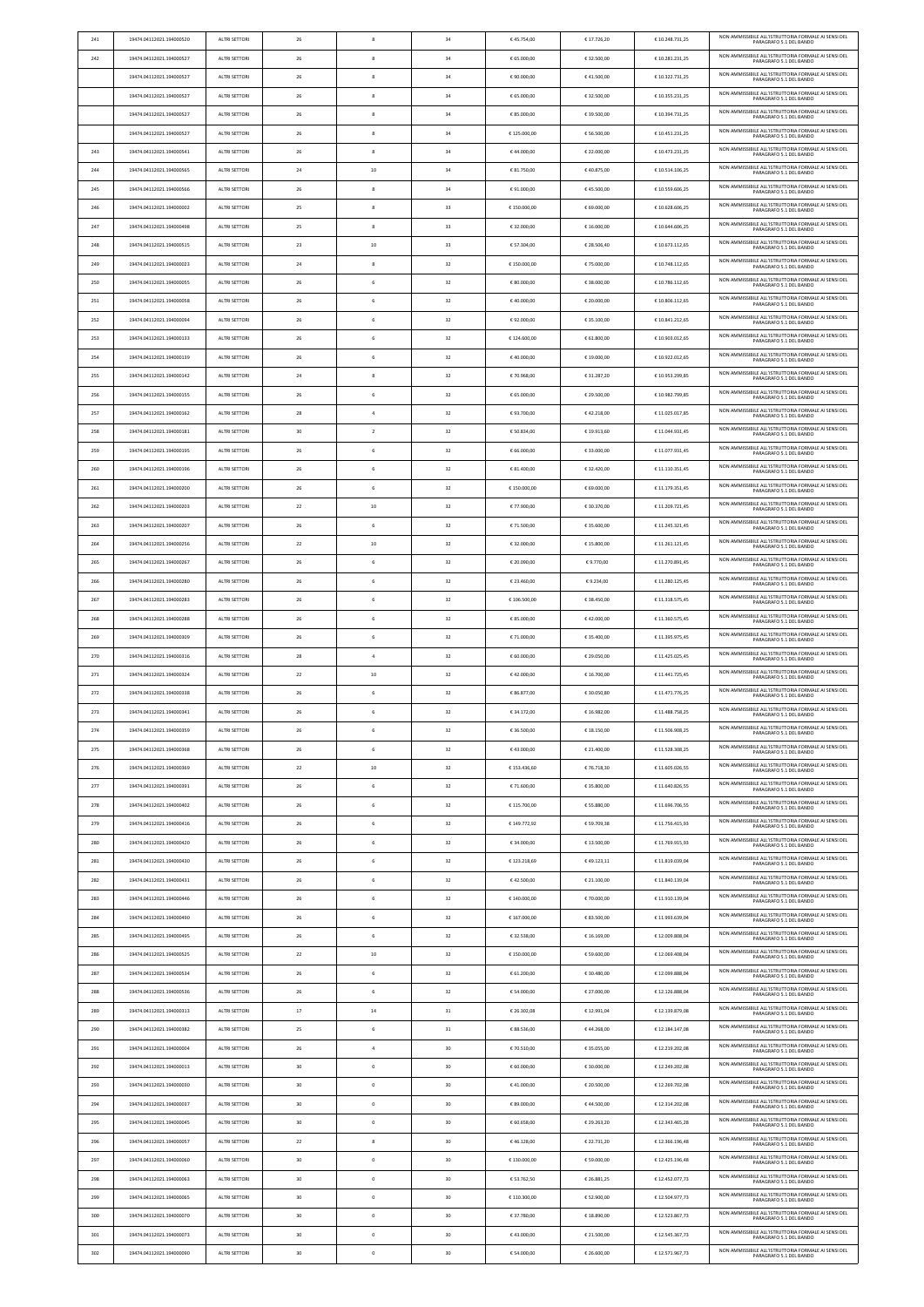| 303 | 19474.04112021.194000097 | ALTRI SETTORI        | 30 | $\circ$        | 30 | € 146.750,62 | € 58.450,25 | €12.630.417,97  | NON AMMISSIBILE ALL'ISTRUTTORIA FORMALE AI SENSI DEL<br>PARAGRAFO 5.1 DEL BANDO |
|-----|--------------------------|----------------------|----|----------------|----|--------------|-------------|-----------------|---------------------------------------------------------------------------------|
| 304 | 19474.04112021.194000117 | ALTRI SETTORI        | 30 | $\mathbf 0$    | 30 | € 27.650,00  | € 13.075,00 | €12.643.492,97  | NON AMMISSIBILE ALL'ISTRUTTORIA FORMALE AI SENSI DEL<br>PARAGRAFO 5.1 DEL BANDO |
| 305 | 19474.04112021.194000119 | ALTRI SETTORI        | 30 | $\circ$        | 30 | € 21.936,00  | € 10.774,40 | €12.654.267,37  | NON AMMISSIBILE ALL'ISTRUTTORIA FORMALE AI SENSI DEL<br>PARAGRAFO 5.1 DEL BANDO |
| 306 | 19474.04112021.194000120 | ALTRI SETTORI        | 30 | $\circ$        | 30 | € 36.380,00  | € 18.190,00 | €12.672.457,37  | NON AMMISSIBILE ALL'ISTRUTTORIA FORMALE AI SENSI DEL<br>PARAGRAFO 5.1 DEL BANDO |
| 307 | 19474.04112021.194000136 | ALTRI SETTORI        | 30 | $\mathbf 0$    | 30 | €42.022,00   | € 20.791,00 | €12.693.248,37  | NON AMMISSIBILE ALL'ISTRUTTORIA FORMALE AI SENSI DEL<br>PARAGRAFO 5.1 DEL BANDO |
| 308 | 19474.04112021.194000141 | ALTRI SETTORI        | 30 | $\circ$        | 30 | € 75.500,00  | € 37.200,00 | €12.730.448,37  | NON AMMISSIBILE ALL'ISTRUTTORIA FORMALE AI SENSI DEL<br>PARAGRAFO 5.1 DEL BANDO |
| 309 | 19474.04112021.194000143 | ALTRI SETTORI        | 22 | 8              | 30 | €108.813,00  | € 54.406,50 | €12.784.854,87  | NON AMMISSIBILE ALL'ISTRUTTORIA FORMALE AI SENSI DEL<br>PARAGRAFO 5.1 DEL BANDO |
| 310 | 19474.04112021.194000147 | ALTRI SETTORI        | 26 | $\overline{4}$ | 30 | € 50.400,00  | € 24.960,00 | €12.809.814,87  | NON AMMISSIBILE ALL'ISTRUTTORIA FORMALE AI SENSI DEL<br>PARAGRAFO 5.1 DEL BANDO |
| 311 | 19474.04112021.194000156 | <b>ALTRI SETTORI</b> | 30 | $\circ$        | 30 | € 86.890,00  | €40.725,00  | €12.850.539,87  | NON AMMISSIBILE ALL'ISTRUTTORIA FORMALE AI SENSI DEL                            |
| 312 | 19474.04112021.194000169 | ALTRI SETTORI        | 30 | $\circ$        | 30 | € 36.000,00  | € 18.000,00 | €12.868.539,87  | PARAGRAFO 5.1 DEL BANDO<br>NON AMMISSIBILE ALL'ISTRUTTORIA FORMALE AI SENSI DEL |
| 313 | 19474.04112021.194000206 | ALTRI SETTORI        | 26 | $\overline{4}$ | 30 | € 54.400,00  | € 20.840,00 | €12.889.379,87  | PARAGRAFO 5.1 DEL BANDO<br>NON AMMISSIBILE ALL'ISTRUTTORIA FORMALE AI SENSI DEL |
| 314 | 19474.04112021.194000237 | ALTRI SETTORI        | 30 | $\mathbf 0$    | 30 | € 115.870,00 | € 52.698,00 | €12.942.077,87  | PARAGRAFO 5.1 DEL BANDO<br>NON AMMISSIBILE ALL'ISTRUTTORIA FORMALE AI SENSI DEL |
| 315 | 19474.04112021.194000246 | ALTRI SETTORI        | 28 | $\overline{2}$ | 30 | € 79.000,00  | € 31.400,00 | €12.973.477,87  | PARAGRAFO 5.1 DEL BANDO<br>NON AMMISSIBILE ALL'ISTRUTTORIA FORMALE AI SENSI DEL |
|     |                          |                      |    | $\mathbf 0$    |    |              |             | €13.007.727,87  | PARAGRAFO 5.1 DEL BANDO<br>NON AMMISSIBILE ALL'ISTRUTTORIA FORMALE AI SENSI DEL |
| 316 | 19474.04112021.194000249 | ALTRI SETTORI        | 30 |                | 30 | € 68.500,00  | € 34.250,00 |                 | PARAGRAFO 5.1 DEL BANDO<br>NON AMMISSIBILE ALL'ISTRUTTORIA FORMALE AI SENSI DEL |
| 317 | 19474.04112021.194000285 | ALTRI SETTORI        | 30 | $\circ$        | 30 | € 53.000,00  | € 17.900,00 | €13.025.627,87  | PARAGRAFO 5.1 DEL BANDO<br>NON AMMISSIBILE ALL'ISTRUTTORIA FORMALE AI SENSI DEL |
| 318 | 19474.04112021.194000289 | ALTRI SETTORI        | 30 | $\circ$        | 30 | €150.000,00  | € 75.000,00 | € 13.100.627,87 | PARAGRAFO 5.1 DEL BANDO<br>NON AMMISSIBILE ALL'ISTRUTTORIA FORMALE AI SENSI DEL |
| 319 | 19474.04112021.194000295 | ALTRI SETTORI        | 24 | 6              | 30 | € 52.000,00  | € 25.500,00 | € 13.126.127,87 | PARAGRAFO 5.1 DEL BANDO<br>NON AMMISSIBILE ALL'ISTRUTTORIA FORMALE AI SENSI DEL |
| 320 | 19474.04112021.194000331 | ALTRI SETTORI        | 30 | $\circ$        | 30 | € 65.000,00  | € 32.400,00 | € 13.158.527,87 | PARAGRAFO 5.1 DEL BANDO                                                         |
| 321 | 19474.04112021.194000336 | ALTRI SETTORI        | 30 | $\circ$        | 30 | €150.000,00  | € 74.700,00 | € 13.233.227,87 | NON AMMISSIBILE ALL'ISTRUTTORIA FORMALE AI SENSI DEL<br>PARAGRAFO 5.1 DEL BANDO |
| 322 | 19474.04112021.194000340 | ALTRI SETTORI        | 30 | $\mathbf 0$    | 30 | € 54.000,00  | € 27.000,00 | €13.260.227,87  | NON AMMISSIBILE ALL'ISTRUTTORIA FORMALE AI SENSI DEL<br>PARAGRAFO 5.1 DEL BANDO |
| 323 | 19474.04112021.194000351 | ALTRI SETTORI        | 22 | 8              | 30 | € 35.500,00  | € 17.650,00 | €13.277.877,87  | NON AMMISSIBILE ALL'ISTRUTTORIA FORMALE AI SENSI DEL<br>PARAGRAFO 5.1 DEL BANDO |
| 324 | 19474.04112021.194000389 | ALTRI SETTORI        | 28 | $\overline{2}$ | 30 | € 54.000,00  | € 26.800,00 | € 13.304.677,87 | NON AMMISSIBILE ALL'ISTRUTTORIA FORMALE AI SENSI DEL<br>PARAGRAFO 5.1 DEL BANDO |
| 325 | 19474.04112021.194000417 | ALTRI SETTORI        | 30 | $\mathbf 0$    | 30 | €150.000,00  | € 56.000,00 | €13.360.677,87  | NON AMMISSIBILE ALL'ISTRUTTORIA FORMALE AI SENSI DEL<br>PARAGRAFO 5.1 DEL BANDO |
| 326 | 19474.04112021.194000426 | ALTRI SETTORI        | 26 | $\overline{a}$ | 30 | € 74.000,00  | € 36.100,00 | € 13.396.777,87 | NON AMMISSIBILE ALL'ISTRUTTORIA FORMALE AI SENSI DEL<br>PARAGRAFO 5.1 DEL BANDO |
| 327 | 19474.04112021.194000427 | ALTRI SETTORI        | 30 | $\circ$        | 30 | €120.000,00  | € 60.000,00 | € 13.456.777,87 | NON AMMISSIBILE ALL'ISTRUTTORIA FORMALE AI SENSI DEL<br>PARAGRAFO 5.1 DEL BANDO |
| 328 | 19474.04112021.194000434 | ALTRI SETTORI        | 30 | $\mathbf 0$    | 30 | € 90.000,00  | € 39.000,00 | € 13.495.777,87 | NON AMMISSIBILE ALL'ISTRUTTORIA FORMALE AI SENSI DEL<br>PARAGRAFO 5.1 DEL BANDO |
| 329 | 19474.04112021.194000441 | ALTRI SETTORI        | 30 | $\circ$        | 30 | € 52.000,00  | € 26.000,00 | €13.521.777,87  | NON AMMISSIBILE ALL'ISTRUTTORIA FORMALE AI SENSI DEI<br>PARAGRAFO 5.1 DEL BANDO |
| 330 | 19474.04112021.194000460 | ALTRI SETTORI        | 30 | $\circ$        | 30 | € 58.675,00  | € 19.290,00 | € 13.541.067,87 | NON AMMISSIBILE ALL'ISTRUTTORIA FORMALE AI SENSI DEL<br>PARAGRAFO 5.1 DEL BANDO |
| 331 | 19474.04112021.194000461 | ALTRI SETTORI        | 30 | $\circ$        | 30 | €91.200,00   | €45.480,00  | €13.586.547,87  | NON AMMISSIBILE ALL'ISTRUTTORIA FORMALE AI SENSI DEL<br>PARAGRAFO 5.1 DEL BANDO |
| 332 | 19474.04112021.194000472 | ALTRI SETTORI        | 24 | 6              | 30 | €42.000,00   | € 20.920,00 | € 13.607.467,87 | NON AMMISSIBILE ALL'ISTRUTTORIA FORMALE AI SENSI DEL<br>PARAGRAFO 5.1 DEL BANDO |
| 333 | 19474.04112021.194000483 | ALTRI SETTORI        | 22 | 8              | 30 | € 32.800,00  | € 16.400,00 | €13.623.867,87  | NON AMMISSIBILE ALL'ISTRUTTORIA FORMALE AI SENSI DEL<br>PARAGRAFO 5.1 DEL BANDO |
| 334 | 19474.04112021.194000516 | ALTRI SETTORI        | 30 | $\circ$        | 30 | €78.138,80   | € 35.955,52 | €13.659.823,39  | NON AMMISSIBILE ALL'ISTRUTTORIA FORMALE AI SENSI DEL<br>PARAGRAFO 5.1 DEL BANDO |
| 335 | 19474.04112021.194000526 | ALTRI SETTORI        | 30 | $\circ$        | 30 | € 90.000,00  | €45.000,00  | €13.704.823,39  | NON AMMISSIBILE ALL'ISTRUTTORIA FORMALE AI SENSI DEL<br>PARAGRAFO 5.1 DEL BANDO |
| 336 | 19474.04112021.194000539 | ALTRI SETTORI        | 30 | $\circ$        | 30 | € 90.000,00  | €45.000,00  | € 13.749.823,39 | NON AMMISSIBILE ALL'ISTRUTTORIA FORMALE AI SENSI DEL<br>PARAGRAFO 5.1 DEL BANDO |
| 337 | 19474.04112021.194000559 | <b>ALTRI SETTORI</b> | 22 | 8              | 30 | € 20.258,90  | € 10.129,45 | € 13.759.952,84 | NON AMMISSIBILE ALL'ISTRUTTORIA FORMALE AI SENSI DEL<br>PARAGRAFO 5.1 DEL BANDO |
| 338 | 19474.04112021.194000569 | ALTRI SETTORI        | 16 | 14             | 30 | €40.000,00   | € 16.000,00 | € 13.775.952,84 | NON AMMISSIBILE ALL'ISTRUTTORIA FORMALE AI SENSI DEL<br>PARAGRAFO 5.1 DEL BANDO |
| 339 | 19474.04112021.194000571 | ALTRI SETTORI        | 24 | 6              | 30 | € 110.000,00 | € 55.000,00 | € 13.830.952,84 | NON AMMISSIBILE ALL'ISTRUTTORIA FORMALE AI SENSI DEL<br>PARAGRAFO 5.1 DEL BANDO |
| 340 | 19474.04112021.194000413 | ALTRI SETTORI        | 23 | 6              | 29 | € 149.000,00 | € 74.500,00 | € 13.905.452,84 | NON AMMISSIBILE ALL'ISTRUTTORIA FORMALE AI SENSI DEL<br>PARAGRAFO 5.1 DEL BANDO |
| 341 | 19474.04112021.194000439 | ALTRI SETTORI        | 29 | $\circ$        | 29 | € 36.264,00  | € 17.952,00 | € 13.923.404,84 | NON AMMISSIBILE ALL'ISTRUTTORIA FORMALE AI SENSI DEL<br>PARAGRAFO 5.1 DEL BANDO |
| 342 | 19474.04112021.194000457 | ALTRI SETTORI        | 27 | $\overline{2}$ | 29 | € 65.000,00  | € 25.700,00 | € 13.949.104,84 | NON AMMISSIBILE ALL'ISTRUTTORIA FORMALE AI SENSI DEL<br>PARAGRAFO 5.1 DEL BANDO |
| 343 | 19474.04112021.194000509 | ALTRI SETTORI        | 13 | 16             | 29 | €40.000,00   | € 16.000,00 | € 13.965.104,84 | NON AMMISSIBILE ALL'ISTRUTTORIA FORMALE AI SENSI DEL<br>PARAGRAFO 5.1 DEL BANDO |
| 344 | 19474.04112021.194000022 | ALTRI SETTORI        | 28 | $\mathbf{0}$   | 28 | € 19.000,00  | €9.000,00   | € 13.974.104,84 | NON AMMISSIBILE ALL'ISTRUTTORIA FORMALE AI SENSI DEL<br>PARAGRAFO 5.1 DEL BANDO |
| 345 | 19474.04112021.194000087 | ALTRI SETTORI        | 28 | $\mathbf 0$    | 28 | €41.748,00   | € 20.874,00 | € 13.994.978,84 | NON AMMISSIBILE ALL'ISTRUTTORIA FORMALE AI SENSI DEL<br>PARAGRAFO 5.1 DEL BANDO |
| 346 | 19474.04112021.194000093 | ALTRI SETTORI        | 28 | $\circ$        | 28 | €130.000,00  | € 59.000,00 | € 14.053.978,84 | NON AMMISSIBILE ALL'ISTRUTTORIA FORMALE AI SENSI DEL<br>PARAGRAFO 5.1 DEL BANDO |
| 347 | 19474.04112021.194000100 | ALTRI SETTORI        | 28 | $\circ$        | 28 | € 90.000,00  | €43.000,00  | € 14.096.978,84 | NON AMMISSIBILE ALL'ISTRUTTORIA FORMALE AI SENSI DEL<br>PARAGRAFO 5.1 DEL BANDO |
| 348 | 19474.04112021.194000118 | ALTRI SETTORI        | 28 | $\mathbf 0$    | 28 | € 112.300,00 | € 51.920,00 | € 14.148.898,84 | NON AMMISSIBILE ALL'ISTRUTTORIA FORMALE AI SENSI DEL                            |
| 349 | 19474.04112021.194000190 | ALTRI SETTORI        | 22 | 6              | 28 | €44.500,00   | € 22.100,00 | € 14.170.998,84 | PARAGRAFO 5.1 DEL BANDO<br>NON AMMISSIBILE ALL'ISTRUTTORIA FORMALE AI SENSI DEL |
| 350 | 19474.04112021.194000193 | ALTRI SETTORI        | 22 | 6              | 28 | €71.529,68   | € 35.764,84 | € 14.206.763,68 | PARAGRAFO 5.1 DEL BANDO<br>NON AMMISSIBILE ALL'ISTRUTTORIA FORMALE AI SENSI DEL |
| 351 | 19474.04112021.194000230 | ALTRI SETTORI        | 22 | 6              | 28 | € 66.122,30  | € 33.061,15 | € 14.239.824,83 | PARAGRAFO 5.1 DEL BANDO<br>NON AMMISSIBILE ALL'ISTRUTTORIA FORMALE AI SENSI DEL |
| 352 | 19474.04112021.194000241 | ALTRI SETTORI        | 26 | $\overline{2}$ | 28 | € 32.500,00  | € 16.250,00 | €14.256.074,83  | PARAGRAFO 5.1 DEL BANDO<br>NON AMMISSIBILE ALL'ISTRUTTORIA FORMALE AI SENSI DEL |
| 353 | 19474.04112021.194000250 | ALTRI SETTORI        | 26 | $\overline{2}$ | 28 | €150.000,00  | € 57.000,00 | € 14.313.074,83 | PARAGRAFO 5.1 DEL BANDO<br>NON AMMISSIBILE ALL'ISTRUTTORIA FORMALE AI SENSI DEL |
| 354 | 19474.04112021.194000251 | ALTRI SETTORI        | 20 | 8              | 28 | €41.500,00   | € 20.600,00 | € 14.333.674,83 | PARAGRAFO 5.1 DEL BANDO<br>NON AMMISSIBILE ALL'ISTRUTTORIA FORMALE AI SENSI DEL |
| 355 | 19474.04112021.194000274 | <b>ALTRI SETTORI</b> | 28 | $\mathbf 0$    | 28 | € 90.750,00  | €45.200,00  | €14.378.874,83  | PARAGRAFO 5.1 DEL BANDO<br>NON AMMISSIBILE ALL'ISTRUTTORIA FORMALE AI SENSI DEL |
|     |                          |                      |    |                |    |              |             |                 | PARAGRAEO 5.1 DEL BANDO<br>NON AMMISSIBILE ALL'ISTRUTTORIA FORMALE AI SENSI DEL |
| 356 | 19474.04112021.194000279 | ALTRI SETTORI        | 28 | $\mathbf 0$    | 28 | € 87.000,00  | €41.800,00  | €14.420.674.83  | PARAGRAFO 5.1 DEL BANDO<br>NON AMMISSIBILE ALL'ISTRUTTORIA FORMALE AI SENSI DEL |
| 357 | 19474.04112021.194000319 | ALTRI SETTORI        | 20 | 8              | 28 | € 20.000,00  | € 10.000,00 | €14.430.674,83  | PARAGRAFO 5.1 DEL BANDO<br>NON AMMISSIBILE ALL'ISTRUTTORIA FORMALE AI SENSI DEL |
| 358 | 19474.04112021.194000356 | <b>ALTRI SETTORI</b> | 28 | $\circ$        | 28 | €119.730.00  | €43.732,00  | €14.474.406,83  | PARAGRAFO 5.1 DEL BANDO<br>NON AMMISSIBILE ALL'ISTRUTTORIA FORMALE AI SENSI DEL |
| 359 | 19474.04112021.194000361 | ALTRI SETTORI        | 26 | $\overline{2}$ | 28 | €41.600,00   | € 16.530,00 | € 14.490.936,83 | PARAGRAFO 5.1 DEL BANDO<br>NON AMMISSIBILE ALL'ISTRUTTORIA FORMALE AI SENSI DEL |
| 360 | 19474.04112021.194000395 | ALTRI SETTORI        | 22 | 6              | 28 | € 23.422,00  | € 11.450,60 | € 14.502.387,43 | PARAGRAFO 5.1 DEL BANDO                                                         |
| 361 | 19474.04112021.194000406 | ALTRI SETTORI        | 28 | $\circ$        | 28 | € 85.900,00  | €41.360,00  | €14.543.747,43  | NON AMMISSIBILE ALL'ISTRUTTORIA FORMALE AI SENSI DEL<br>PARAGRAFO 5.1 DEL BANDO |
| 362 | 19474.04112021.194000421 | ALTRI SETTORI        | 20 | 8              | 28 | € 33.916,20  | € 16.958,10 | €14.560.705,53  | NON AMMISSIBILE ALL'ISTRUTTORIA FORMALE AI SENSI DEL<br>PARAGRAFO 5.1 DEL BANDO |
| 363 | 19474.04112021.194000422 | ALTRI SETTORI        | 26 | $\overline{2}$ | 28 | € 23.850,00  | € 11.740,00 | € 14.572.445,53 | NON AMMISSIBILE ALL'ISTRUTTORIA FORMALE AI SENSI DEL<br>PARAGRAFO 5.1 DEL BANDO |
| 364 | 19474.04112021.194000467 | <b>ALTRI SETTORI</b> | 22 | 6              | 28 | € 65.800,00  | € 26.200,00 | €14.598.645,53  | NON AMMISSIBILE ALL'ISTRUTTORIA FORMALE AI SENSI DEL<br>PARAGRAFO 5.1 DEL BANDO |
| 365 | 19474.04112021.194000485 | ALTRI SETTORI        | 28 | $\circ$        | 28 | €114.500,00  | € 54.250,00 | €14.652.895,53  | NON AMMISSIBILE ALL'ISTRUTTORIA FORMALE AI SENSI DEL<br>PARAGRAFO 5.1 DEL BANDO |
| 366 | 19474.04112021.194000499 | ALTRI SETTORI        | 24 | $\overline{4}$ | 28 | €93.900,00   | € 33.570,00 | € 14.686.465,53 | NON AMMISSIBILE ALL'ISTRUTTORIA FORMALE AI SENSI DEL<br>PARAGRAFO 5.1 DEL BANDO |
| 367 | 19474.04112021.194000507 | ALTRI SETTORI        | 28 | $\circ$        | 28 | €104.500,00  | € 52.250,00 | € 14.738.715,53 | NON AMMISSIBILE ALL'ISTRUTTORIA FORMALE AI SENSI DEL<br>PARAGRAFO 5.1 DEL BANDO |
| 368 | 19474.04112021.194000521 | ALTRI SETTORI        | 22 | 6              | 28 | € 89.090,00  | €41.125,00  | € 14.779.840,53 | NON AMMISSIBILE ALL'ISTRUTTORIA FORMALE AI SENSI DEL<br>PARAGRAFO 5.1 DEL BANDO |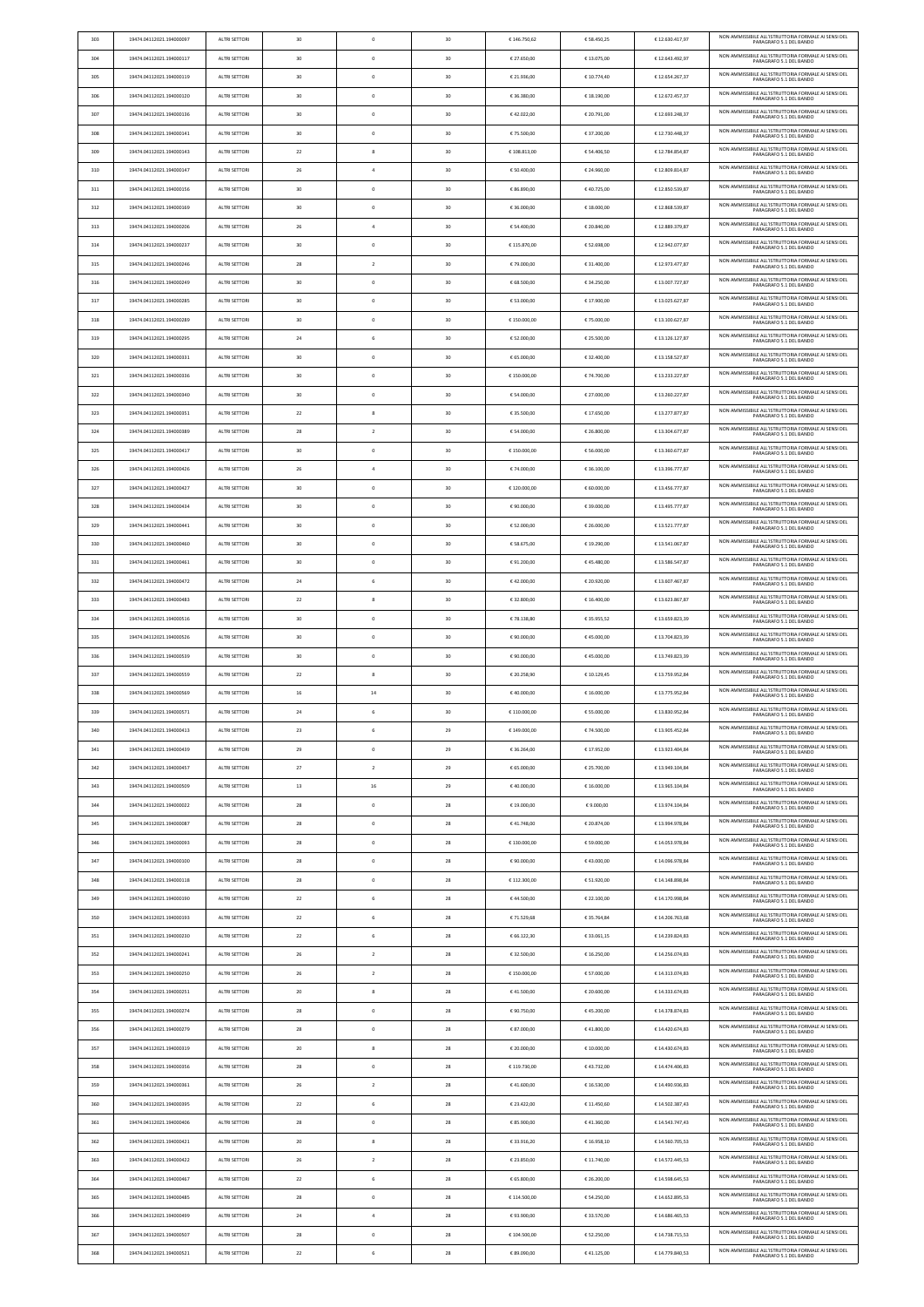| 369 | 19474.04112021.194000524 | ALTRI SETTORI        | 28 | $\mathbf 0$    | 28 | €41.884,00   | € 20.942,00 | €14.800.782,53  | NON AMMISSIBILE ALL'ISTRUTTORIA FORMALE AI SENSI DEL<br>PARAGRAFO 5.1 DEL BANDO |
|-----|--------------------------|----------------------|----|----------------|----|--------------|-------------|-----------------|---------------------------------------------------------------------------------|
| 370 | 19474.04112021.194000558 | <b>ALTRI SETTORI</b> | 22 | 6              | 28 | € 60.000,00  | € 24.000,00 | €14.824.782,53  | NON AMMISSIBILE ALL'ISTRUTTORIA FORMALE AI SENSI DEL<br>PARAGRAFO 5.1 DEL BANDO |
|     |                          | ALTRI SETTORI        | 20 | 8              | 28 |              |             | € 14.839.482,53 | NON AMMISSIBILE ALL'ISTRUTTORIA FORMALE AI SENSI DEL                            |
| 371 | 19474.04112021.194000563 |                      |    |                |    | € 29.400,00  | € 14.700,00 |                 | PARAGRAFO 5.1 DEL BANDO<br>NON AMMISSIBILE ALL'ISTRUTTORIA FORMALE AI SENSI DEL |
| 372 | 19474.04112021.194000577 | ALTRI SETTORI        | 28 | $\mathbf 0$    | 28 | € 53.000,00  | € 26.500,00 | €14.865.982,53  | PARAGRAFO 5.1 DEL BANDO                                                         |
| 373 | 19474.04112021.194000492 | ALTRI SETTORI        | 21 | 6              | 27 | € 102.000,00 | €48.200,00  | € 14.914.182,53 | NON AMMISSIBILE ALL'ISTRUTTORIA FORMALE AI SENSI DEL<br>PARAGRAFO 5.1 DEL BANDO |
| 374 | 19474.04112021.194000009 | ALTRI SETTORI        | 26 | $\circ$        | 26 | €72.500,00   | € 36.000,00 | € 14.950.182,53 | NON AMMISSIBILE ALL'ISTRUTTORIA FORMALE AI SENSI DEL<br>PARAGRAFO 5.1 DEL BANDO |
| 375 | 19474.04112021.194000010 | ALTRI SETTORI        | 26 | $\mathbf 0$    | 26 | € 50.600,00  | € 25.300,00 | € 14.975.482,53 | NON AMMISSIBILE ALL'ISTRUTTORIA FORMALE AI SENSI DEL<br>PARAGRAFO 5.1 DEL BANDO |
| 376 | 19474.04112021.194000049 | <b>ALTRI SETTORI</b> | 26 | $\circ$        | 26 | €105.000.00  | € 52.500,00 | €15.027.982,53  | NON AMMISSIBILE ALL'ISTRUTTORIA FORMALE AI SENSI DEL                            |
|     |                          |                      |    |                |    |              |             |                 | PARAGRAFO 5.1 DEL BANDO<br>NON AMMISSIBILE ALL'ISTRUTTORIA FORMALE AI SENSI DEL |
| 377 | 19474.04112021.194000080 | <b>ALTRI SETTORI</b> | 26 | $\mathbf{0}$   | 26 | € 72.500,00  | € 36.000,00 | €15.063.982,53  | PARAGRAFO 5.1 DEL BANDO                                                         |
| 378 | 19474.04112021.194000085 | ALTRI SETTORI        | 26 | $\mathbf 0$    | 26 | €130.000,00  | € 59.000,00 | € 15.122.982,53 | NON AMMISSIBILE ALL'ISTRUTTORIA FORMALE AI SENSI DEL<br>PARAGRAFO 5.1 DEL BANDO |
| 379 | 19474.04112021.194000088 | <b>ALTRI SETTORI</b> | 26 | $\circ$        | 26 | € 23.000,00  | € 11.500,00 | € 15.134.482,53 | NON AMMISSIBILE ALL'ISTRUTTORIA FORMALE AI SENSI DEL<br>PARAGRAFO 5.1 DEL BANDO |
| 380 | 19474.04112021.194000121 | ALTRI SETTORI        | 26 | $\mathbf{0}$   | 26 | € 65.000,00  | € 30.000,00 | € 15.164.482,53 | NON AMMISSIBILE ALL'ISTRUTTORIA FORMALE AI SENSI DEL<br>PARAGRAFO 5.1 DEL BANDO |
| 381 | 19474.04112021.194000164 | ALTRI SETTORI        | 26 | $\mathbf 0$    | 26 | € 31.450,00  | € 12.480,00 | €15.176.962,53  | NON AMMISSIBILE ALL'ISTRUTTORIA FORMALE AI SENSI DEL<br>PARAGRAFO 5.1 DEL BANDO |
|     |                          |                      |    |                |    |              |             |                 | NON AMMISSIBILE ALL'ISTRUTTORIA FORMALE AI SENSI DEL                            |
| 382 | 19474.04112021.194000176 | ALTRI SETTORI        | 26 | $\circ$        | 26 | € 50.652,00  | € 25.326,00 | €15.202.288,53  | PARAGRAFO 5.1 DEL BANDO                                                         |
| 383 | 19474.04112021.194000177 | ALTRI SETTORI        | 26 | $\circ$        | 26 | € 60.000,00  | € 30.000,00 | € 15.232.288,53 | NON AMMISSIBILE ALL'ISTRUTTORIA FORMALE AI SENSI DEL<br>PARAGRAFO 5.1 DEL BANDO |
| 384 | 19474.04112021.194000189 | ALTRI SETTORI        | 26 | $\mathbf 0$    | 26 | €44.176,18   | € 19.088,09 | € 15.251.376,62 | NON AMMISSIBILE ALL'ISTRUTTORIA FORMALE AI SENSI DEL<br>PARAGRAFO 5.1 DEL BANDO |
| 385 | 19474.04112021.194000260 | <b>ALTRI SETTORI</b> | 26 | $\circ$        | 26 | € 36.500,00  | € 18.250,00 | € 15.269.626,62 | NON AMMISSIBILE ALL'ISTRUTTORIA FORMALE AI SENSI DEL<br>PARAGRAFO 5.1 DEL BANDO |
| 386 | 19474.04112021.194000265 | ALTRI SETTORI        | 26 | $\circ$        | 26 | € 71.000,00  | € 35.400,00 | € 15.305.026,62 | NON AMMISSIBILE ALL'ISTRUTTORIA FORMALE AI SENSI DEL<br>PARAGRAFO 5.1 DEL BANDO |
| 387 | 19474.04112021.194000272 | ALTRI SETTORI        | 26 | $\mathbf 0$    | 26 | € 81.000,00  | € 32.300,00 | € 15.337.326,62 | NON AMMISSIBILE ALL'ISTRUTTORIA FORMALE AI SENSI DEL                            |
|     |                          |                      |    |                |    |              |             |                 | PARAGRAFO 5.1 DEL BANDO                                                         |
| 388 | 19474.04112021.194000293 | <b>ALTRI SETTORI</b> | 26 | $\circ$        | 26 | € 54.000,00  | € 26.800,00 | € 15.364.126,62 | NON AMMISSIBILE ALL'ISTRUTTORIA FORMALE AI SENSI DEL<br>PARAGRAFO 5.1 DEL BANDO |
| 389 | 19474.04112021.194000299 | ALTRI SETTORI        | 18 | 8              | 26 | € 29.350,00  | € 14.675,00 | € 15.378.801,62 | NON AMMISSIBILE ALL'ISTRUTTORIA FORMALE AI SENSI DEL<br>PARAGRAFO 5.1 DEL BANDO |
| 390 | 19474.04112021.194000348 | ALTRI SETTORI        | 26 | $\mathbf 0$    | 26 | €45.000,00   | € 22.380,00 | € 15.401.181,62 | NON AMMISSIBILE ALL'ISTRUTTORIA FORMALE AI SENSI DEL<br>PARAGRAFO 5.1 DEL BANDO |
| 391 | 19474.04112021.194000379 | <b>ALTRI SETTORI</b> | 16 | 10             | 26 | € 29.719,00  | € 14.859,50 | € 15.416.041,12 | NON AMMISSIBILE ALL'ISTRUTTORIA FORMALE AI SENSI DEL<br>PARAGRAFO 5.1 DEL BANDO |
| 392 | 19474.04112021.194000399 | ALTRI SETTORI        | 26 | $\circ$        | 26 | € 85.850,00  | € 39.565,00 | € 15.455.606,12 | NON AMMISSIBILE ALL'ISTRUTTORIA FORMALE AI SENSI DEL                            |
|     |                          |                      |    |                |    |              |             |                 | PARAGRAFO 5.1 DEL BANDO<br>NON AMMISSIBILE ALL'ISTRUTTORIA FORMALE AI SENSI DEL |
| 393 | 19474.04112021.194000400 | ALTRI SETTORI        | 26 | $\mathbf 0$    | 26 | €41.500,00   | € 20.750,00 | € 15.476.356,12 | PARAGRAFO 5.1 DEL BANDO                                                         |
| 394 | 19474.04112021.194000401 | ALTRI SETTORI        | 26 | $\circ$        | 26 | € 26.000,00  | € 13.000,00 | € 15.489.356,12 | NON AMMISSIBILE ALL'ISTRUTTORIA FORMALE AI SENSI DEL<br>PARAGRAFO 5.1 DEL BANDO |
| 395 | 19474.04112021.194000408 | <b>ALTRI SETTORI</b> | 26 | $\circ$        | 26 | €43.361,00   | € 21.560,50 | € 15.510.916,62 | NON AMMISSIBILE ALL'ISTRUTTORIA FORMALE AI SENSI DEL<br>PARAGRAFO 5.1 DEL BANDO |
| 396 | 19474.04112021.194000432 | ALTRI SETTORI        | 26 | $\mathbf 0$    | 26 | € 69.000,00  | € 34.500,00 | € 15.545.416,62 | NON AMMISSIBILE ALL'ISTRUTTORIA FORMALE AI SENSI DEL<br>PARAGRAFO 5.1 DEL BANDO |
| 397 | 19474.04112021.194000433 | ALTRI SETTORI        | 26 | $\circ$        | 26 | € 90.000,00  | € 39.000,00 | € 15.584.416,62 | NON AMMISSIBILE ALL'ISTRUTTORIA FORMALE AI SENSI DEL                            |
|     |                          |                      |    |                |    |              |             |                 | PARAGRAFO 5.1 DEL BANDO<br>NON AMMISSIBILE ALL'ISTRUTTORIA FORMALE AI SENSI DEL |
| 398 | 19474.04112021.194000435 | ALTRI SETTORI        | 26 | $\circ$        | 26 | € 105.000,00 | €49.000,00  | € 15.633.416,62 | PARAGRAFO 5.1 DEL BANDO                                                         |
| 399 | 19474.04112021.194000437 | ALTRI SETTORI        | 26 | $\mathbf 0$    | 26 | € 27.000,00  | € 13.500,00 | € 15.646.916,62 | NON AMMISSIBILE ALL'ISTRUTTORIA FORMALE AI SENSI DEL<br>PARAGRAFO 5.1 DEL BANDO |
| 400 | 19474.04112021.194000442 | ALTRI SETTORI        | 26 | $\circ$        | 26 | € 19.500,00  | €9.750,00   | € 15.656.666,62 | NON AMMISSIBILE ALL'ISTRUTTORIA FORMALE AI SENSI DEL<br>PARAGRAFO 5.1 DEL BANDO |
| 401 | 19474.04112021.194000464 | ALTRI SETTORI        | 26 | $\circ$        | 26 | € 76.564,00  | € 28.619,20 | €15.685.285,82  | NON AMMISSIBILE ALL'ISTRUTTORIA FORMALE AI SENSI DEL<br>PARAGRAFO 5.1 DEL BANDO |
| 402 | 19474.04112021.194000478 | ALTRI SETTORI        | 26 | $\mathbf 0$    | 26 | € 63.586,00  | € 31.493,00 | € 15.716.778,82 | NON AMMISSIBILE ALL'ISTRUTTORIA FORMALE AI SENSI DEL<br>PARAGRAFO 5.1 DEL BANDO |
| 403 | 19474.04112021.194000496 | ALTRI SETTORI        | 26 | $\circ$        | 26 | €41.000,00   | € 16.300,00 | € 15.733.078,82 | NON AMMISSIBILE ALL'ISTRUTTORIA FORMALE AI SENSI DEL                            |
|     |                          |                      |    |                |    |              |             |                 | PARAGRAFO 5.1 DEL BANDO<br>NON AMMISSIBILE ALL'ISTRUTTORIA FORMALE AI SENSI DEL |
| 404 | 19474.04112021.194000503 | ALTRI SETTORI        | 26 | $\circ$        | 26 | € 79.600,00  | € 35.740,00 | € 15.768.818,82 | PARAGRAFO 5.1 DEL BANDO                                                         |
| 405 | 19474.04112021.194000505 | ALTRI SETTORI        | 18 | 8              | 26 | €45.600,00   | € 22.800,00 | € 15.791.618,82 | NON AMMISSIBILE ALL'ISTRUTTORIA FORMALE AI SENSI DEL<br>PARAGRAFO 5.1 DEL BANDO |
| 406 | 19474.04112021.194000508 | ALTRI SETTORI        | 26 | $\circ$        | 26 | € 39.968,00  | € 19.984,00 | € 15.811.602,82 | NON AMMISSIBILE ALL'ISTRUTTORIA FORMALE AI SENSI DEL<br>PARAGRAFO 5.1 DEL BANDO |
| 407 | 19474.04112021.194000512 | ALTRI SETTORI        | 26 | $\circ$        | 26 | € 84.650,00  | € 30.770,00 | € 15.842.372,82 | NON AMMISSIBILE ALL'ISTRUTTORIA FORMALE AI SENSI DEL<br>PARAGRAFO 5.1 DEL BANDO |
| 408 | 19474.04112021.194000518 | ALTRI SETTORI        | 20 | 6              | 26 | €43.500,00   |             |                 |                                                                                 |
| 409 | 19474.04112021.194000522 |                      |    |                |    |              | € 21.400,00 | € 15.863.772,82 | NON AMMISSIBILE ALL'ISTRUTTORIA FORMALE AI SENSI DEL                            |
|     |                          |                      |    |                |    |              |             |                 | PARAGRAFO 5.1 DEL BANDO<br>NON AMMISSIBILE ALL'ISTRUTTORIA FORMALE AI SENSI DEL |
| 410 | 19474.04112021.194000523 | ALTRI SETTORI        | 22 | $\overline{4}$ | 26 | €41.040,00   | € 20.416,00 | € 15.884.188,82 | PARAGRAFO 5.1 DEL BANDO                                                         |
| 411 |                          | ALTRI SETTORI        | 26 | $\circ$        | 26 | € 55.000,00  | € 27.500,00 | € 15.911.688,82 | NON AMMISSIBILE ALL'ISTRUTTORIA FORMALE AI SENSI DEL<br>PARAGRAFO 5.1 DEL BANDO |
| 412 | 19474.04112021.194000528 | ALTRI SETTORI        | 26 | $\circ$        | 26 | € 24.000,00  | € 12.000,00 | € 15.923.688,82 | NON AMMISSIBILE ALL'ISTRUTTORIA FORMALE AI SENSI DEL<br>PARAGRAFO 5.1 DEL BANDO |
|     | 19474.04112021.194000535 | ALTRI SETTORI        | 26 | $\circ$        | 26 | € 37.000,00  | € 18.500,00 | € 15.942.188,82 | NON AMMISSIBILE ALL'ISTRUTTORIA FORMALE AI SENSI DEL<br>PARAGRAFO 5.1 DEL BANDO |
| 413 | 19474.04112021.194000548 | ALTRI SETTORI        | 20 | 6              | 26 | €41.000,00   | € 16.300,00 | € 15.958.488,82 | NON AMMISSIBILE ALL'ISTRUTTORIA FORMALE AI SENSI DEL                            |
|     |                          |                      |    |                |    |              |             |                 | PARAGRAFO 5.1 DEL BANDO<br>NON AMMISSIBILE ALL'ISTRUTTORIA FORMALE AI SENSI DEL |
| 414 | 19474.04112021.194000553 | <b>ALTRI SETTORI</b> | 20 | 6              | 26 | € 36.064,00  | € 17.912,00 | € 15.976.400,82 | PARAGRAFO 5.1 DEL BANDO                                                         |
| 415 | 19474.04112021.194000568 | ALTRI SETTORI        | 26 | $\circ$        | 26 | € 102.000,00 | €48.000,00  | € 16.024.400,82 | NON AMMISSIBILE ALL'ISTRUTTORIA FORMALE AI SENSI DEL<br>PARAGRAFO 5.1 DEL BANDO |
| 416 | 19474.04112021.194000337 | ALTRI SETTORI        | 15 | 10             | 25 | € 22.460,83  | € 11.230,42 | € 16.035.631,24 | NON AMMISSIBILE ALL'ISTRUTTORIA FORMALE AI SENSI DEL<br>PARAGRAFO 5.1 DEL BANDO |
| 417 | 19474.04112021.194000462 | ALTRI SETTORI        | 25 | $\mathbf 0$    | 25 | €49.215,00   | € 21.607,50 | € 16.057.238,74 | NON AMMISSIBILE ALL'ISTRUTTORIA FORMALE AI SENSI DEL<br>PARAGRAFO 5.1 DEL BANDO |
| 418 | 19474.04112021.194000560 | ALTRI SETTORI        | 25 | $\circ$        | 25 | € 58.000,00  | € 29.000,00 | € 16.086.238,74 | NON AMMISSIBILE ALL'ISTRUTTORIA FORMALE AI SENSI DEL<br>PARAGRAFO 5.1 DEL BANDO |
| 419 | 19474.04112021.194000006 | ALTRI SETTORI        | 24 | $\circ$        | 24 | € 54.400,00  | € 27.200,00 | € 16.113.438,74 | NON AMMISSIBILE ALL'ISTRUTTORIA FORMALE AI SENSI DEL                            |
|     |                          |                      |    |                |    |              |             |                 | PARAGRAFO 5.1 DEL BANDO<br>NON AMMISSIBILE ALL'ISTRUTTORIA FORMALE AI SENSI DEL |
| 420 | 19474.04112021.194000035 | ALTRI SETTORI        | 24 | $\circ$        | 24 | € 50.000,00  | € 20.000,00 | € 16.133.438,74 | PARAGRAFO 5.1 DEL BANDO                                                         |
| 421 | 19474.04112021.194000036 | <b>ALTRI SETTORI</b> | 22 | $\overline{2}$ | 24 | € 80.000,00  | € 32.000,00 | € 16.165.438,74 | NON AMMISSIBILE ALL'ISTRUTTORIA FORMALE AI SENSI DEL<br>PARAGRAEO 5.1 DEL BANDO |
| 422 | 19474.04112021.194000113 | ALTRI SETTORI        | 24 | $\mathbf 0$    | 24 | € 31.450,00  | € 12.480,00 | € 16.177.918,74 | NON AMMISSIBILE ALL'ISTRUTTORIA FORMALE AI SENSI DEL<br>PARAGRAFO 5.1 DEL BANDO |
| 423 | 19474.04112021.194000126 | ALTRI SETTORI        | 24 | $\mathbf 0$    | 24 | €44.348,00   | € 21.789,20 | € 16.199.707,94 | NON AMMISSIBILE ALL'ISTRUTTORIA FORMALE AI SENSI DEL<br>PARAGRAFO 5.1 DEL BANDO |
| 424 | 19474.04112021.194000129 | ALTRI SETTORI        | 22 | $\overline{2}$ | 24 | €49.000,00   | € 24.500,00 | € 16.224.207,94 | NON AMMISSIBILE ALL'ISTRUTTORIA FORMALE AI SENSI DEL                            |
|     |                          |                      |    |                |    |              |             |                 | PARAGRAFO 5.1 DEL BANDO<br>NON AMMISSIBILE ALL'ISTRUTTORIA FORMALE AI SENSI DEL |
| 425 | 19474.04112021.194000149 | ALTRI SETTORI        | 24 | $\circ$        | 24 | € 56.600,00  | € 28.140,00 | € 16.252.347,94 | PARAGRAFO 5.1 DEL BANDO                                                         |
| 426 | 19474.04112021.194000214 | ALTRI SETTORI        | 24 | $\circ$        | 24 | € 51.500,00  | € 25.600,00 | € 16.277.947,94 | NON AMMISSIBILE ALL'ISTRUTTORIA FORMALE AI SENSI DEL<br>PARAGRAFO 5.1 DEL BANDO |
| 427 | 19474.04112021.194000234 | <b>ALTRI SETTORI</b> | 24 | $\circ$        | 24 | € 80.000,00  | € 32.000,00 | € 16.309.947,94 | NON AMMISSIBILE ALL'ISTRUTTORIA FORMALE AI SENSI DEL<br>PARAGRAFO 5.1 DEL BANDO |
| 428 | 19474.04112021.194000270 | ALTRI SETTORI        | 24 | $\circ$        | 24 | € 69.000,00  | € 27.500,00 | € 16.337.447,94 | NON AMMISSIBILE ALL'ISTRUTTORIA FORMALE AI SENSI DEL<br>PARAGRAFO 5.1 DEL BANDO |
| 429 | 19474.04112021.194000387 | ALTRI SETTORI        | 24 | $\circ$        | 24 | € 86.000,00  | €40.000,00  | € 16.377.447,94 | NON AMMISSIBILE ALL'ISTRUTTORIA FORMALE AI SENSI DEL<br>PARAGRAFO 5.1 DEL BANDO |
|     |                          |                      |    |                |    |              |             |                 | NON AMMISSIBILE ALL'ISTRUTTORIA FORMALE AI SENSI DEL                            |
| 430 | 19474.04112021.194000390 | ALTRI SETTORI        | 24 | $\circ$        | 24 | € 17.950,00  | € 8.775,00  | € 16.386.222,94 | PARAGRAFO 5.1 DEL BANDO<br>NON AMMISSIBILE ALL'ISTRUTTORIA FORMALE AI SENSI DEL |
| 431 | 19474.04112021.194000393 | ALTRI SETTORI        | 18 | 6              | 24 | €43.536,00   | € 21.414,40 | € 16.407.637,34 | PARAGRAFO 5.1 DEL BANDO                                                         |
| 432 | 19474.04112021.194000465 | ALTRI SETTORI        | 24 | $\circ$        | 24 | €120.000,00  | €40.000,00  | € 16.447.637,34 | NON AMMISSIBILE ALL'ISTRUTTORIA FORMALE AI SENSI DEL<br>PARAGRAFO 5.1 DEL BANDO |
| 433 | 19474.04112021.194000486 | ALTRI SETTORI        | 24 | $\circ$        | 24 | € 94.800,00  | € 36.451,60 | € 16.484.088,94 | NON AMMISSIBILE ALL'ISTRUTTORIA FORMALE AI SENSI DEL<br>PARAGRAFO 5.1 DEL BANDO |